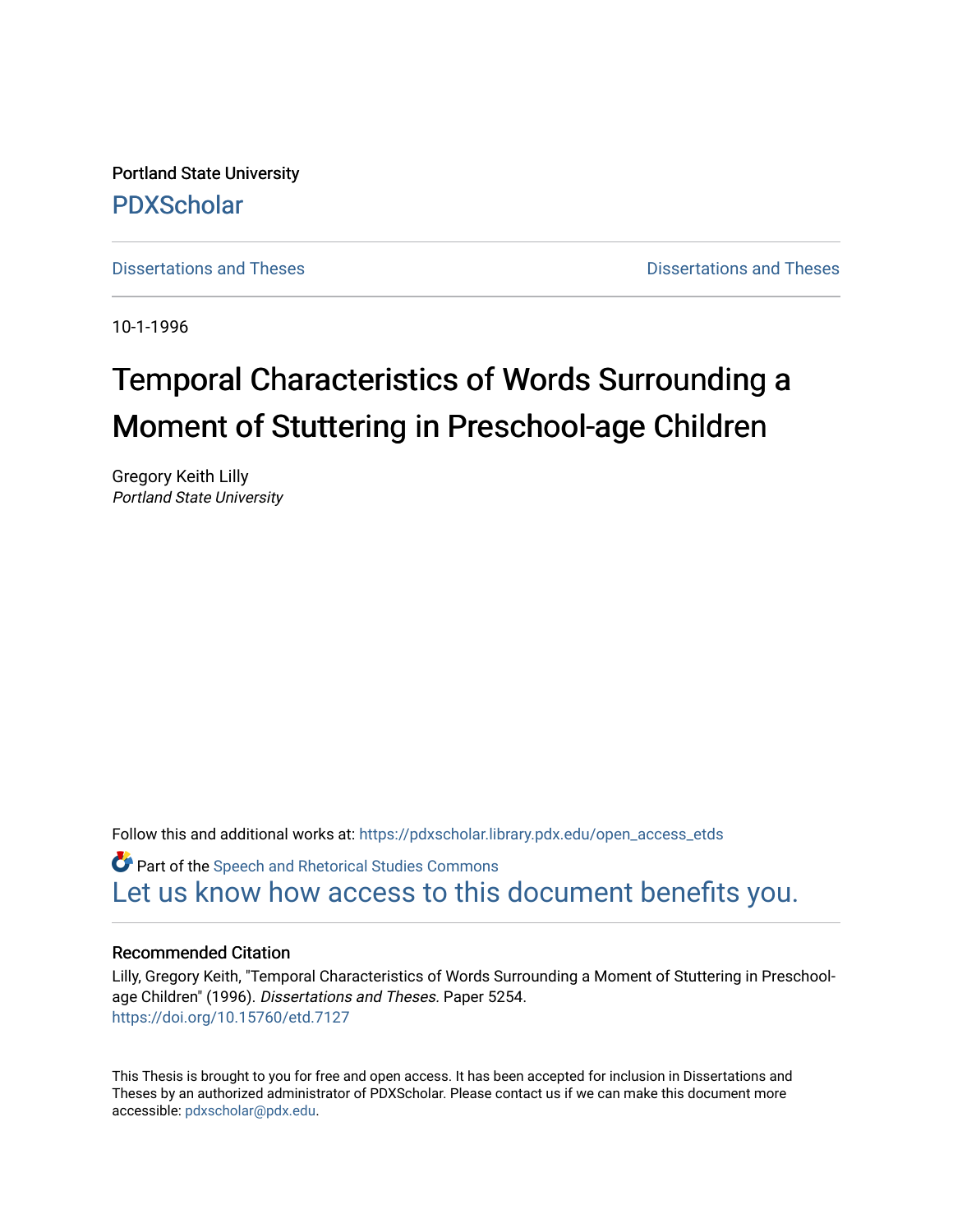#### THESIS APPROVAL

The abstract and thesis of Gregory Keith Lilly for the Master of Science in Speech Communication: Speech and Hearing Science were presented October 1, 1996, and accepted by the thesis committee and the department.

> Jøhn A. Tetnowski, Chair Rhea Paul Kimberley Brown, Representative of the Office of Graduate Studies

DEPARTMENT APPROVAL:

COMMITTEE APPROVALS:

Stephen Kosokoff, Chair Department of Speech Communication

\*\*\*\*\*\*\*\*\*\*\*\*\*\*\*\*\*\*\*\*\*\*\*\*\*\*\*\*\*\*\*\*\*\*\*\*\*\*\*\*\*\*\*\*\*\*\*\*\*\*\*\*\*\*\*\*\*\*

ACCEPTED FOR PORTLAND STATE UNIVERSITY BY THE LIBRARY

by on 4 *November* 1996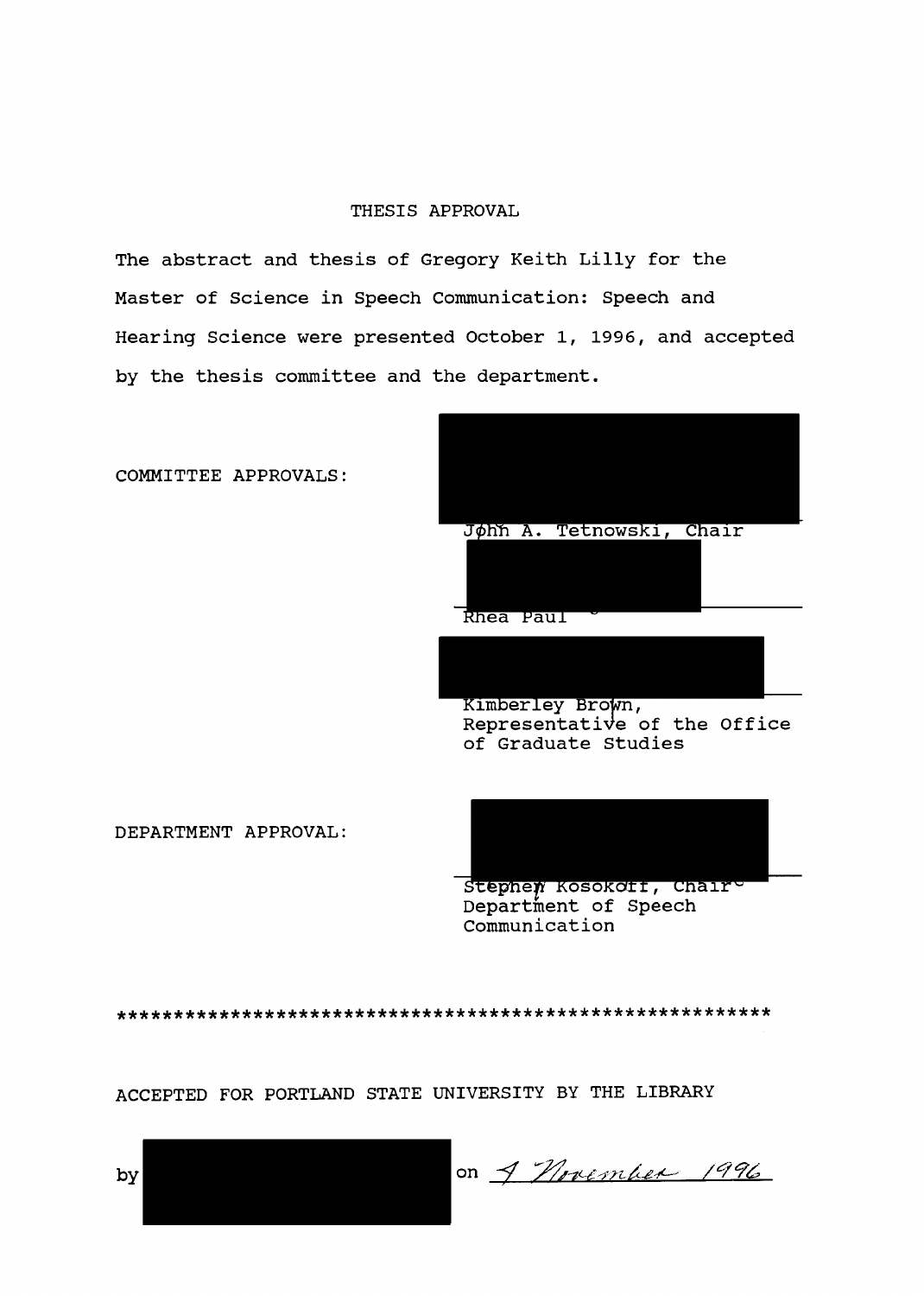#### ABSTRACT

An abstract of the thesis of Gregory Keith Lilly for the Master of Science in Speech Communication: Speech and Hearing Science presented on October 1, 1996.

Title: Temporal Characteristics of Words surrounding a Moment of stuttering in Preschool-Age Children.

Until this time, few studies have examined differences in durational characteristics in words surrounding a moment of stuttering for untreated preschool children. It is important to determine whether or not untreated preschoolers' who stutter alter the duration of their speech when they stutter versus when they are fluent to determine what factors influence stuttering behaviors.

The purpose of the present study was to examine the duration of words immediately before and after a stuttered word and the duration of the matched target word in the identical fluent utterance. The following questions were to be addressed:

1) Is there a significant durational difference between a word preceding a stuttered word and the duration of the same word in a corresponding fluent utterance?

2) Is there a significant durational difference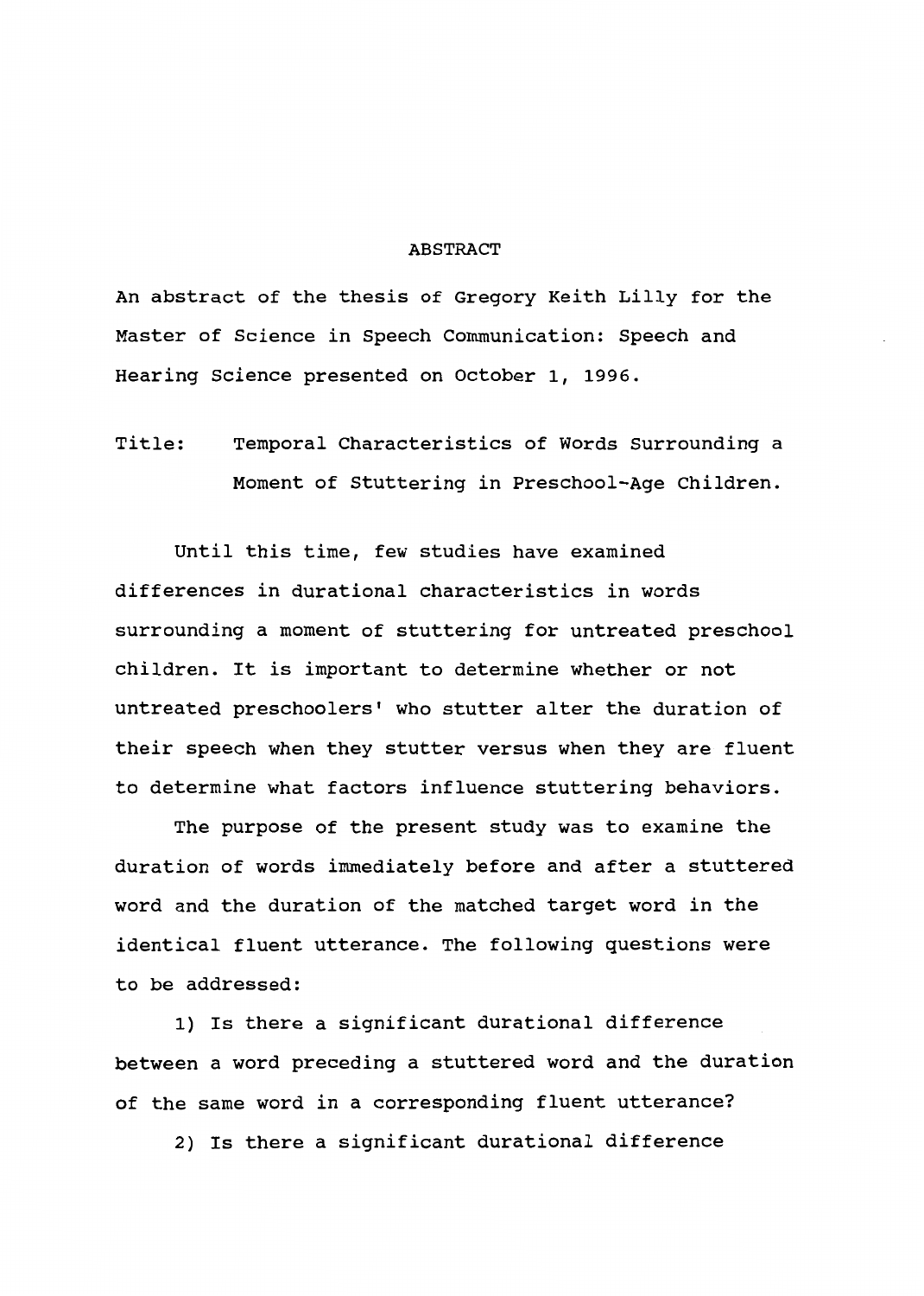between a word following a stuttered word and the duration of the same word in a corresponding fluent utterance?

Three subjects between the ages of 4 years, 6 months and 6 years, 11 months who had never received treatment participated. Subjects were recorded using a delayed imitation task, elicited from 60 action pictures in the Patterned Elicited Syntax Test, (PEST} two times in succession with a five minute rest period between elicited utterances. Phrases and sentences containing a stuttered word and identical elicited fluent utterances were used for analysis. The duration of the following words in milliseconds (msec.) were calculated using the CSRE 4.2 software program:

1) The duration of the word immediately preceding a stuttered event within the same utterance (BSTUT}.

2) The duration of the same word in the identical fluent utterance (BNSTUT).

3) The duration of the word immediately following a stuttered event within the same utterance (ASTUT) .

4) The duration of the same word in the identical fluent utterance (ANSTUT) .

A total of 44 samples were obtained. A two tailed ttest was completed at the .05 confidence level to determine the significance between the BSTUT vs. BNSTUT and ASTUT vs. ANSTUT word pairs. Results did not find statistically significant differences.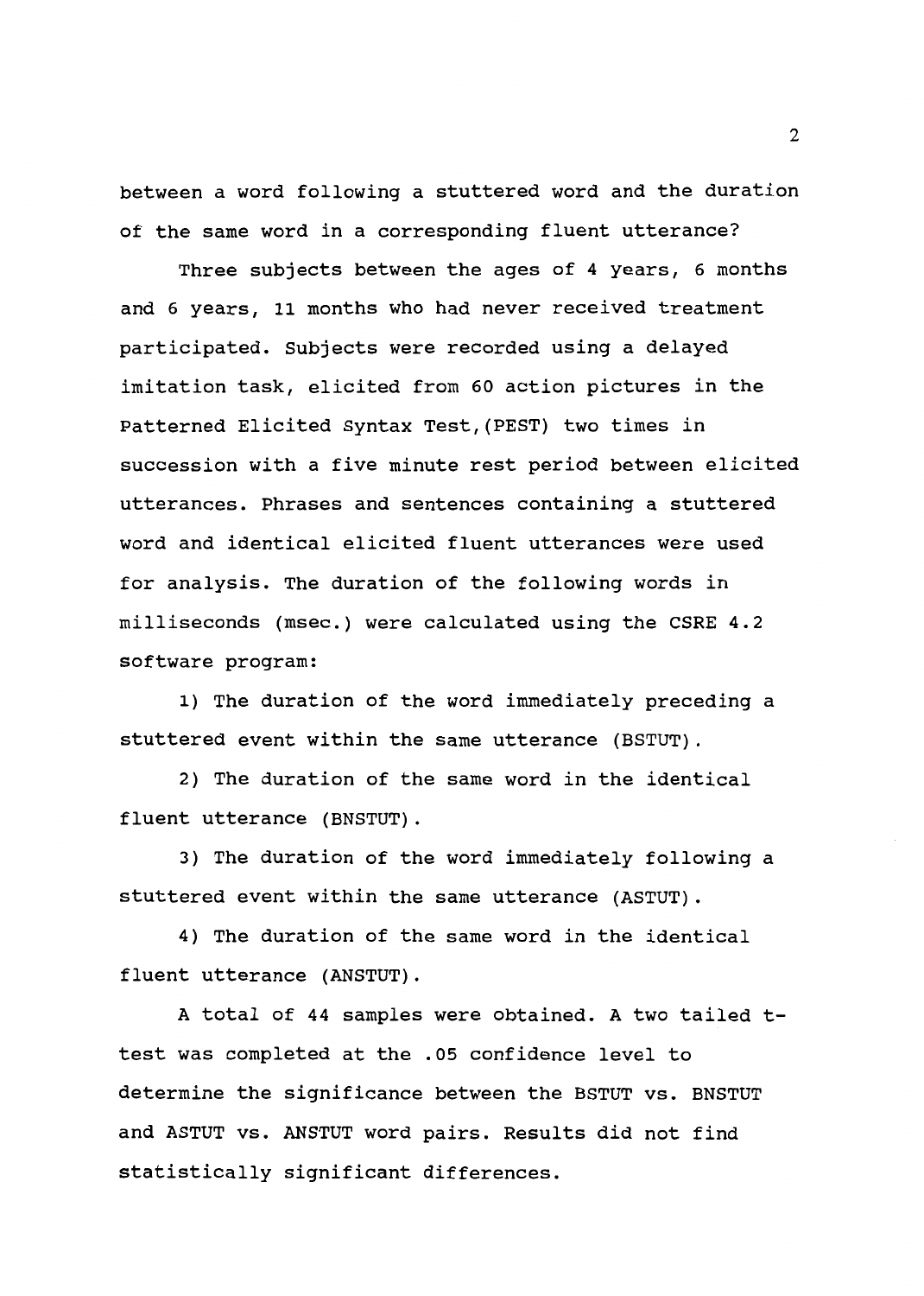# TEMPORAL CHARACTERISTICS OF WORDS SURROUNDING A MOMENT OF STUTTERING IN PRESCHOOL-AGE CHILDREN

by GREGORY KEITH LILLY

A thesis submitted in partial fulfillment of the requirements for the degree of

> MASTER OF SCIENCE in SPEECH COMMUNICATION: SPEECH AND HEARING SCIENCE

Portland State University 1996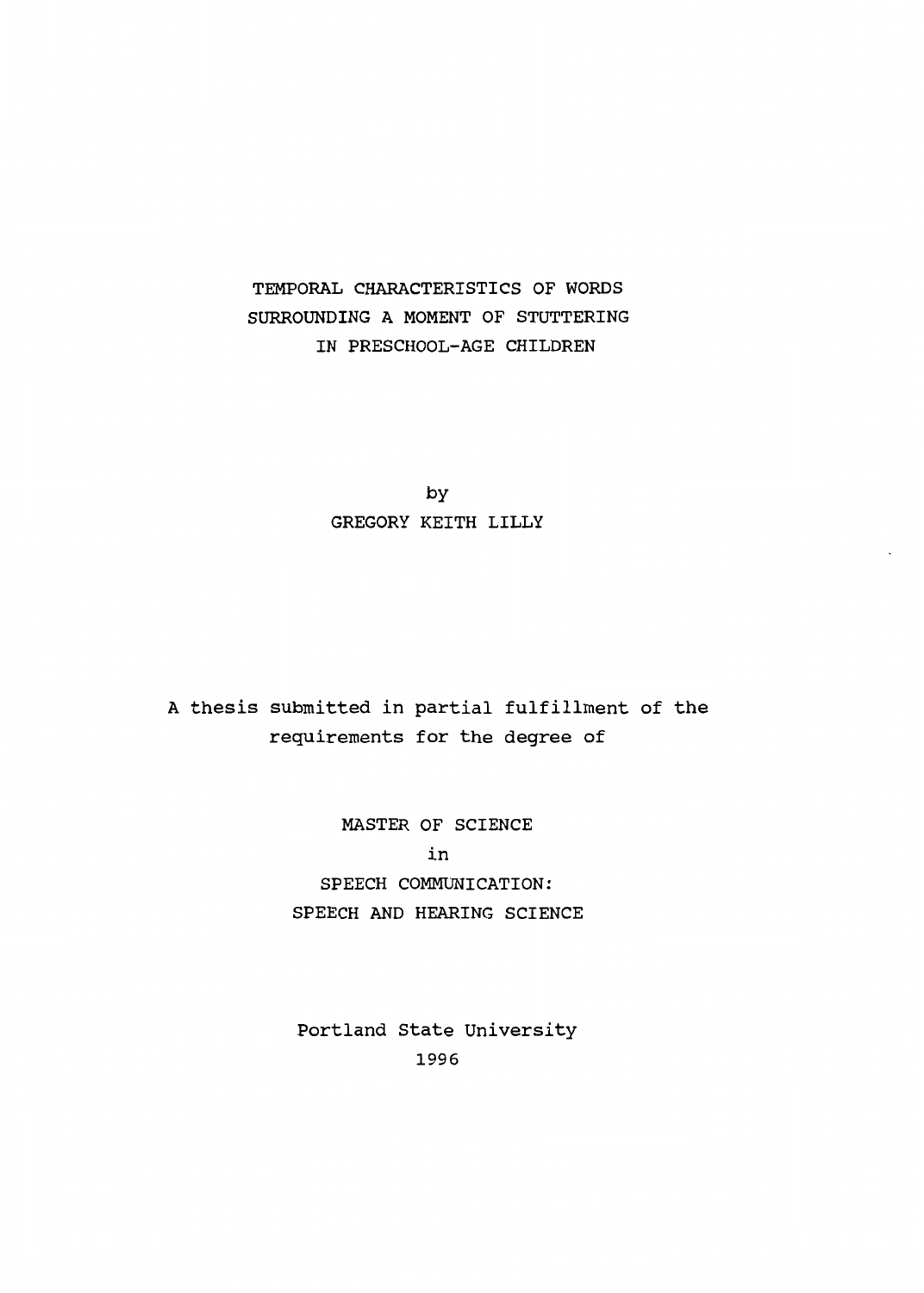#### ACKNOWLEDGEMENTS

I would like to express my appreciation and thanks to Dr. Tetnowski for all his support and guidance throughout this investigation. His knowledge and expertise of spectrographic analysis and stuttering disorders provided me with the insight needed in the research process.

In addition, I would like to thank my friend Dixon for taking the time and energy in participating as a judge in the study. He was very helpful in verifying stuttered moments. Special thanks goes to Dr. Paul and Kimberley Brown for their participation on my committee and assistance with editing. Dr. Fountain was also an excellent source and I would like to thank him greatly for completing and explaining the statistical analysis to me.

I would like to express my appreciation to all the preschool subjects and their parents/legal guardians who agreed to take part in this study. Their willingness to devote time to this research project made it all possible.

Many thanks are given to all my family members (particularly my mom and mom-n-law) for their encouragement and support while completing this study.

Finally, I would like to thank my wife, Charissa, who gave so much of herself. Her love, encouragement, sense of humor, and support were the building blocks to this study.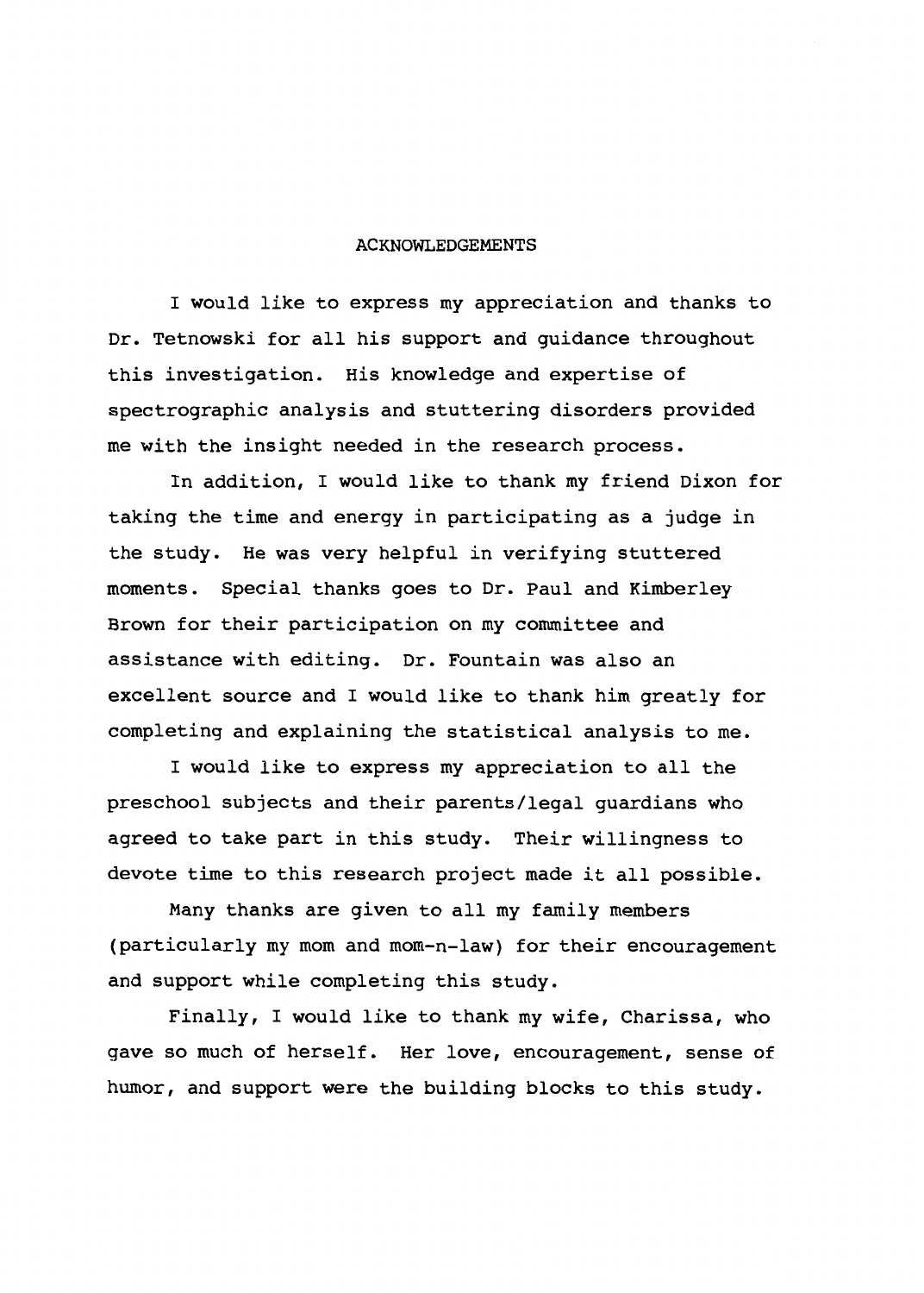## TABLE OF CONTENTS

 $\mathcal{A}^{\text{max}}_{\text{max}}$ 

| <b>ITEM</b>                          | <b>PAGE</b> |
|--------------------------------------|-------------|
| ACKNOWLEDGEMENTS                     | iii         |
|                                      | iv          |
|                                      | v           |
| CHAPTER I:<br>INTRODUCTION           | 1           |
| Statement of Purpose                 | 3           |
| Definition of Terms                  | 4           |
| CHAPTER II: REVIEW OF THE LITERATURE | 6           |
| Acoustic Investigations              | 8           |
| Adult Subject Temporal Studies       |             |
| Vowel Durations                      |             |
| Physiological Basis                  |             |
| Child Subject Studies                |             |
| Speech Timing and Pauses             |             |
| Voice Onset Time/Segment Durations   |             |
| Related Studies                      | 17          |
| Critique                             |             |
|                                      | 29          |
| CHAPTER III: METHODS AND PROCEDURES  | 32          |
| Subject Selection                    |             |
| Subject Description                  |             |
| Speech Sample Collection             |             |
| Stimulus Materials                   |             |
| Identification of Stuttered Events   |             |
| Speech Sample Analysis               |             |
| Statistical Analysis                 | 40          |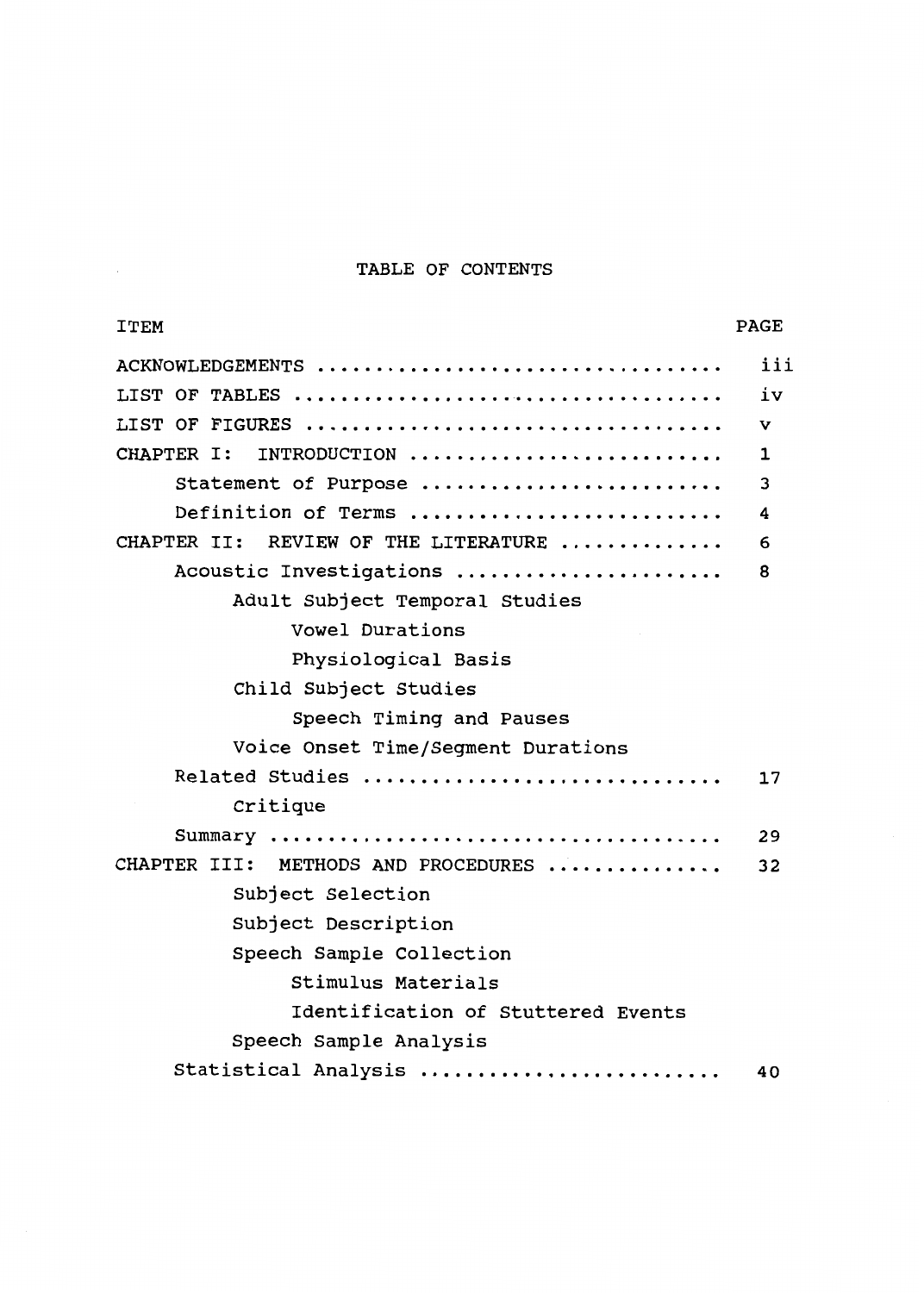| CHAPTER IV: RESULTS AND DISCUSSION                    | 42 |
|-------------------------------------------------------|----|
|                                                       | 42 |
| Duration Analysis Before Stuttering                   |    |
| Duration Analysis After Stuttering                    |    |
| Intra-judge Reliability                               |    |
| Inter-judge Reliability                               |    |
|                                                       | 47 |
| CHAPTER V: SUMMARY AND IMPLICATIONS                   | 52 |
|                                                       | 48 |
| Implications                                          | 55 |
| Research Implications                                 |    |
| Clinical Implications                                 |    |
|                                                       | 59 |
|                                                       | 63 |
| $\mathbf{T}$<br>CONSENT FORM & LIST OF STIMULUS ITEMS |    |
| <b>TT</b><br>DURATION IN MSEC OF BSTUT VS. BNSTUT     |    |
| DURATION IN MSEC OF ASTUT VS. ANSTUT<br>T T T         |    |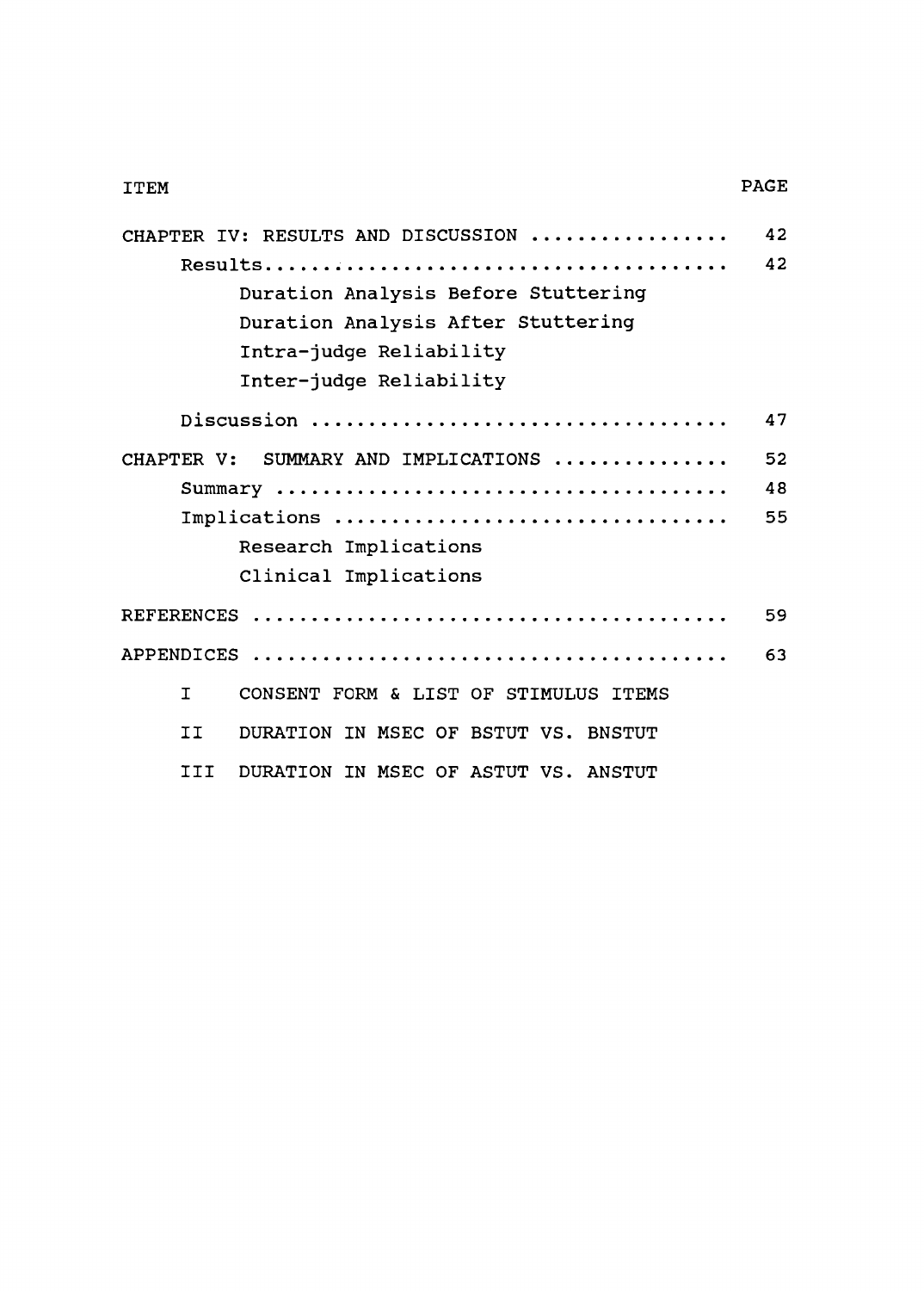## LIST OF TABLES

| <b>TABLE</b> | <b>PAGE</b>                                                                                                        |
|--------------|--------------------------------------------------------------------------------------------------------------------|
| I            | Biographical information for each subject  33                                                                      |
| II           | Components included in the configuraton<br>of System II hardware  38                                               |
|              | III Results of a T-Test comparing word pair<br>durations in msec. for BSTUT/STUT and<br>ASTUT/ANSTUT positions  43 |
| IV.          | Intra-judge reliability results of 10%<br>of the obtained samples  45                                              |
| v            | Inter-judge reliability results of 10%<br>of the obtained samples  47                                              |
| VI           | Duration of word pairs BSTUT/BNSTUT in msec<br>all subjects  69<br>for                                             |
|              | VII Duration of word pairs ASTUT/ANSTUT in msec<br>for all subjects  71                                            |

lV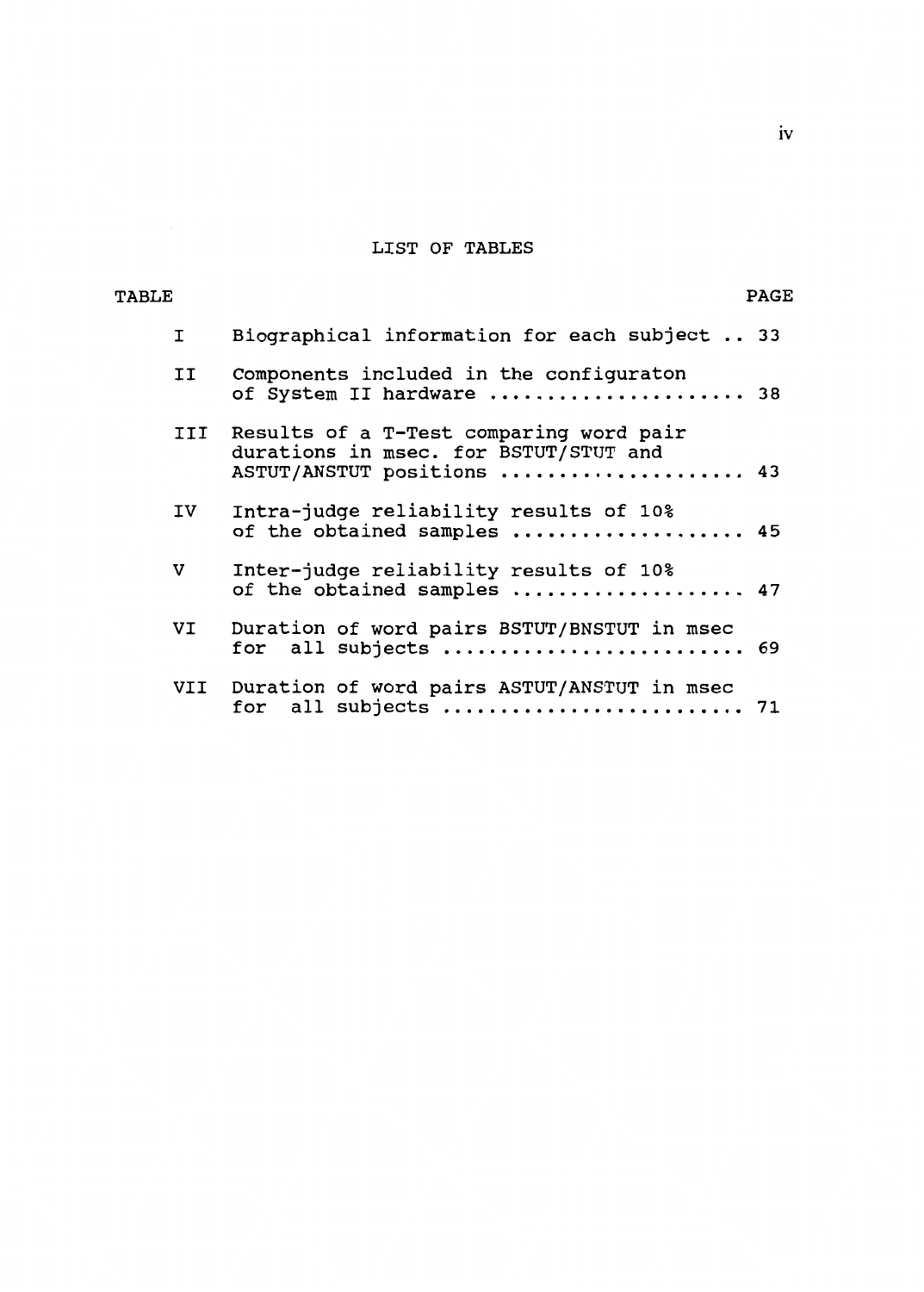### LIST OF FIGURES

| <b>PAGE</b><br><b>FIGURE</b> |                                                                            |  |
|------------------------------|----------------------------------------------------------------------------|--|
|                              | 1. Diagram Illustrating the Configuration<br>of the System II Hardware  39 |  |

 $\sim 10^{-11}$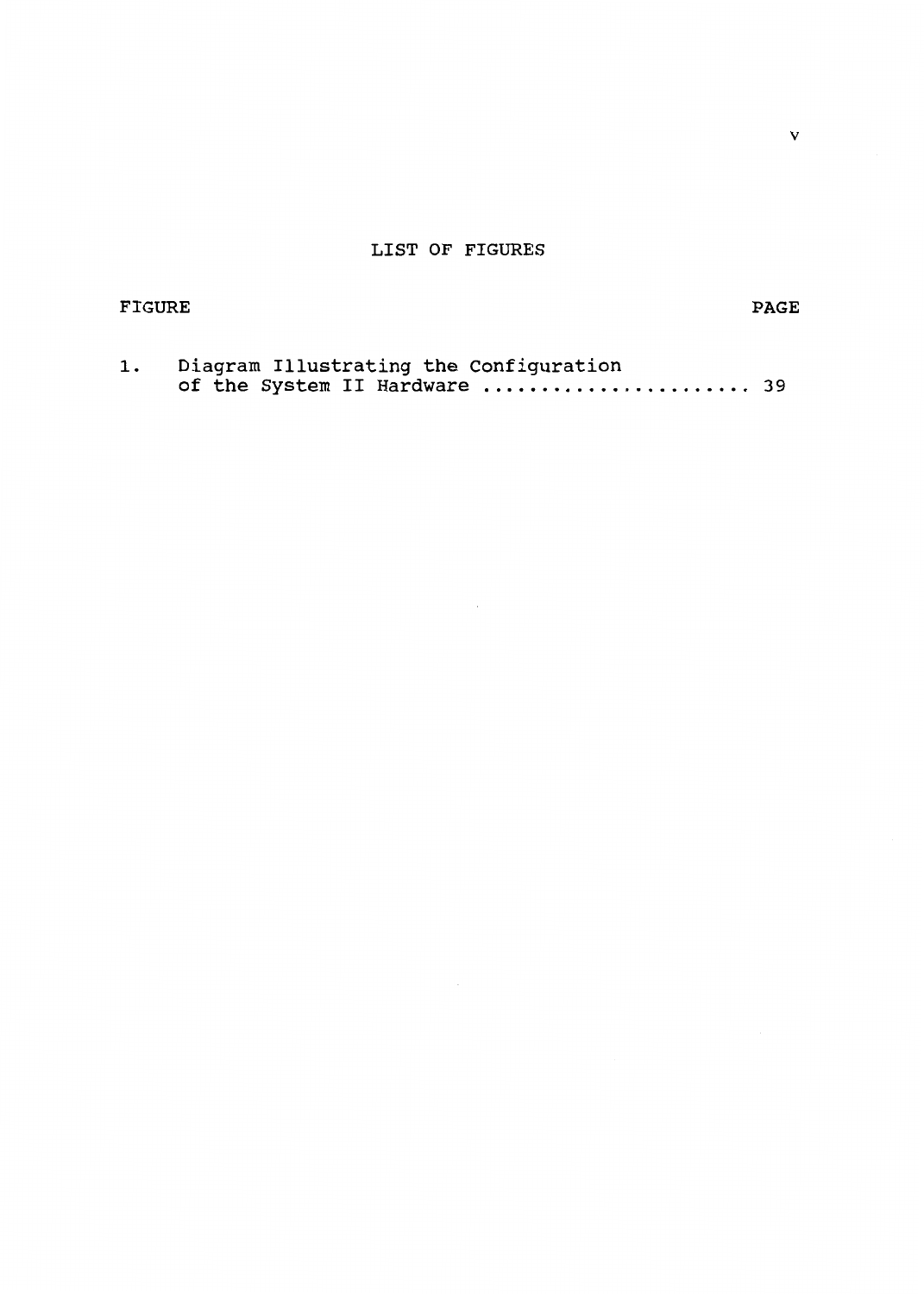#### CHAPTER I

# INTRODUCTION AND STATEMENT OF PURPOSE INTRODUCTION

Some researchers suggest that a stuttered event is defined as a single disrupting incidence (Cordes, Ingham, Frank, & Ingham, 1992; Few & Lingwall, 1972). Other investigations have found that stuttering is not an incidence or singular event but a spread effect throughout the utterance (Viswanath, 1989; Williams, 1957). When considering these two opposing views, past and recent investigations contend that it is difficult to perceptually judge the exact moment of stuttering in an utterance: where dysfluencies begin and end (Ingham, Cordes, & Gow, 1995).

Acoustic measures have been suggested as being better equipped to reveal the boundaries between fluent and stuttered speech in sentences. The utilization of spectographic and other acoustic analyses have assisted researchers in identifying where dysf luent disruptions start and when the effects cease in the continuum of running speech (Onslow, 1995; Pindzola, 1987; Viswanath, 1989; Young, 1994).

Acoustic, as well as perceptual investigations, have also demonstrated that stutterers' fluent speech is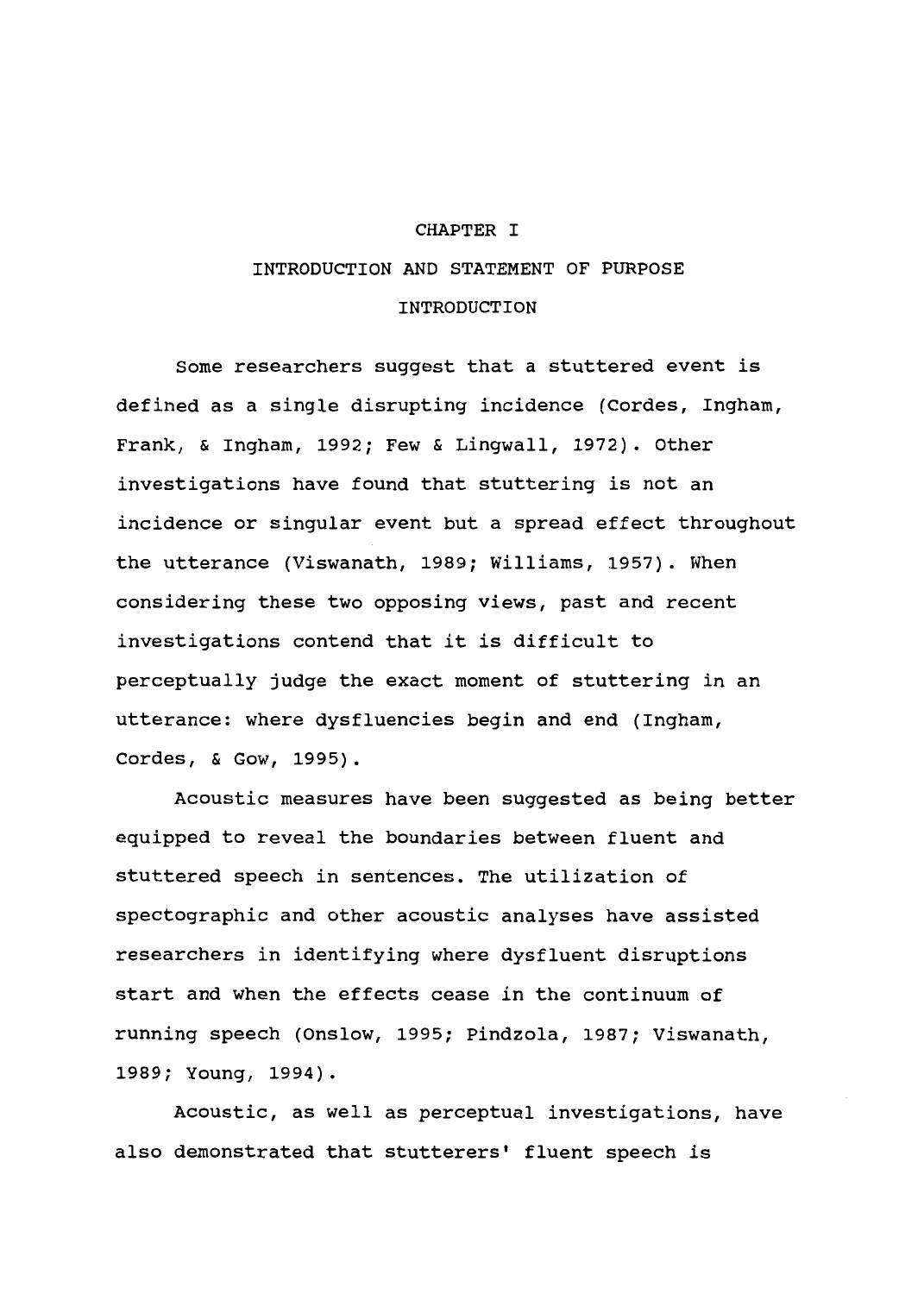distinguishable from nonstutterers' fluent speech (Adams, 1987; Pindzola, 1987; Viswanath, 1989). A group of studies for example, has analyzed temporal measures in voice onset times (VOT) of individuals who stutter and VOT of individuals who do not stutter. The results from these studies suggested stutterers are slower than nonstutterers in initiating voicing in conjunction with supraglottic (above the level of the vocal folds and larynx) articulatory movements. According to these investigations, individuals who stutter may present difficulties in speech-timing control and coordination of their articulators (Hillman & Gilbert, 1977; Metz et al., 1978; Pindzola, 1987). Perceptual investigations (listener judgements), although less reliable and inconclusive, have also detected differences between persons who stutter and nonstutterers' fluent speech (Cordes, Ingham, Frank, and Ingham, 1992; Few & Lingwall, 1972). Results from a few sophisticated (speech-language pathologists) and naive listener investigations have suggested stuttering groups as exhibiting slower speech rates, longer pause times, atypical prosody and abnormal naturalness of discourse when compared to nonstuttering groups (Ingham & Packman, 1978; Runyun & Adams, 1979).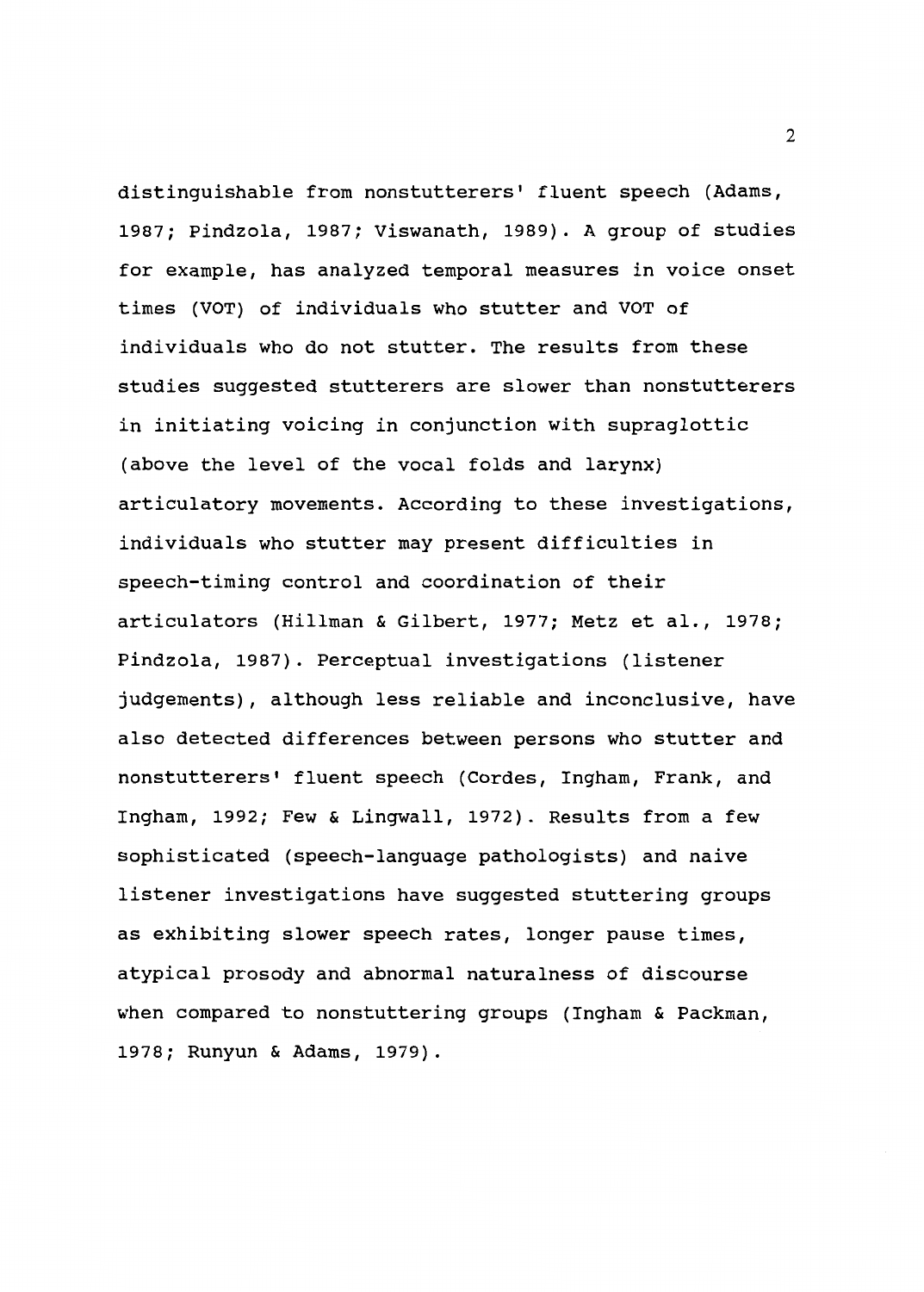#### STATEMENT OF PURPOSE

The purpose of this study is two fold. The first purpose of this study is to measure differences in durations between a word prior to a moment of stuttering and compare the duration of the same word when no stuttering is observed in the same speaking context. The second purpose is to examine the durational differences between a word following a moment of stuttering and compare the duration of the same word when no stuttering is observed in the same speaking context.

This study poses two research questions. The first question is: Are there durational differences between a word prior to a moment of stuttering when compared to the exact word in the same speaking context when no stuttering is observed? The second question is: Are there durational differences between a word following a moment of stuttering when compared to the exact word in the same speaking context in the absence of stuttering?

The null hypothesis states that there will not be a significant difference between a word prior to a moment of stuttering and the same word in the fluent speaking context. The null hypothesis for the second research question states that there will not be a significant difference between a word following a moment of stuttering and the same word in the fluent speaking context.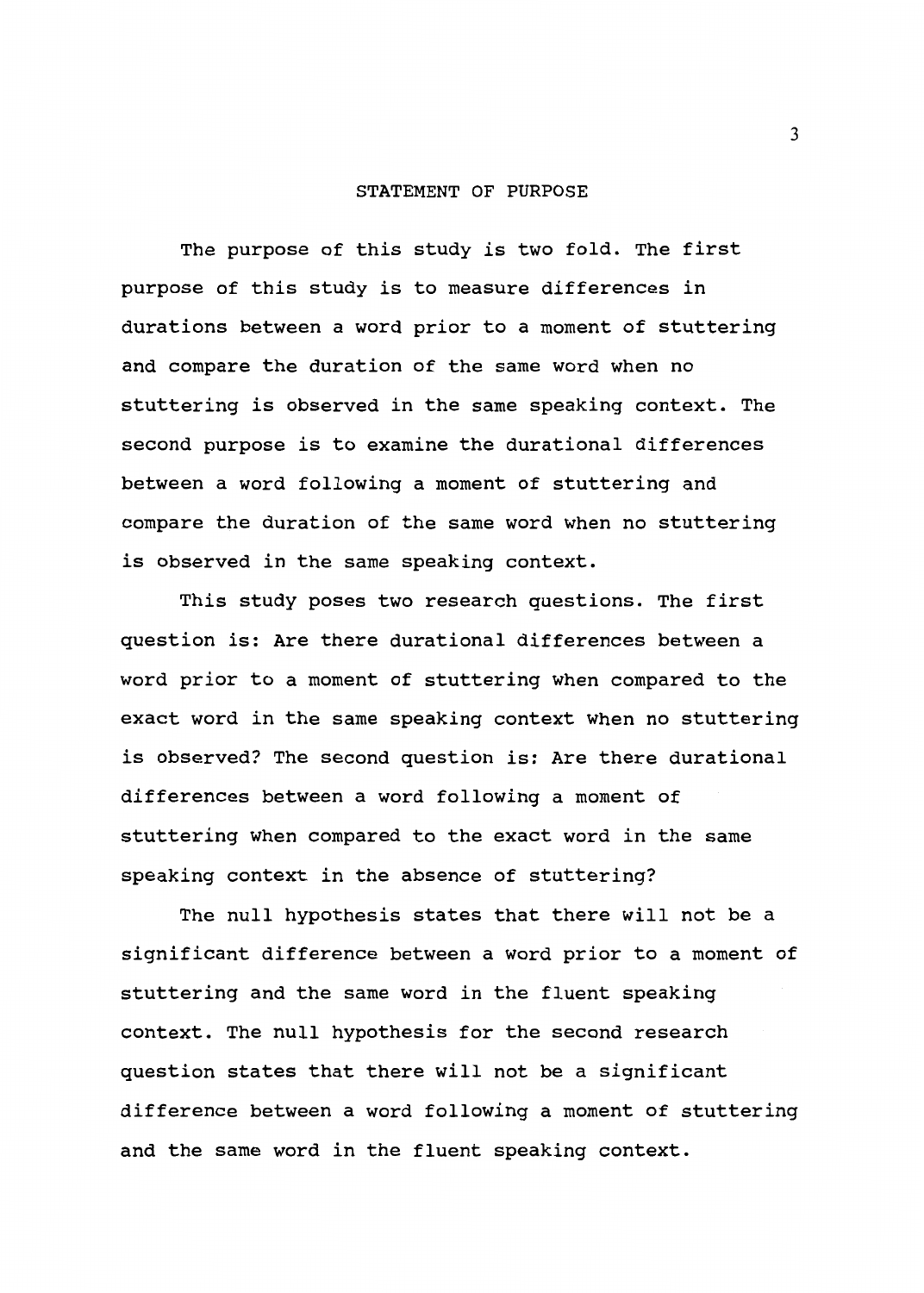#### DEFINITION OF TERMS

The following operational definitions are given to help clarify the terms used in this study.

1. Fluency: Refers to speech that is produced effortlessly with normal rate and rhythm or flow.

2. Moment of stuttering: refers the word or time when an individual is dysfluent (stutters). These dysfluencies may include the following:

a. Part word repetitions: Refers to repetitions of sound and syllable units which are less than the entire word. Example: s-s-s-s-sit is a sound repetition and kuh-kuh-kuh-car is a syllable repetition.

b. Prolongations: Refers to any sound or syllable produced that is continued beyond that which is considered normal in length. Example: "She has a compu---ter."

c. Fixations: Refers to stopping the flow of air and voice at one or more places of the speech mechanism (vocal folds of the larynx, mouth, and lips (Van Riper, 1982).

3. Duration: Refers to the time taken or utilized for an individual to express a syllable, word, or utterance. Duration of words in the context of this study were measured using milliseconds (msecs) (Baken, 1987).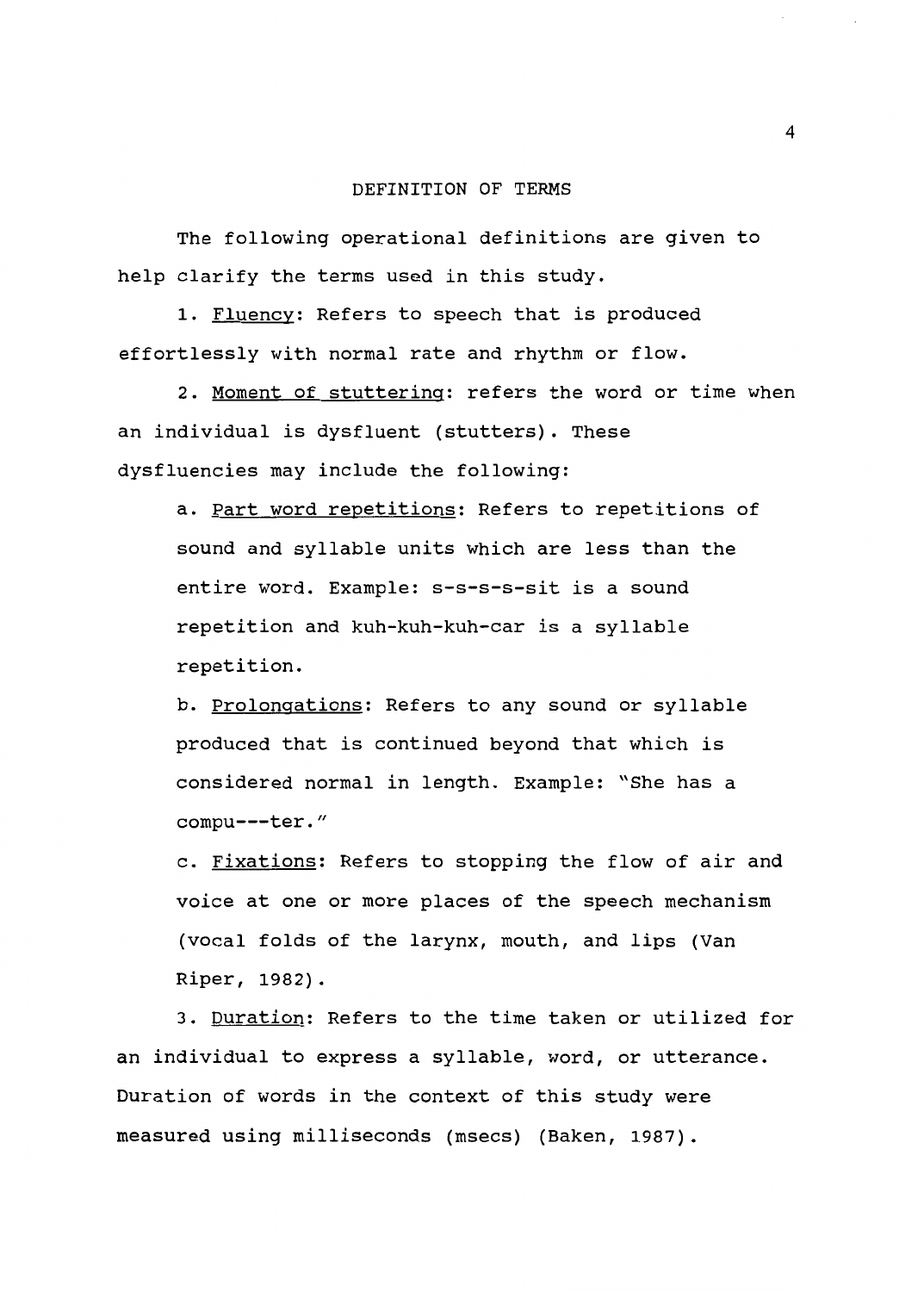4. Prolonged Speech: Refers to slowing down or reducing the rate of speech. Prolonged speech may also include stretching out or lengthening syllables of each word in the individual's utterances, and controlling the airstream

5. Voice Onset Time (VOT): The interval from release of intraoral pressure to the onset of glottal pulsing (Baken, 1987) .

6. Anticipation: Used descriptively in the context of this study to denote objective changes which may occur before (i.e., anticipate) a moment of stuttering (Viswanath, 1989}.

7. Carryover: Used descriptively in the context of this study to denote objective changes which may occur immediately after a moment of stuttering (Viswanath, 1989) .

8. Adaptation: Refers to the decline in stuttering frequency which accompanies consecutive oral readings of the same written material.

9. Spread or Vicinity Effect: Used to describe the effect of a stuttered word on surrounding fluent speech.

10. Spectrogram: A voice print (the monitor's output of the spectrograph) on which the smallest units of speech (phonemes) appear in particular patterns useful for acoustic analysis of the speech signal.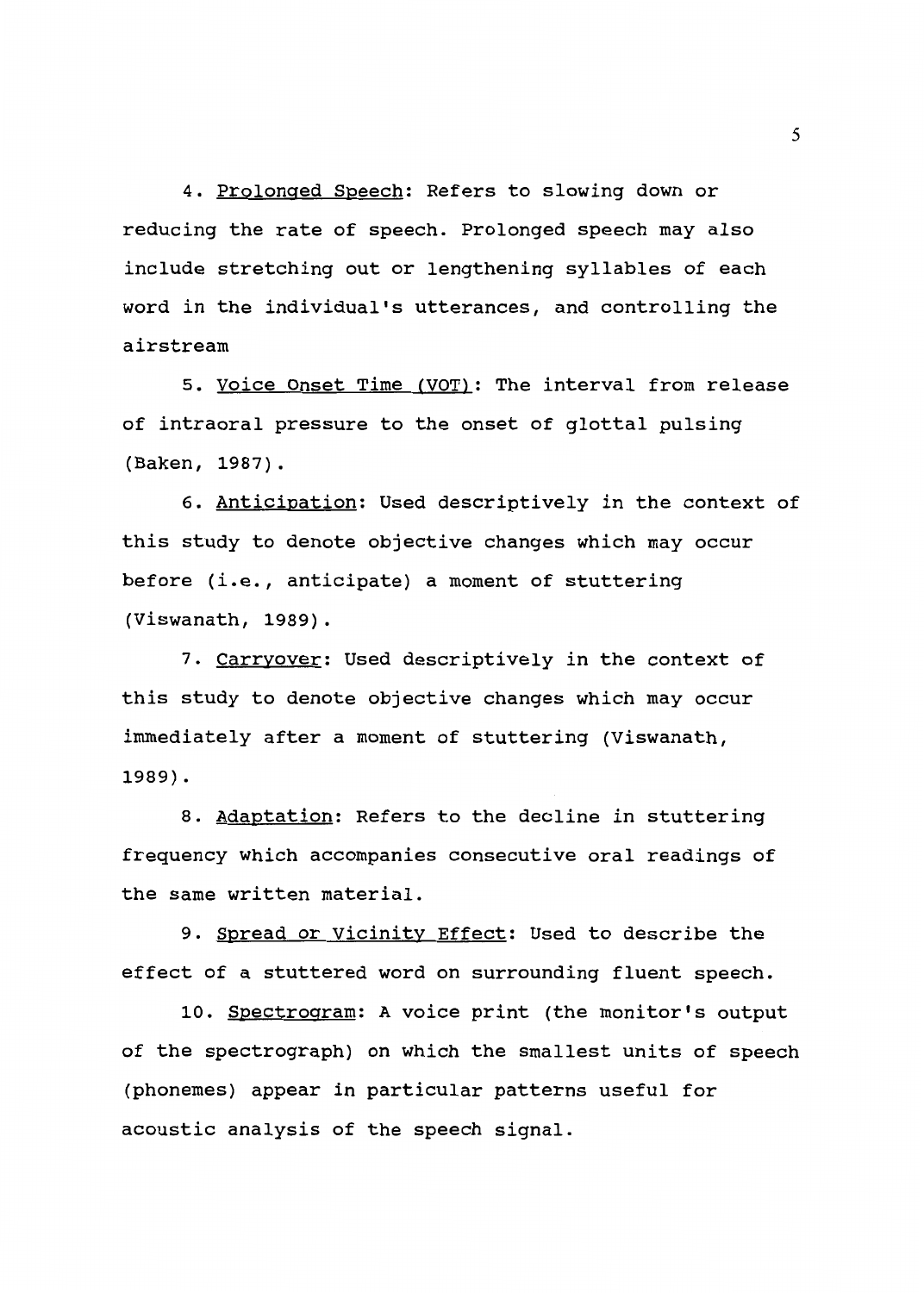# CHAPTER II REVIEW OF THE LITERATURE

#### INTRODUCTION

Stuttering does not have a universal means of identification and definition. Some researchers and/or speech clinicians believe it consists of defining elements such as with-in word (sound/syllable) repetitions, revisions, and prolongations, (Curlee, 1991, Riley, 1994). Others suggest fixations are also an important part of the definition, particularly in preschool children (Peters & Guitar, 1991; Van Riper, 1982).

According to the literature, there are two major investigative methods in the identification of a moments of stuttering: perceptual and acoustic. In perceptual investigations, researchers have been shown to disagree on whether the fluent speech of stutterers differs from the fluent speech of nonstutterers (Few & Lingwall, 1972; Ingham, Cordes, Ingham, & Gow, 1995; Ingman & Packman, 1978; Runyun & Adams, 1978, 1979). Listener judgment (naive and expert: speech-language pathologists) studies have discovered both supportive and inconclusive evidence on whether differences in fluent speech exists. A few perceptual studies (Runyun & Adams, 1978, 1979; Ingman & Packman, 1978) utilizing naive and sophisticated listeners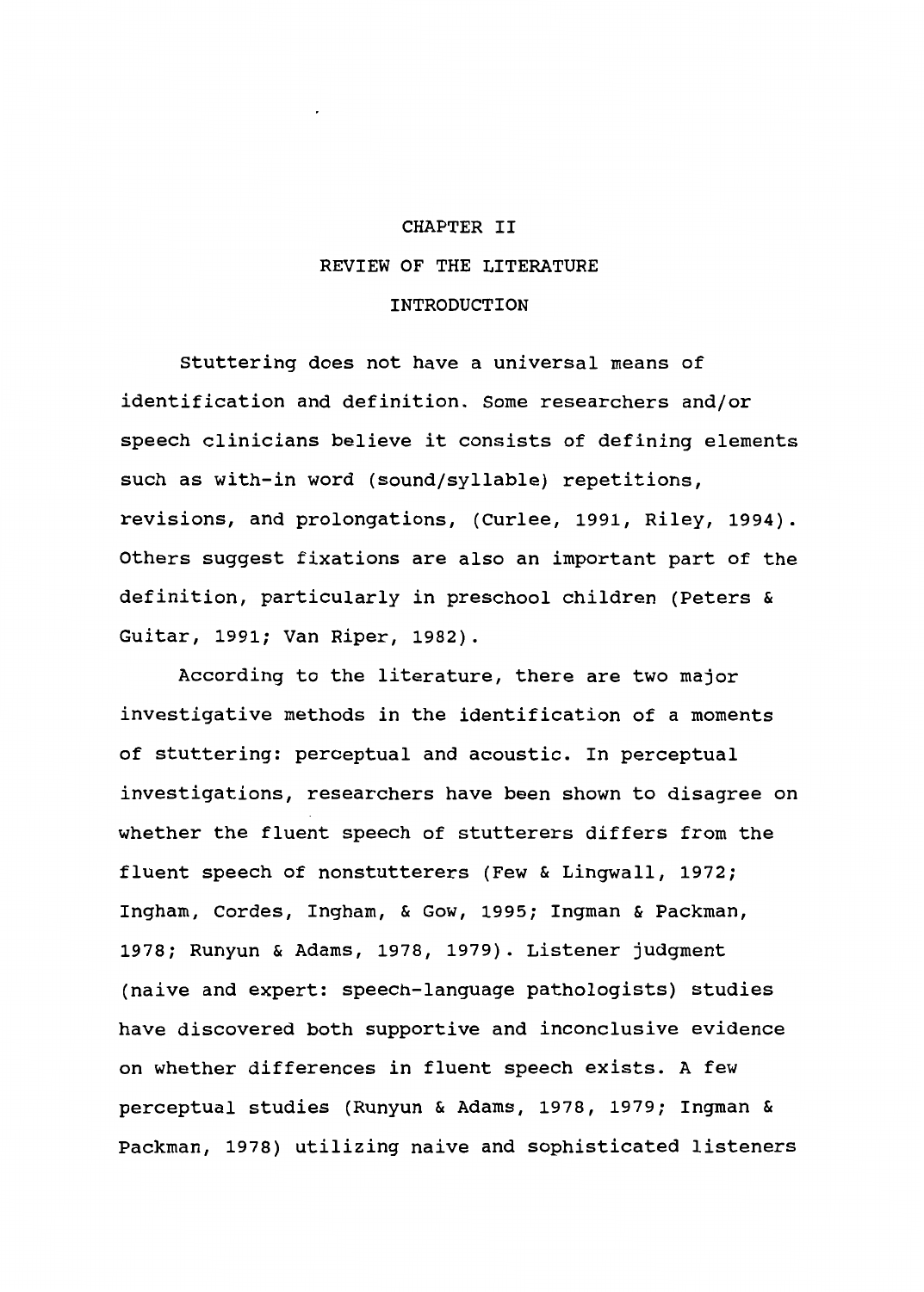have supported perceived differences between the fluent speech of nonstutterers and subjects who do stutter. Subjects who stuttered were identified as having slower speaking rates, longer pause times, and atypical prosody and naturalness during fluent samples. In contrast, other perceptual research (Cordes, Ingham, Frank, and Ingham, 1992; Few & Lingwall 1972; Ingham, Cordes, Ingham, & Gow, 1995) has not found conclusive evidence on whether listeners could successfully differentiate between the fluent speech of subjects who stutter and nonstutterers. Listeners in these studies failed to agree on whether the fluent speech of individuals who stuttered was unique in comparison to nonstutterers. Acoustic investigations have an advantage over perceptual studies in that specific units (i.e., phonememes) of speech can be analyzed in which even expert listeners may not have detected. Relying completely on perceptual data appears to be insufficient in the identification of differences between the fluent speech of individuals who stutter and nonstutterers (Ingham, Cordes, Ingham, & Gow, 1995; Runyun & Adams, 1978, 1979). This is why acoustic analysis rather than listener judgments (perceptual data) was chosen for the present research. This literature review will: l} Discuss acoustic investigations relating to differentiations and characteristics of fluent and nonfluent adult and preschool-aged subjects and, 2) Describe five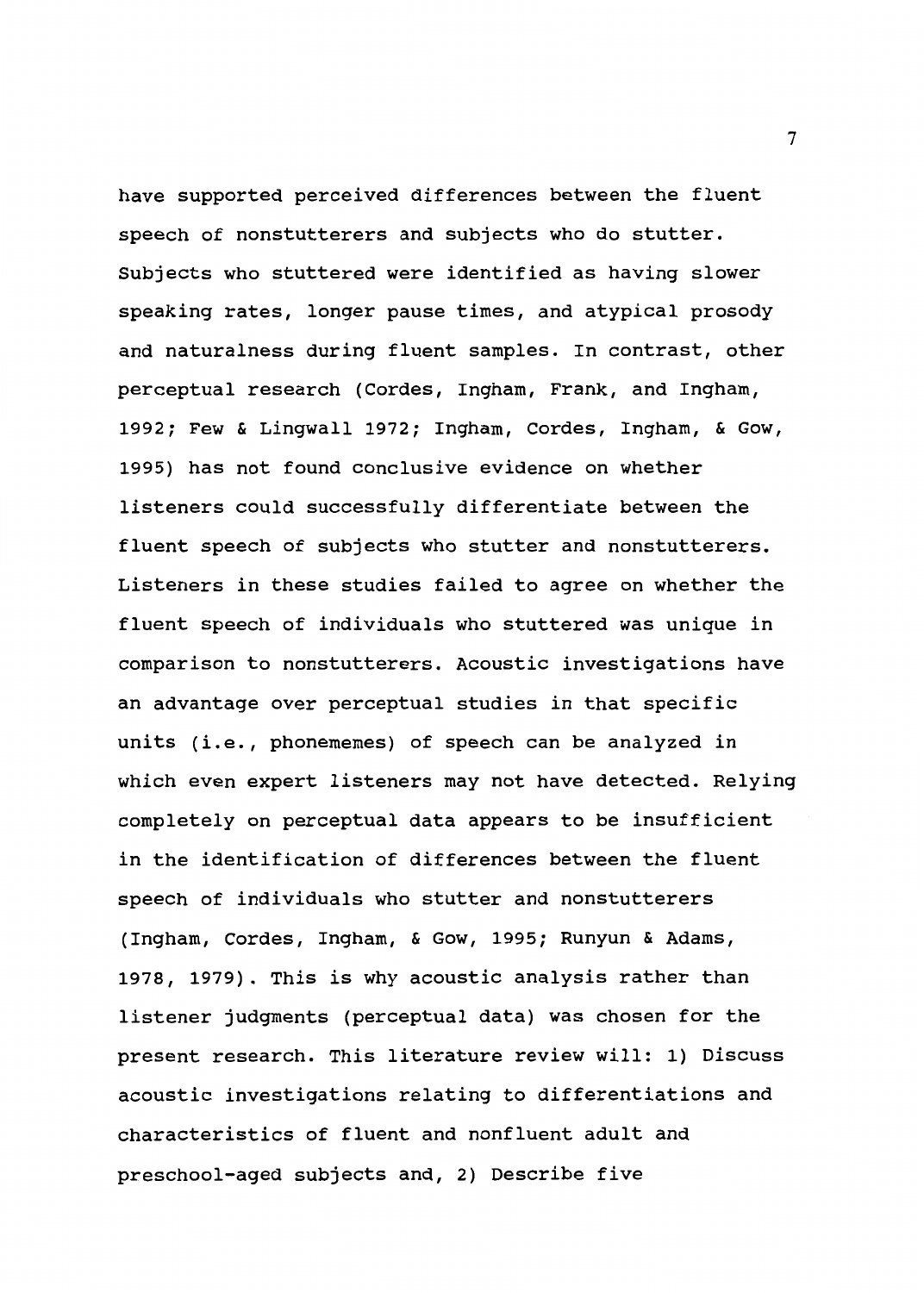investigations in which are closely related to the present study.

#### ACOUSTIC INVESTIGATIONS

#### Adult Subject Temporal Studies

The following studies described briefly demonstrate that there are temporal changes in the fluent speech of adult subjects who stutter when compared to matched (for age and gender) nonstuttering subjects. In 1971, Agnello and Wingate examined consonant-vowel (CV) syllable productions of stutterers and nonstutterers and found that the stuttering group were slower in terminating phonation in their fluent productions. Individuals who stutter have been found to demonstrate slower timing or phonatory lags in the onset of fluently uttered syllables (Agnello, Wingate, & Wendell, 1974; Agnello, 1974; Van Riper, 1982). Other research has suggested consonants and vowels are longer in duration in the fluent speech of adults who stutter as compared with nonstutterers (DiSimoni, 1974; Prosek & Runyun, 1982). When voice onset times (VOT) values were compared for stop consonants of similar place of articulation in connected speech, the stuttering group were discovered as having longer temporal values (Hand & Luper, 1980; Hillman & Gilbert, 1977; Metz, Conture, & Caruso, 1979; Young, 1994).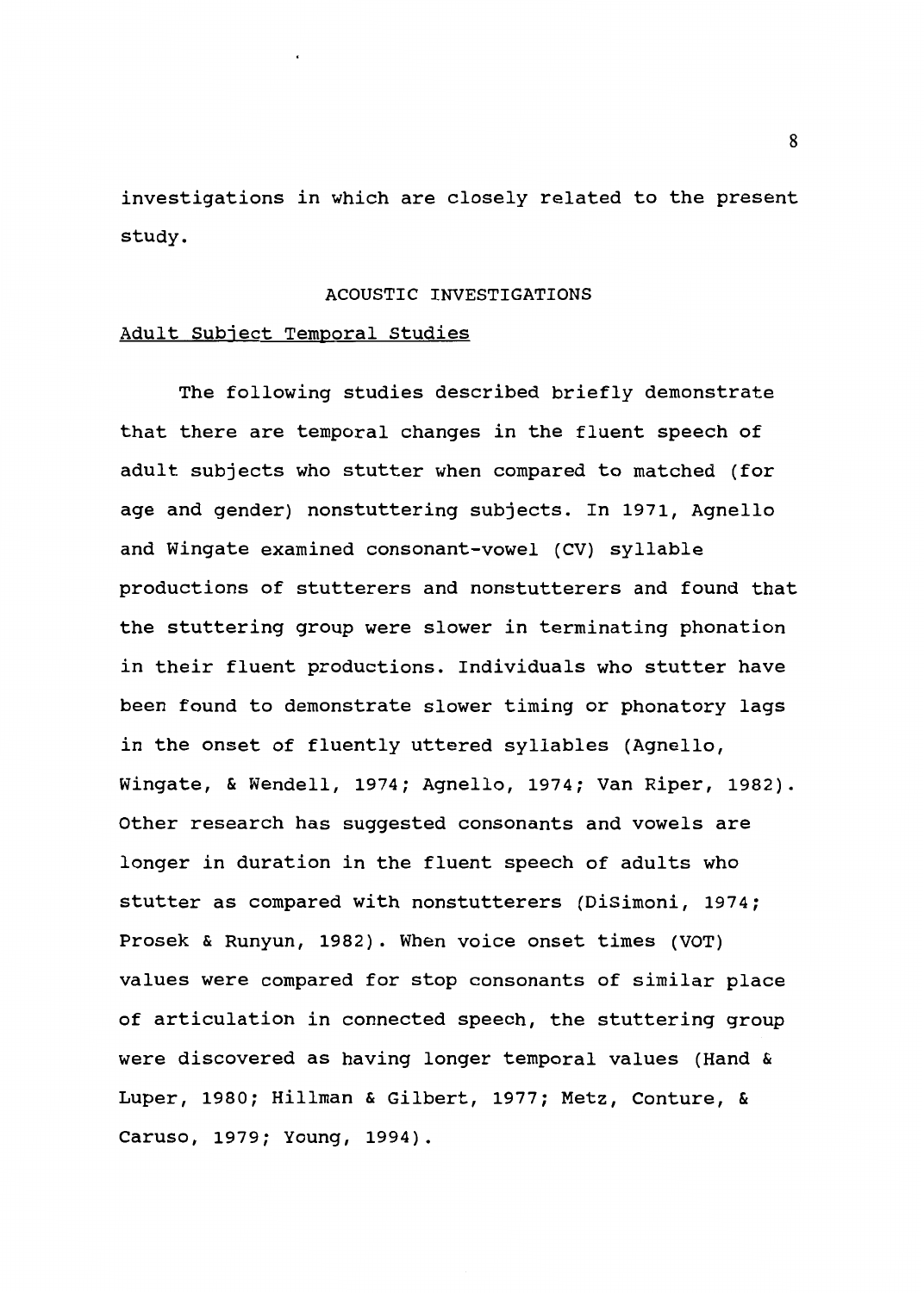#### Vowel Durations

Many studies have shown the fluent speech of individuals who stutter are longer in the durations of vowels with longer transition times when compared to nonstutterers (DiSimoni, 1974; Hand & Luper, 1980; Prosek & Runyan, 1982). DiSimoni (1974) for example, found vowel durations of adults who stuttered to average 137 milliseconds (msecs.) longer than nonstutterers in plosive contexts (the /p/ and /b/ phonemes in consonant-vowelconsonant words, respectively). Prosek and Runyan (1982) also found the vowel durations of adults who stuttered were significantly longer than nonstutterers (about 27 msecs longer) . The difference in vowel durations may not be valid however, because these results were obtained after successful stuttering treatment. The use of rate control methods could have been a contributing factor to the lengthened durations. If the transitional speech movements of vowels are inheritantly slower in pretreated adults who stutter, then this finding may contribute to the proposition that fluent speech is different between the two groups.

#### Physiological Basis

Zimmerman (1980) used high-speed cineradiography to study the positions, movements, and timing of lip and jaw structures in the production of the syllables /pap/,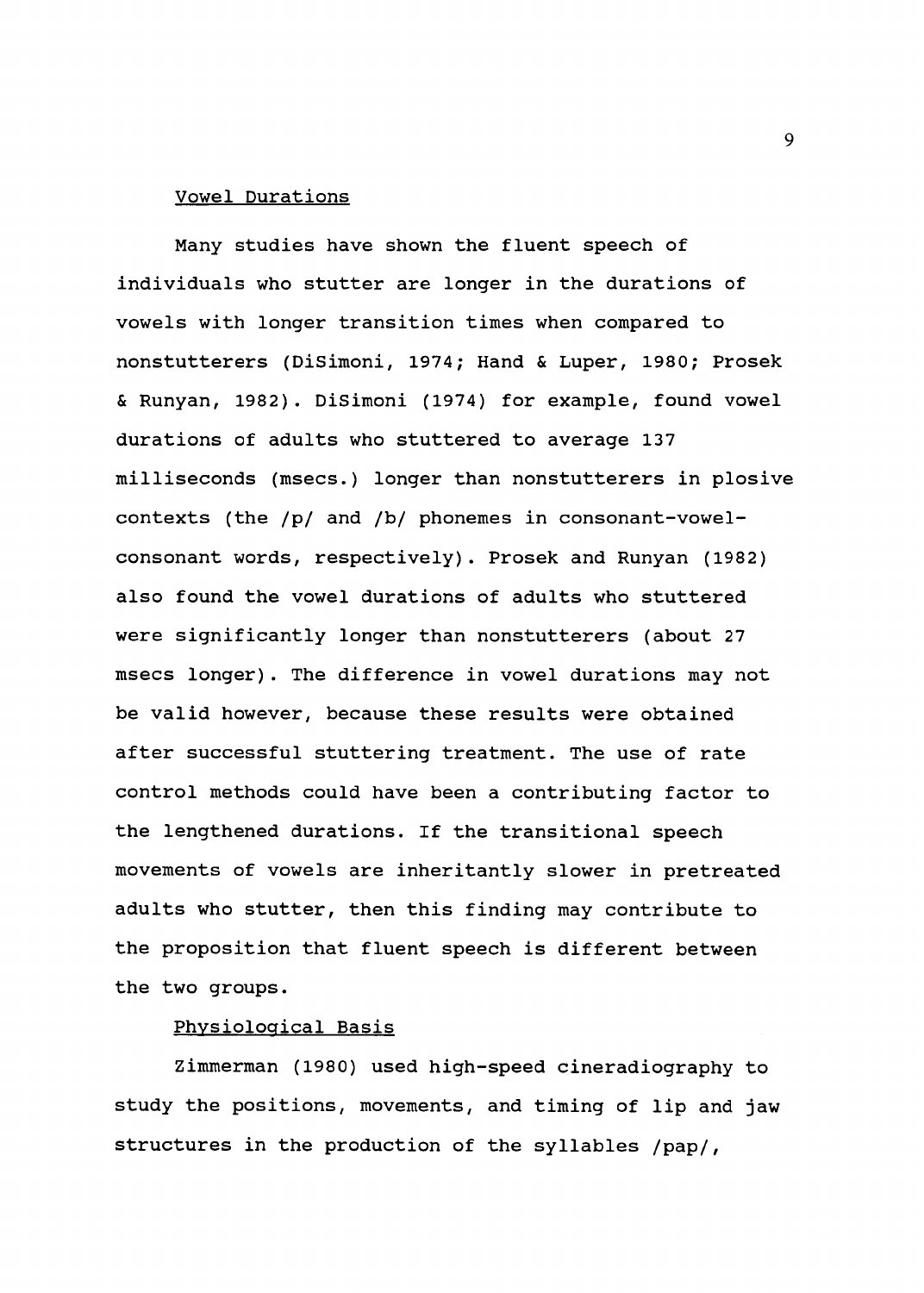/bab/, and /mam/. Only the fluent syllables of the stutterers were examined in order to examine whether a difference between nonstutterers fluent productions could be found. As with the previously discussed acoustic studies, the stuttering group in Zimmermann's research also revealed marked differences on fluently spoken syllables. The adults who stuttered demonstrated longer durations of movement onset, slower voice onset times, and lip and jaw movements were slower in attaining peak velocities. The transition times and articulatory postures were also held longer. The final results in this study suggested that the stuttering group had more dysynchronies between lip and jaw movements than the nonstuttering group (Zimmermann, 1980). From a physiological standpoint, this study supports the theory that adults who stutter have slower transitional speech movements than adults who do not stutter.

Many studies have utilized adults who stutter as subjects but there have been a few studies which have incorporated school-age and preschool-age children (Adams, 1987; Healey & Adams, 1981; Zebrowski, Conture, & Cudahy, 1985). Acoustic investigations (i.e., durational measures) are reasonable and warranted in subjects who are preschool age or beginning stutterers. These investigations are advisable since this is the age group associated with the onset of stuttering.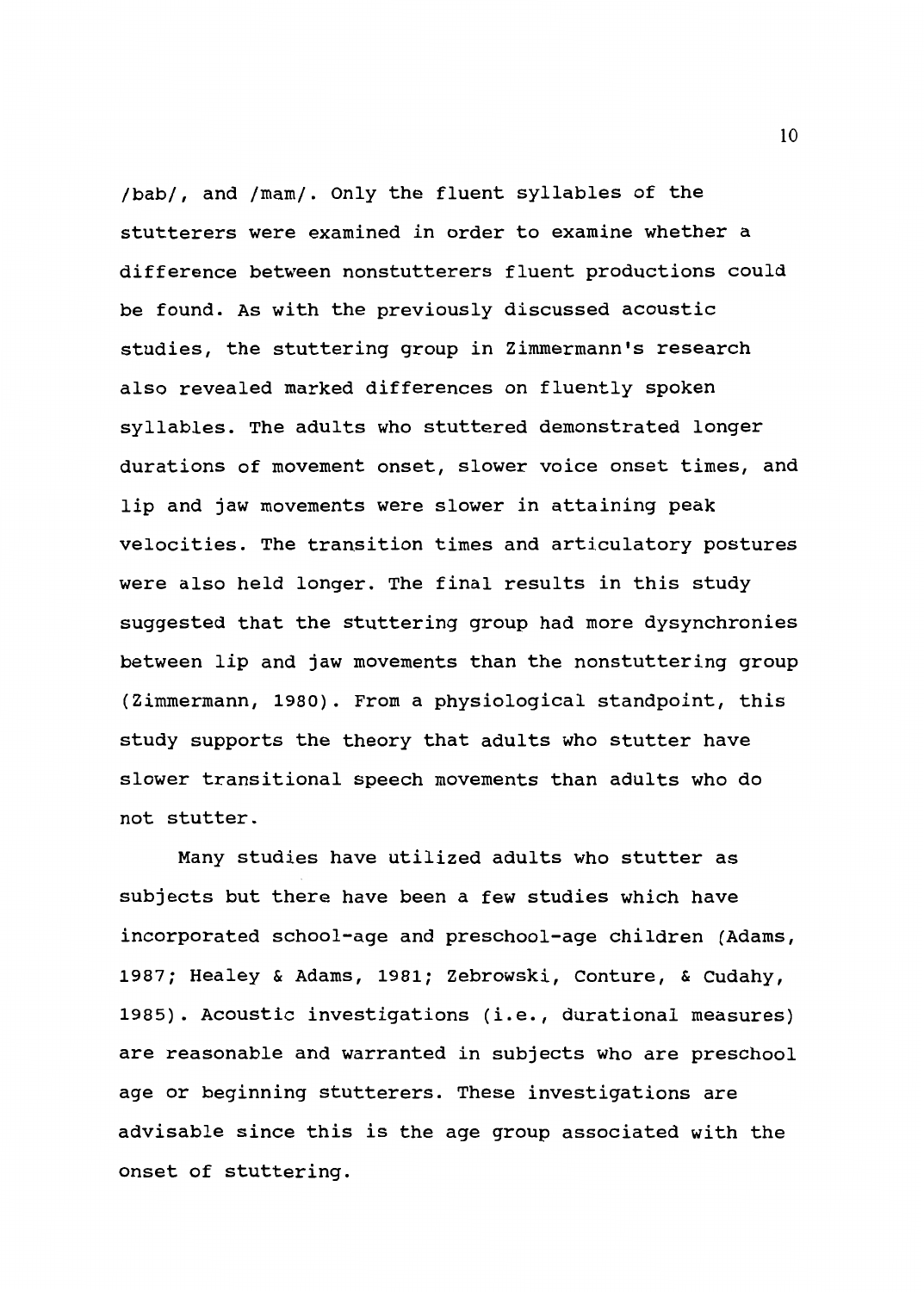#### Child Subject studies

Speech Timing and Pauses.

Healey and Adams (1981) were the first to include children who stutter in any temporal study. They analyzed the speech-timing skills of school-aged children and adults who stutter and of those who are normally fluent. The purpose of their research was to observe when, the discoordination of speech-timing abilities originated, in relation to the development of stuttering. The researchers failed to find any consistent differences between children who stutter and those who do not stutter on temporal variables. It was hypothesized that the lack of significant results may have resulted from the speech tasks being too simplistic. For example, the sentences used were composed of five monosyllabic words and the repetitious nature of each test sentence was also simple (10 times per sentence).

In a related study, Winkler & Ramig (1986) found that children who stutter exhibit more frequent and longer pauses in between words in complex speech tasks. These researchers evaluated two groups of nine school-aged male stutterers (ages 6 to 12 years and a mean age of 8 years, 6 months) and nine from a matched nonstuttering control group. The first part of this study replicated Healey and Adams (1981) project and results suggested that children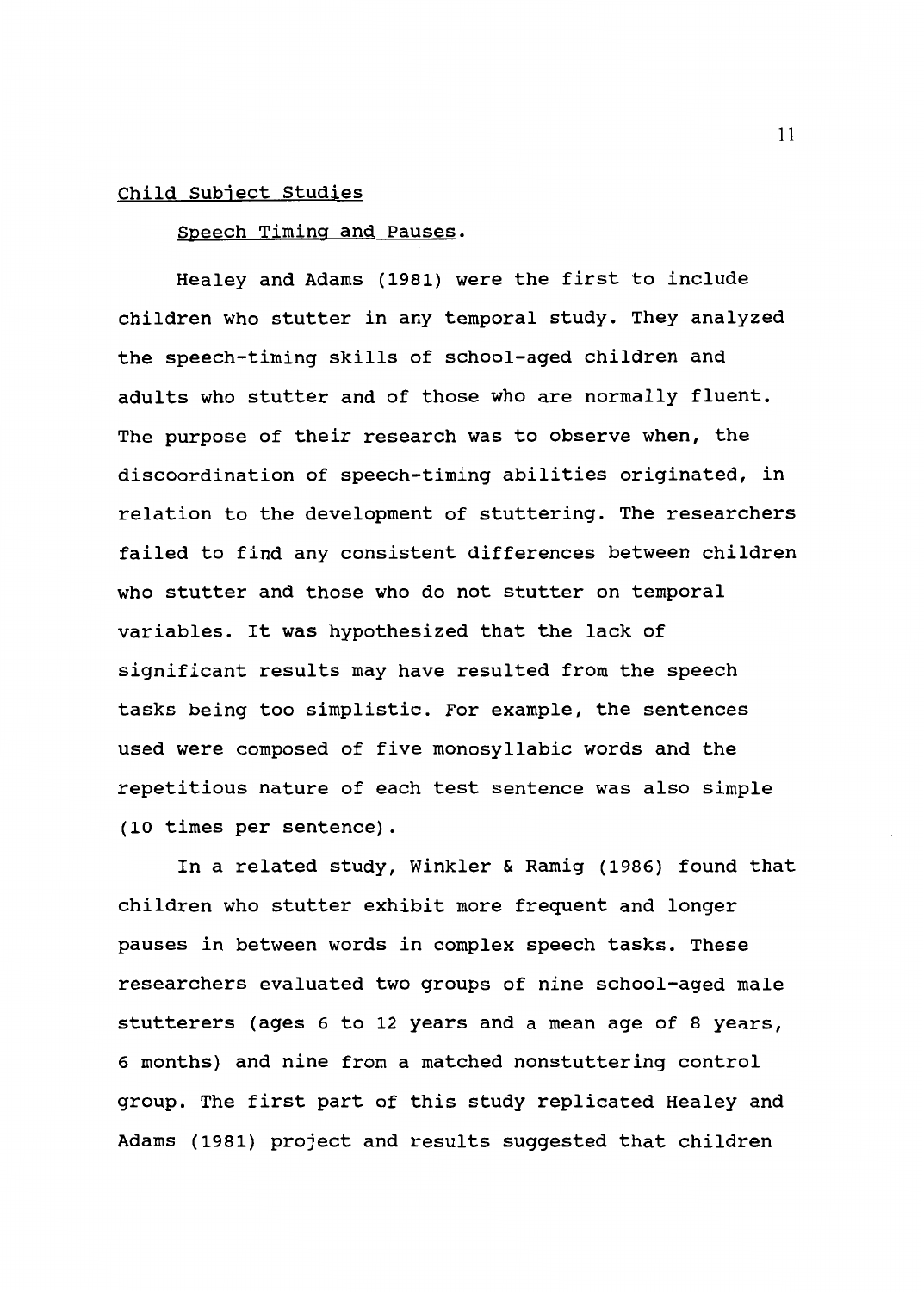who stutter have similar speech-timing abilities on simple speech tasks when compared to the nonstuttering group. The second part of this study however, found the children who stuttered had more frequently occurring and longer interword pauses than the nonstuttering group in a more complex speech task. The complex speech task was for the subjects to repeat a narrative accompanied by a picture depicting the story presented twice initially. Subjects were also instructed to use as many of the same words they heard in which they could remember when repeating the story. The target words produced fluently and articulated correctly by the subjects were the only words analyzed. One implication the researchers suggested was that children who stutter may anticipate having difficulty and thus insert pauses to delay a moment of stuttering.

Onslow (1995) argued "early stuttering involves complex speech events that are not described adequately by a single term (p.586)." He expressed that acoustic measurements assist in analyzing moments of stuttering more thoroughly than what can be perceived and categorized (e.g., repetitions, prolongations, fixations) by listeners (perceptual analysis). In illustrating this conclusion, a speech sample segment of a 4-year-old boy stuttering on "Well I like" was examined. The phonemic transcription of this segment was perceived as /w $\partial$ we $\partial$ w $\partial$ w $\partial$ w $\partial$ w $\partial$ wlallalk/. In perceptual analysis, Onslow contended that the listener,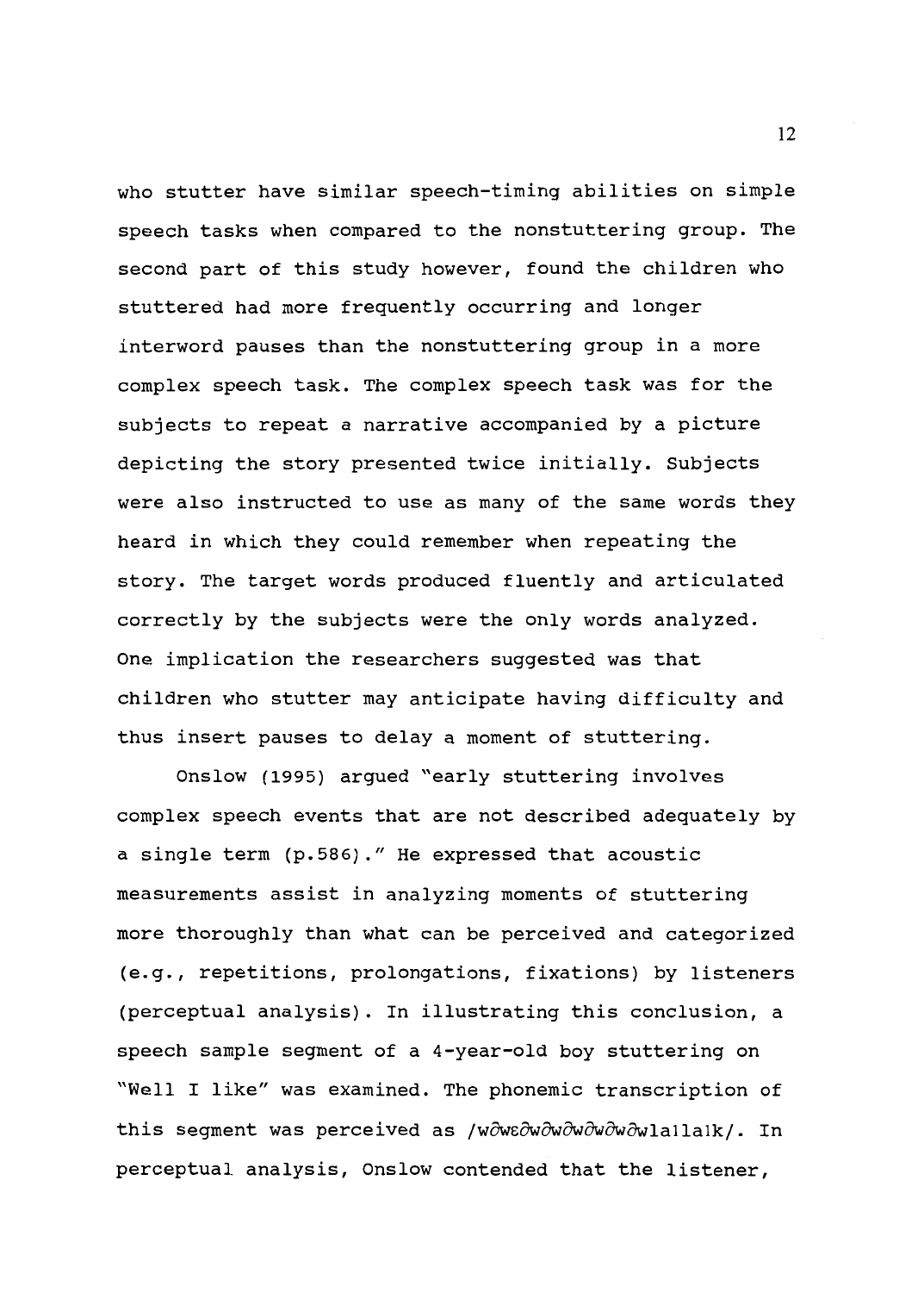may describe the dysf luency as a part word repetition. The utilization of wideband spectrogram and waveforms (acoustic analysis) however, defines the disfluency further. Onslow demonstrated that when using curser placement procedures on each repetition (on screen), the results also indicated that "tense pauses'' or fixations were evident. The first "wuh" was 150 msec, followed by a pause period of 998 msec. The following /we $\partial$ / was 500 msec, followed by a pause period of 1,380 msec. "Then there is a sequence of three /w $\partial$ / repetitions of respective durations 150 msec, 188 msec, and 88 msec, each of which is followed by silences of respective durations 388 msec, 175 msec, 137 msec (p.587)." There was further evidence of fixations occurring in that a reduction in acoustic energy of the entire segment accompanied a decline in the duration of pauses between repetitions. The last four silent periods/pauses in particular became systematically shorter, from 1,380 msec, to 388 msec, then 175 msec, and finally 137 msec. indicating that something in the child's speech production seems to be halting the fluent flow of speech (Onslow, 1995).

In sum, acoustic investigations may identify other categories of dysf luency in which perceptual analysis cannot adequately distinguish. Acoustic analysis of the insertion and duration of pauses relative to fluent words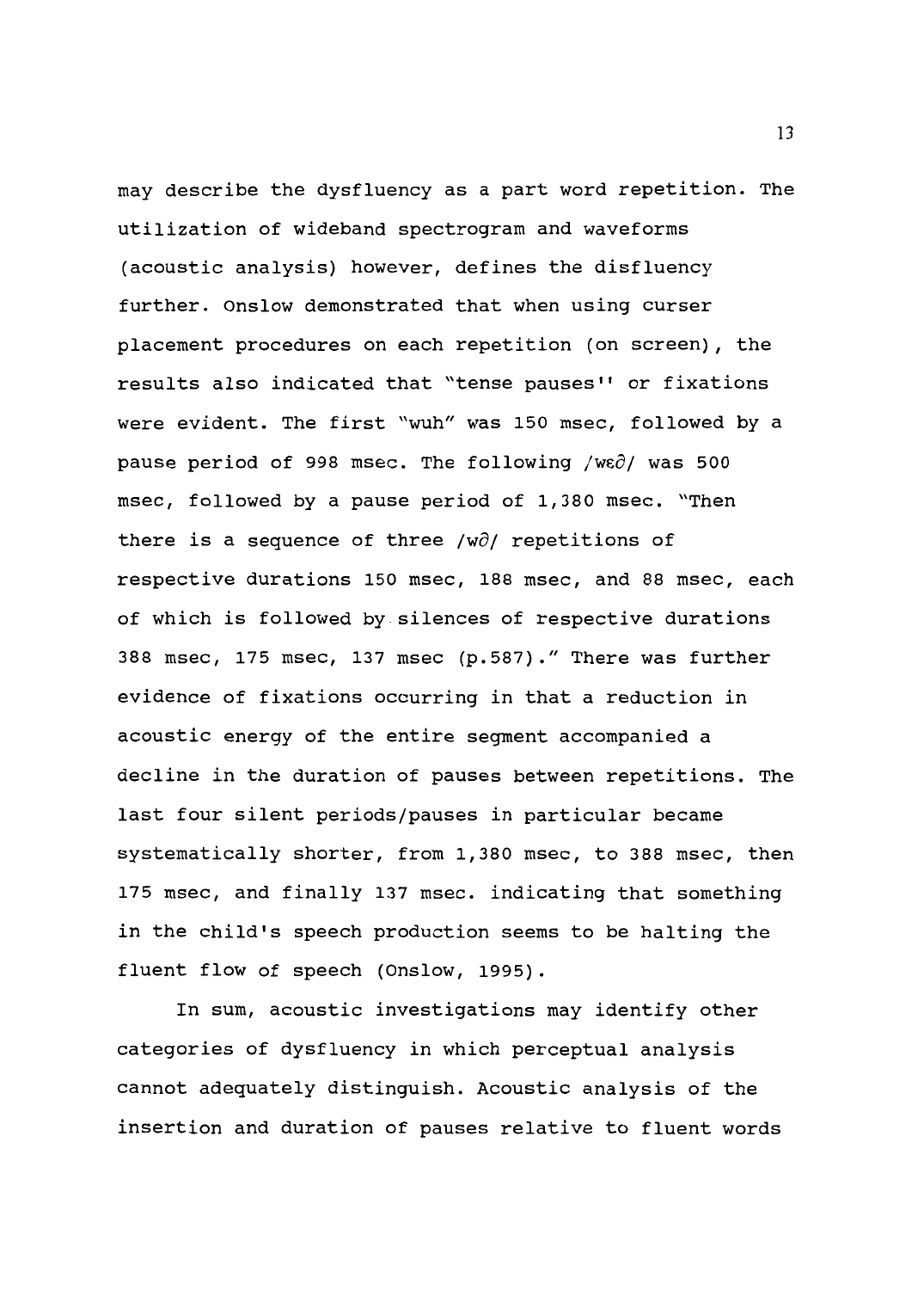prior to and/or following a moment of stuttering was considered in the present study.

#### Voice Onset Time/Segment Durations

In 1987, Adams found that children who stuttered had significantly slower voice onset times and longer segment durations of words in isolation, in elicited sentences, and in conversation. Adams explored the possibility that some past temporal results with preschool incipient/beginning stutterers may not be completely justifiable since most of the subjects in the prior studies (Kent, 1976; Adams et al., 1984; and Adams, 1985) had already been stuttering for a while. The purpose of this investigation was to compare VOT and segment duration of nonstuttering preschool speakers with preschoolers whose fluency development had become a matter of concern to parents recently (2-5 months). Five children out a total of 17 were diagnosed as being incipient stutterers. This diagnosis was based on subjects exhibiting at least four of the five danger signs of incipient stuttering (Adams, 1977) and were no longer than six months beyond the onset of their parents' initial concern about their fluency. The five children were then paired with a nonstuttering control group matched closely to sex and age. Word and sentences were elicited by the examiner showing an object, animal, or action picture to the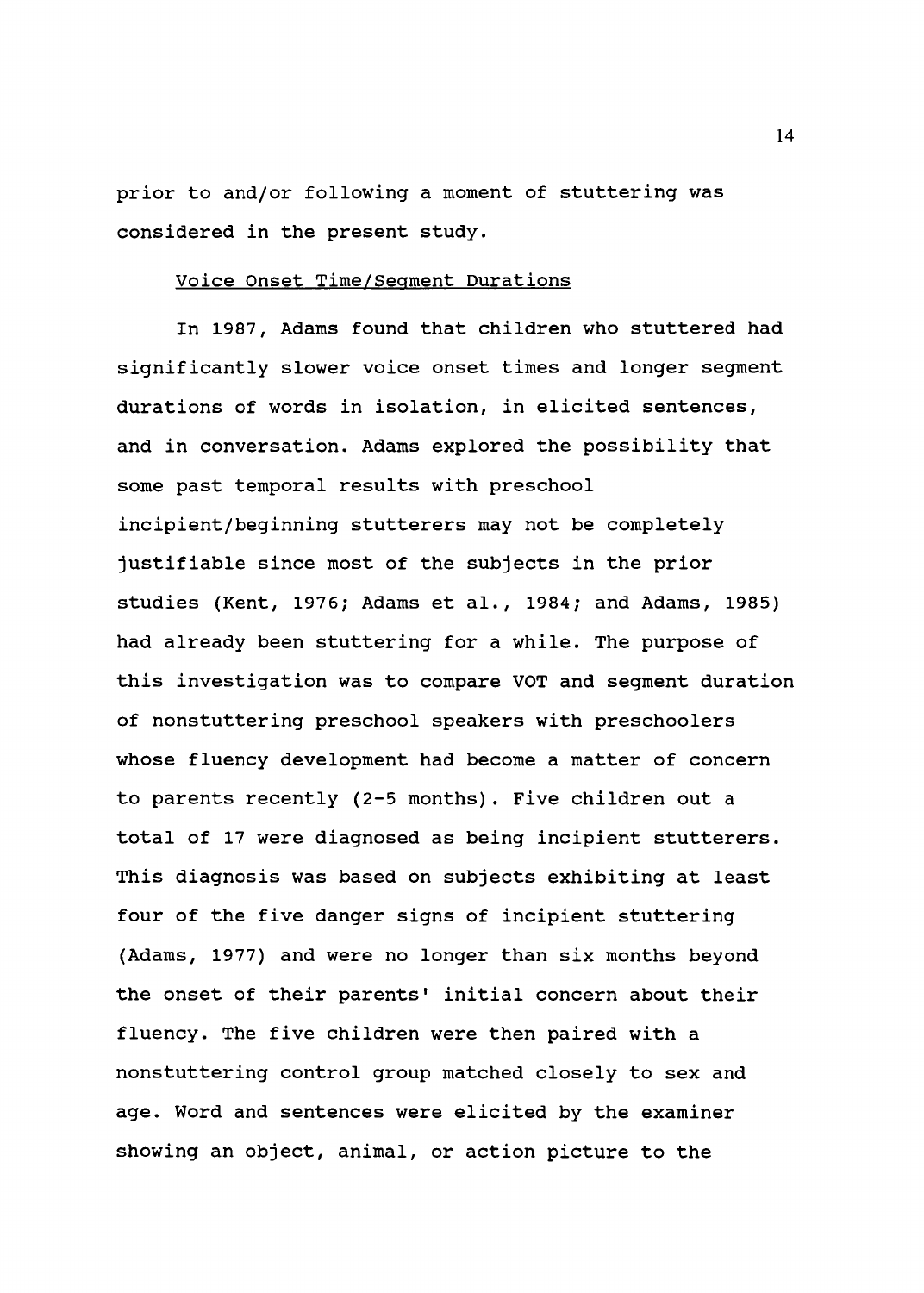children. "What is this?" and "Can you tell me a little story about what the cat is doing?" (p. 136) were the types of questions used to obtain the words and sentences, respectively. The objects, animals, and action pictures consisted of initial stop consonants (i.e., /b/, /p/, /t/, /k/) to obtain durational measurements of VOT, and voiceless fricatives (i.e.,  $/s/$ ,  $/f/$ ) to obtain measurements of initial consonant durations. All identical and analyzable utterances were then matched for the target word and the words position. For example, an acceptable match for position was selected when the two subjects in the pair responded with identical sentences (i.e., The cat is sleeping). For comparison purposes, matching for position in the sentences was considered essential. Both experimental (stuttering group) and control subjects• duration of target words needed to be measured in the same syntactical environment. Results demonstrated that the preschool-age children who stuttered had slower mean VOTs, and longer mean initial consonant and vowel durations (segment durations). For example, the mean VOT for initial /b/ words in the stuttering group was 22.67 milliseconds (ms) while 16.67 msecs was the nonstuttering group's VOT mean value. The stuttering group's standard deviation values were also all larger than those for the controls indicating that they were more variable in managing these temporal speech elements (VOTs and segment durations) .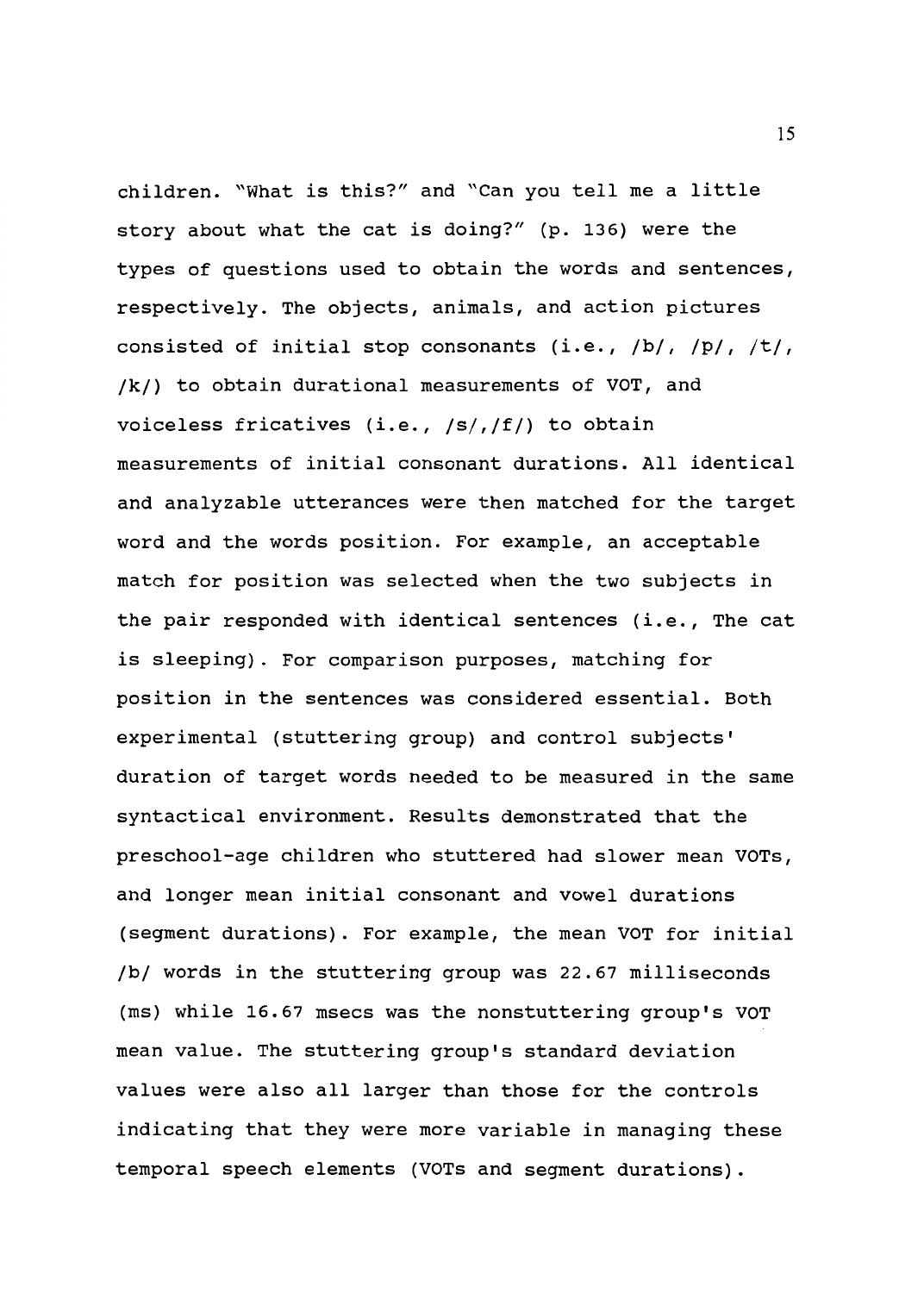Adams (1987) suggested that if follow-up studies support the findings in this study then slower VOTs and longer segment durations could be an inherent feature in the beginning stutterers' speech-timing control.

To summarize, Adam's (1987) results indicated preschool-age children who stutter use considerably longer segment durations and slower VOTs in words, sentences, and in conversation when compared to nonstutterering preschoolers. This investigation supports the theory that preschoolers who stutter may have slower transitional speech movements than preschool-age children who do not stutter.

The findings of all the formerly discussed acoustic investigations lead to the theory that individuals who stutter demonstrate distinct temporal differences in their fluent speech as compared nonstutterers. Acoustic investigations have an advantage over perceptual studies in that specific units of speech can be analyzed in which even expert listeners may have not detected. Young (1994) summarizes this point well: "The advantages of acoustic analysis include the capabilities of storing the speech signal, displaying it as an oscillographic trace, performing and recording mathematic calculations of exact word durations. These advantages promote the capture of extremely accurate data (p.26)."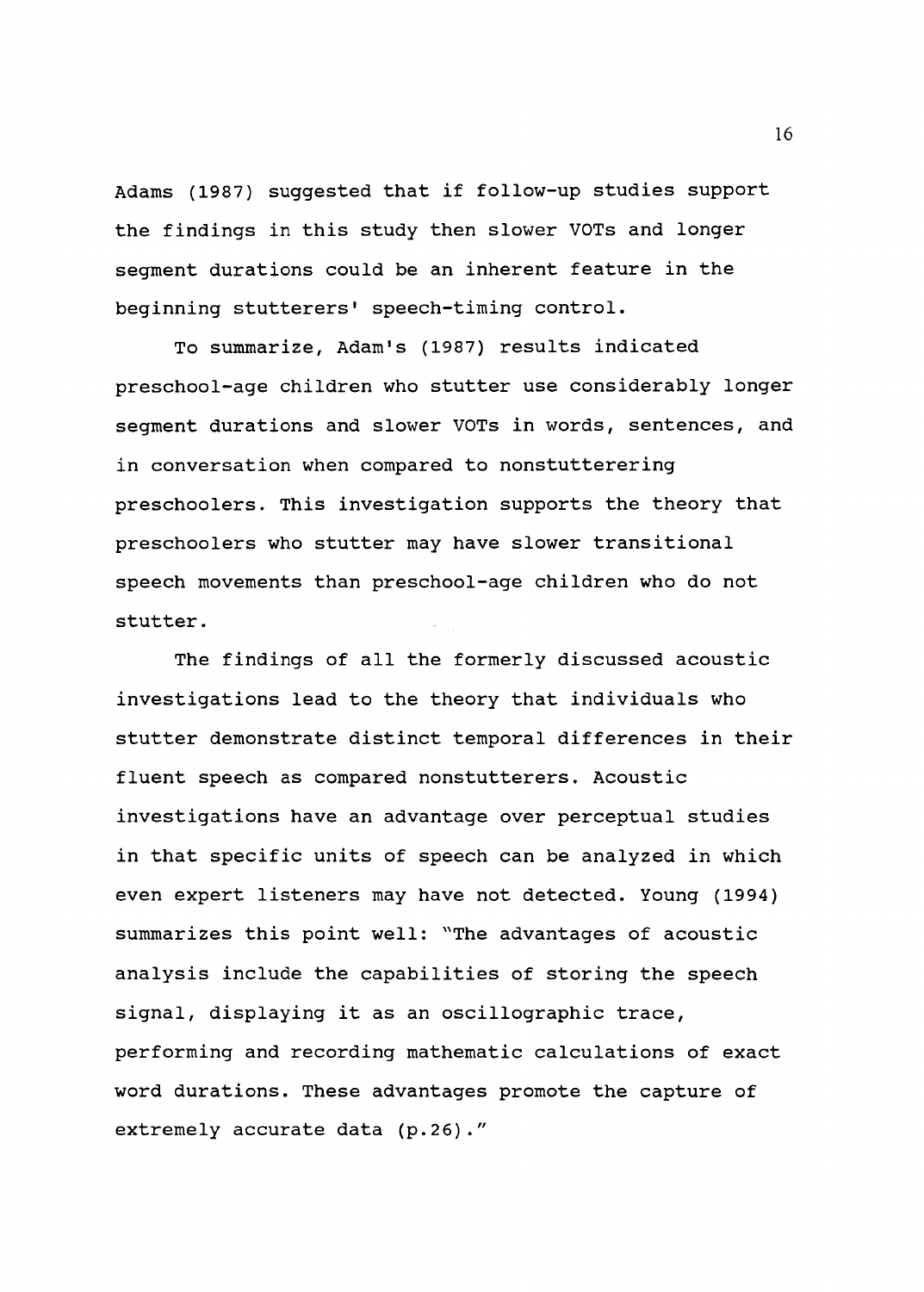#### RELATED STUDIES

A review of literature revealed five studies in which were closely related to the present investigation. Two studies completed by Viswanath (1989) and Howell and Wingfield (1990) will be reviewed first and a critique of how they differ from the present study will follow. Two investigations (Young, 1994; Peterson, 1995) were thesis projects utilizing adults and one adolescent who stuttered. The other investigation (Tetnowski, Morris, & Peterson, 1996) was a research paper which also utilized subjects between the ages of sixteen to adult.

Viswanath (1989), using spectrographic durational measurements, found that adults who stutter prolonged or lengthened the word immediately preceding the moment of stuttering when compared to the matched control group of nonstutterers. There were no significant statistical differences in the average duration of words immediately following the moment of stuttering.

There were two purposes involved in Viswanath's (1989) research. The first purpose was to relate Total Articulation Time (TAT) and Total Pause Time (TPT) to the frequency of moments of stuttering during adaptation. The second purpose was to "examine the duration of words in various locations in the vicinity of stuttering events in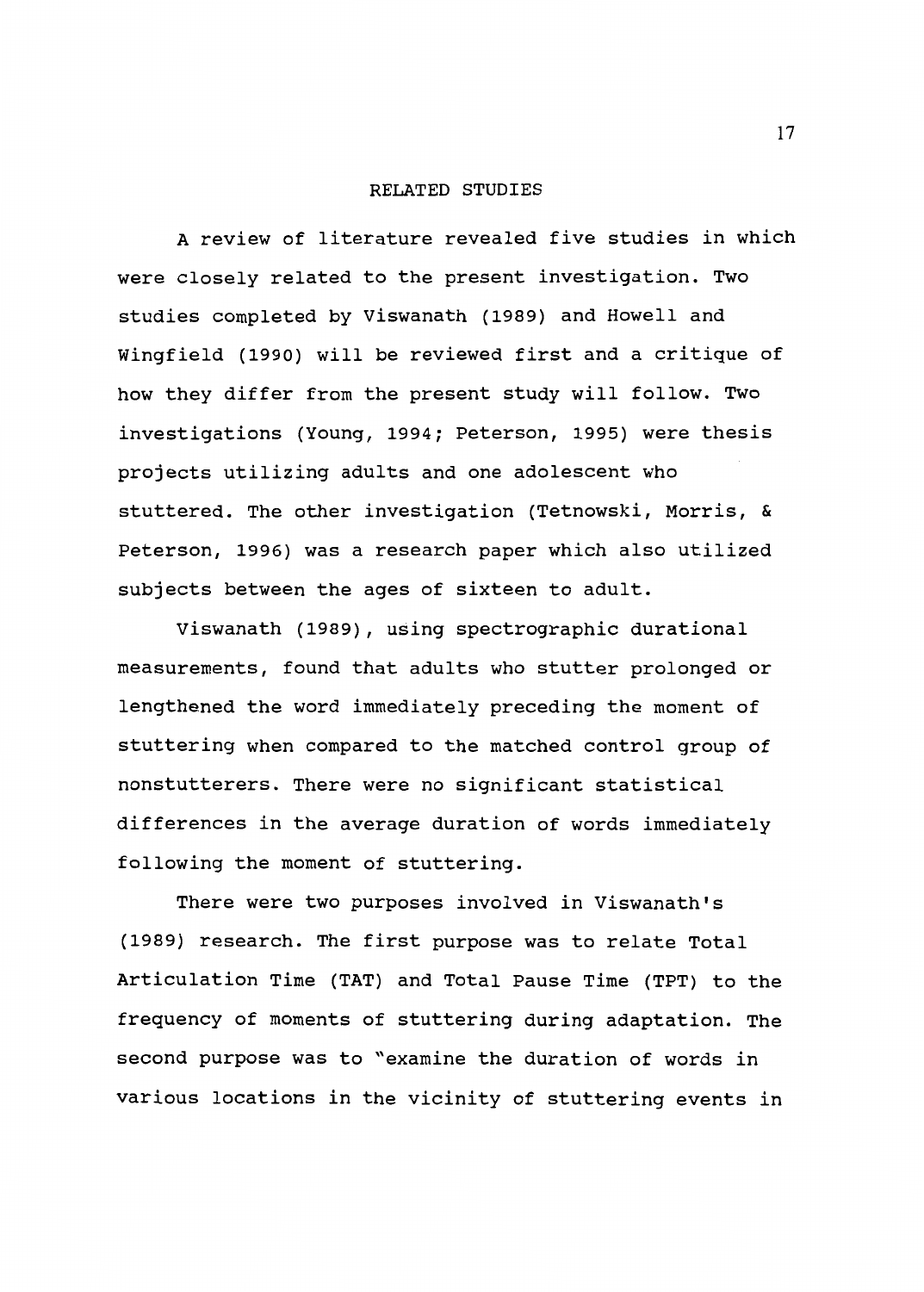the context of clausal utterances (p. 245)." Since the present study is primarily concerned with with duration of words prior to and following the moment of stuttering, the second purpose relating to the spread or vicinity effect of Viswanath's investigation was examined and given attention.

Four adults who stuttered were matched with four nonstuttering adults for age, sex, educational, and social background to form the subject sample for this study. Two short stories from a collection of Thurber stories were read by each subject five times in succession. Instructions were to read the passages aloud in a "normal" way. The samples were recorded on a (Sony TC-270) reel to reel tape recorder in either a sound treated room or a room with quiet ambient noise. Forty clausal utterances (8 clauses x 5 readings) were chosen for analysis for both stuttering and nonstuttering groups. Clauses were analyzed only when they met the following criteria: 1. The first reading required at least one moment of stuttering with the four remaining readings of the clause being fluent and free from distorted sounds or words.

2. "The last word of the previous clause and the first word of the following clause must have been produced fluently and without distortions in the five readings (p.249)."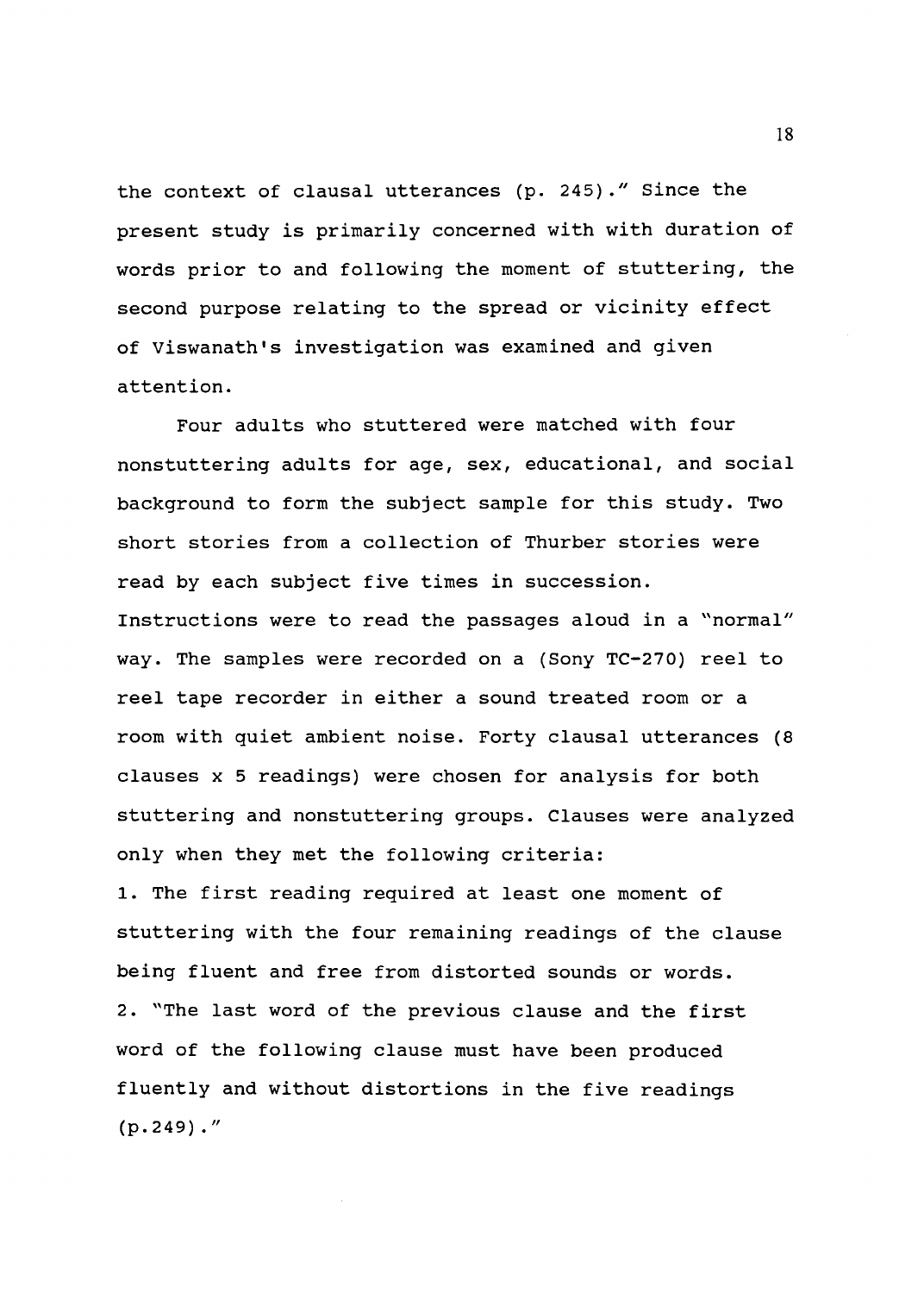3. The matched control (nonstuttering group) speaker's utterances were required to be fluent and free from distorted sounds and words.

A major result of this study was that significant anticipatory and carryover effects were observed within the clausal utterances. These effects were limited to immediate vicinity of the moment of stuttering. In other words, the individuals who stuttered demonstrated a marked tendency to increase the duration of words closest to (or surrounding) the stuttered word. Specifically, the adults who stuttered demonstrated a tendency to increase the duration of the stuttered word significantly once they produced the word fluently. In addition, this tendency persisted into the second reading of the clause. In sum, Viswanath (1989) suggested that individuals who stutter are likely to have longer durations than normal in various locations around a moment of stuttering. This increase in duration is accentuated in the word prior to a moment of stuttering and the stuttered word itself. According to these results, the author suggested that a moment of stuttering is not an interruption in the fluent flow of speech, but seems to emerge and decline in the overall context of a planned utterance. Viswanath further explained that there was a significant durational difference between the two groups in the second through fifth readings, even though the clauses were produced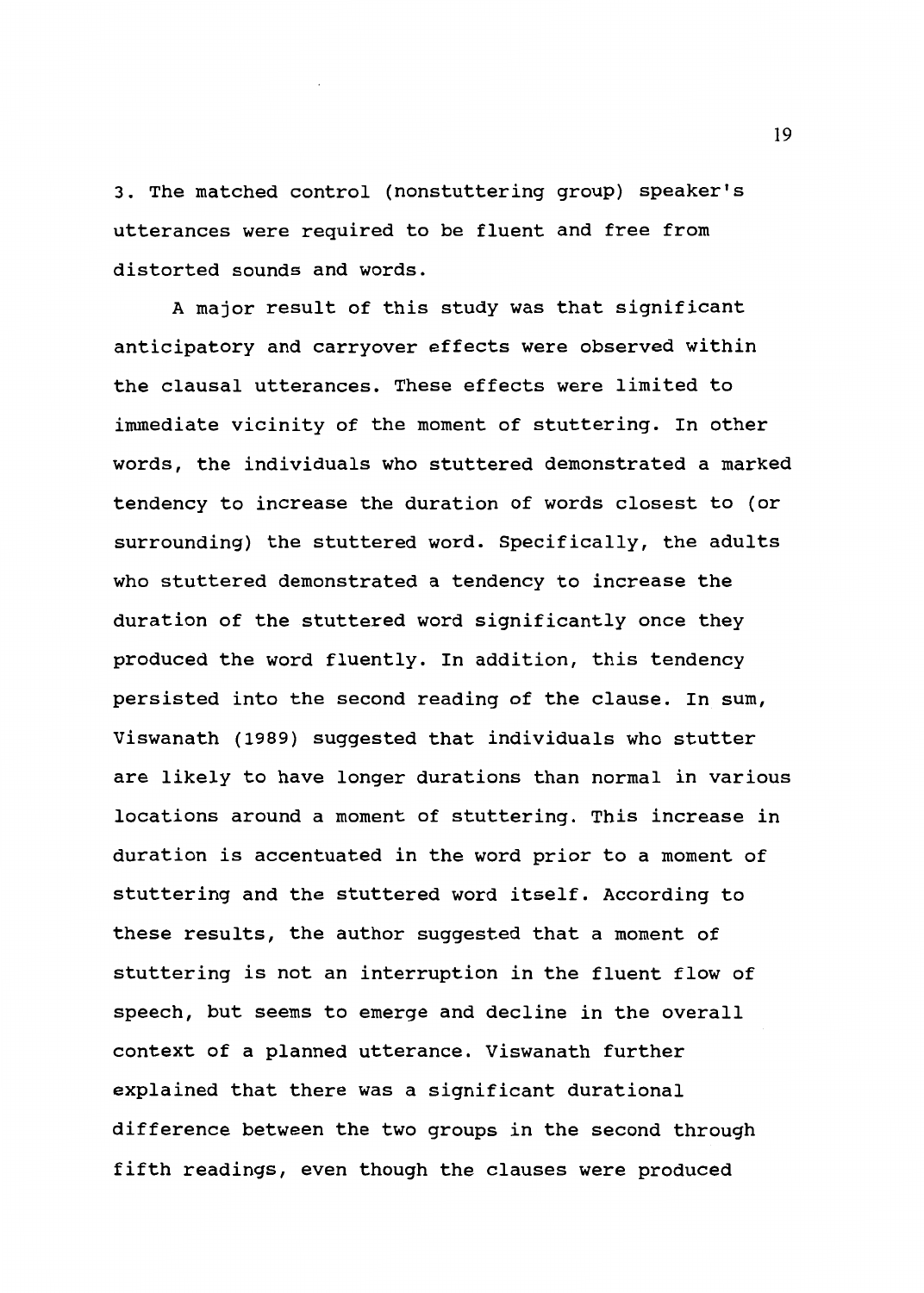fluently. The differences in duration may suggest evidence of an extra processing load developed by the stutterer. This extra processing load could be an internal anticipatory effect (within the stutterer himself) prompted by the knowledge that stuttering occurred previously in the upcoming clause (Viswanath, 1989) .

Howell and Wingfield, (1990) did not find significant differences between an adult stuttering (presumably receiving treatment) and nonstuttering group in the overall duration, speech rate, number of pauses, and intensity of fluent speech averaged over a section of conversational speech. According to the researchers however, the effects of duration and rate did approach a significant mark. In this investigation, pauses and modulations in the intensity-time profile were measured from recordings of interviews between subjects and speech language pathologists lasting from 30 to 90 minutes. Results indicated that the stuttering groups' mean durations of utterances were slightly longer. These durations were collected directly from the digital recordings and were 2.46 seconds for the stuttering group and 2.09 for the nonstutterers. The main findings of the acoustic section of this study demonstrated that speech near a moment of stuttering "breaks down" (p.44). These break downs depend on whether a repetition or prolongation is about to occur or has previously occurred. When fluent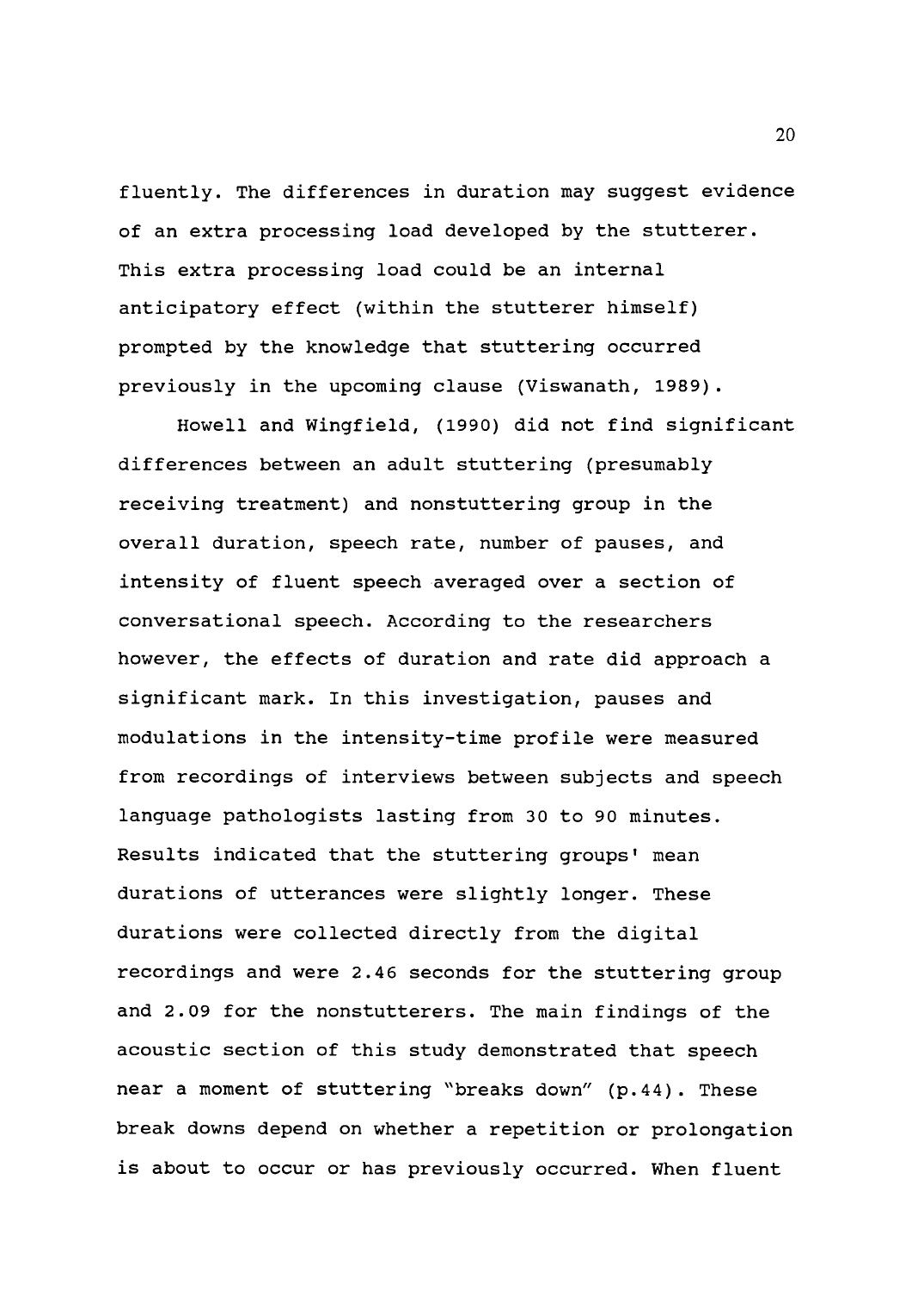speech is near a repetition, there is a large modulation in intensity or (in other words) a large separation between syllables. The speakers who stuttered tended to speak slower in this context. When fluent speech is near a prolongation, there is also large separations between syllables when compared to nonstutterers. Fluent speech surrounding a repetition however is slower and longer in duration than fluent speech around a prolongation. Finally, the overall speech rates were slower when moments of stuttering: repetitions and prolongations were evident in the stuttering groups utterances. These investigations (Howell & Wingfield, 1990) and Viswanath (1989) support the theory that stuttering groups' transitional speech movements/speech timing are typically slower in duration than nonstuttering groups. A critique discussing how the present investigation differs from these studies follows.

#### Critique

The present investigation will differ from the investigations of Viswanath (1989), Young (1994), Peterson (1995), and Tetnowski, Morris, and Peterson (1996) in three important variables. These three variables include: 1) the age of the subjects; 2) the controlled context *in*  which the samples will be collected and; 3) the time *in*  treatment variable.

The first variable is age. Differences between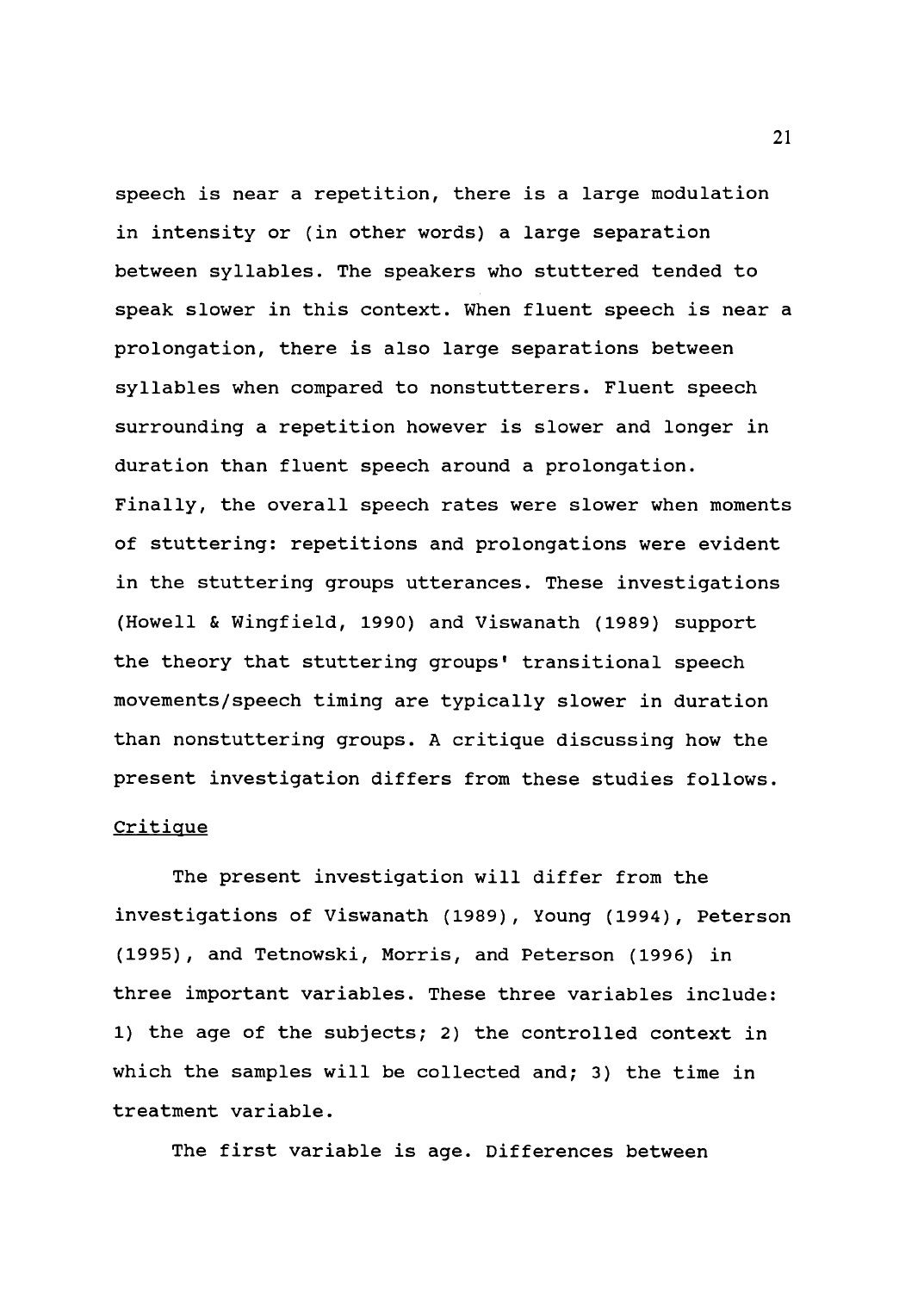the durations of words surrounding a moment of stuttering when compared to duration of words in fluent utterances have been found with adults who stutter (Howell & Wingfield, 1990; Viswanath, 1989; Young, 1994). To the knowledge of this investigator, this same kind of durational research (duration of words immediately surrounding a moment of stuttering) has not been investigated with preschool-age children. Since this population is the age group associated with the onset of stuttering (incipient/beginning stutterers), an acoustic investigation in the duration of words surrounding stuttered events appears warranted.

Controlling the context in which only identical utterances containing a moment of stuttering and comparing identical fluent utterances may maximize confidence in results. The variables in the two prior investigations did not control for context in this manner. In addition, utterances will be elicited using action picture identification which may provide useful information and perhaps a larger sample size.

Finally, Viswanath gave no information regarding the history of treatment for his subjects. Howell & Wingfield mentioned that several of their subjects had been treated unsuccessfully with various treatments prior to the study. Treatment has been found to result in longer voice onset times (Ramig, 1984) and longer vowel durations (Prosek &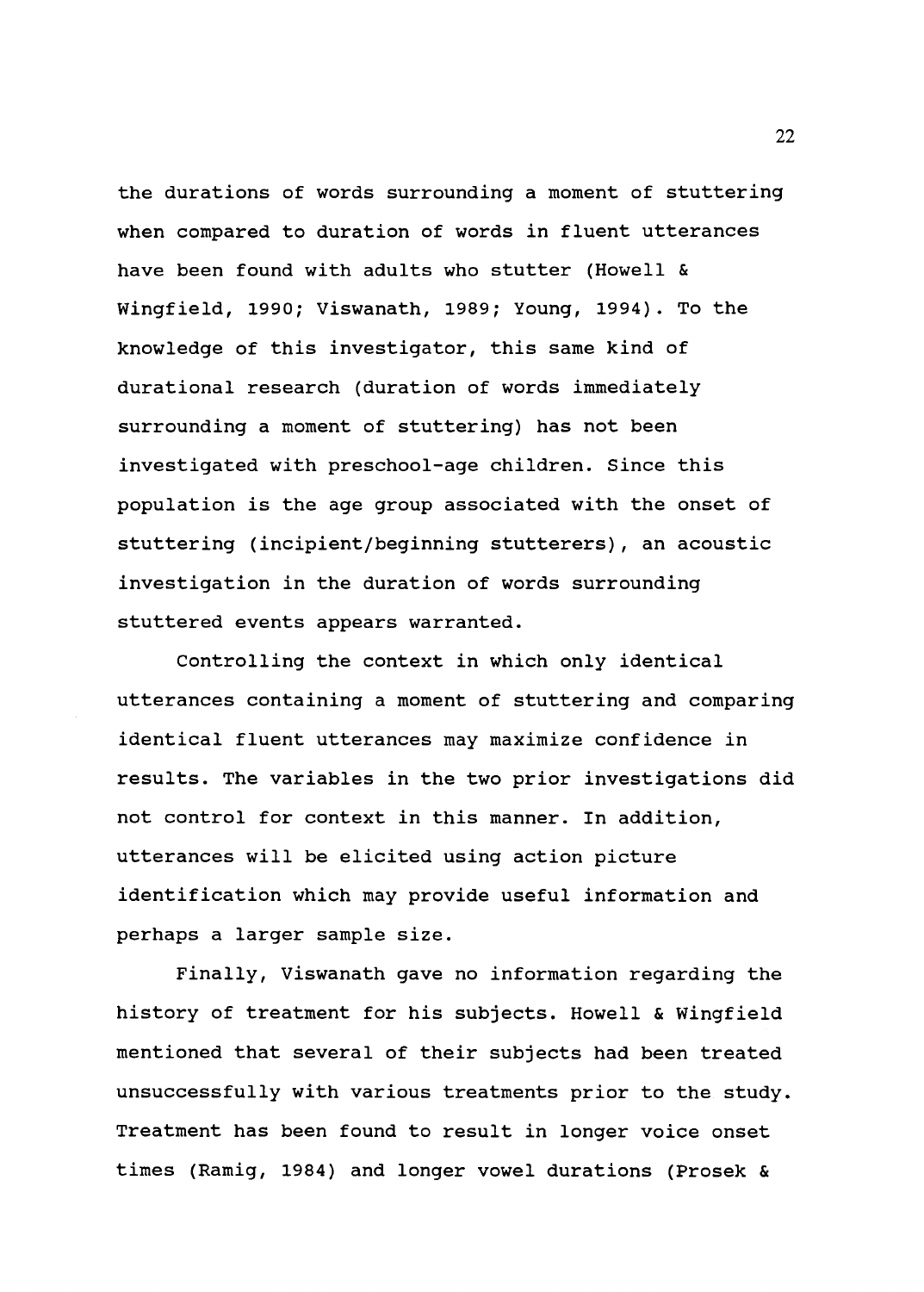Runyun, 1982). For this reason, keeping the treatment variable constant in acoustic investigations appears to be of value. The studies of Young (1994), Peterson (1995), and Tetnowski, Morris, and Peterson (1996) will be discussed next.

The research completed by Young (1994), Peterson (1995), and Tetnowski, Morris, and Peterson (1996) was similar to the present investigation in that identical fluent words immediately proceeding and following the stuttered moment were examined in identical stuttered and fluent contexts. The two major differences between these past investigations and the present study include the ages of the subjects and the stimulus materials used to elicit responses. The past studies employed adults who read 83 sentences (twice in succession for the data corpus) while the present study utilized preschool children who responded to delayed imitations provided by the examiner from 60 action picture elicitations (twice in succession for the data corpus) . The results of these prior investigations indicated that significant durational differences were determined prior to stuttering. Only one study (Young, 1994) found significant durational differences in fluent words immediately following the stuttered word. Therefore, the anticipation effect appears to be a greater factor than the carryover effect in the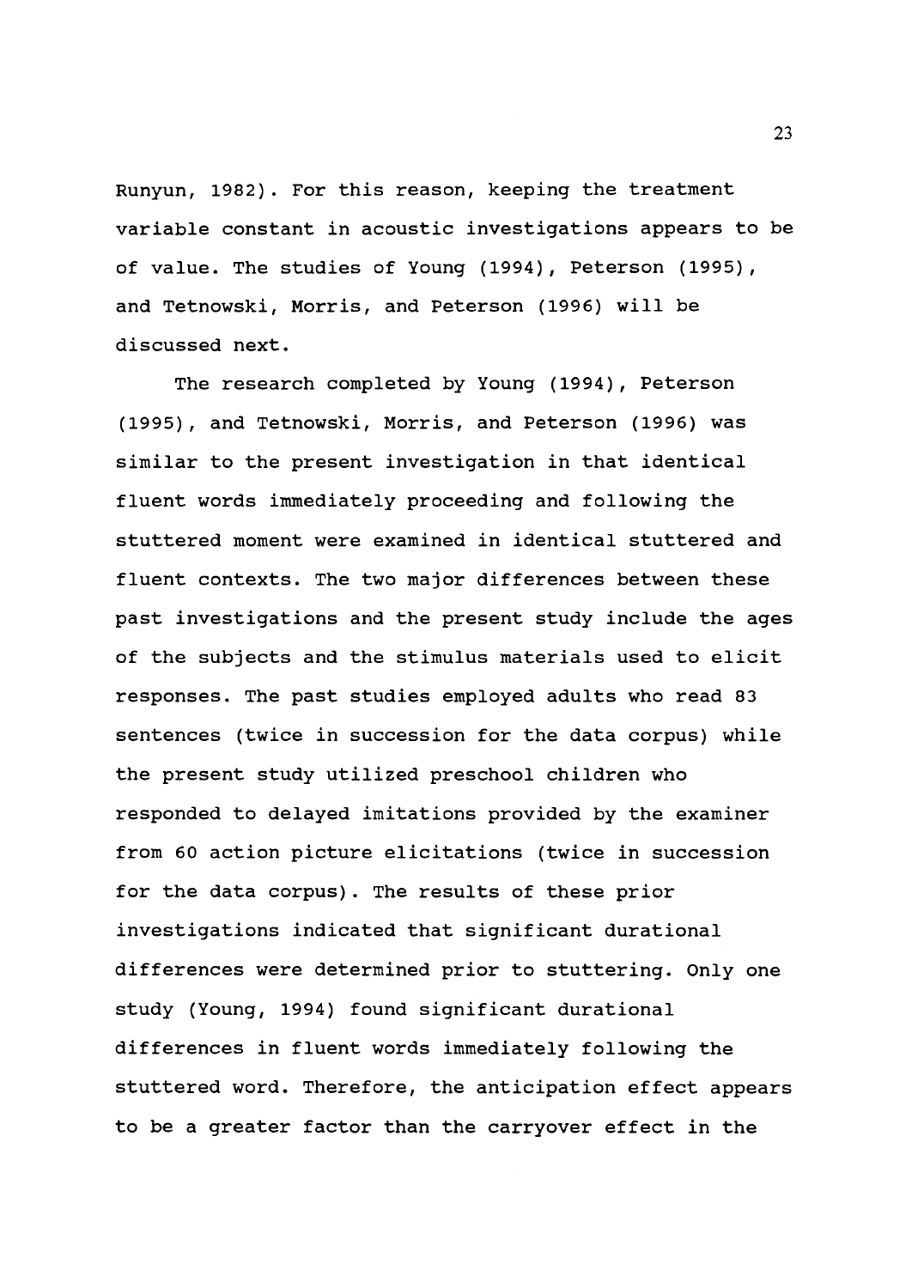past studies. These studies are discussed in greater detail next.

Young (1994) utilized spectrographic analysis on 40 of 83 phonetically balanced sentences read twice in succession (30 minute rest period between readings) by two adult male subjects who stuttered. In combined analysis of both subject's samples  $(N = 40)$ , Young found significant durational differences between target words immediately before and after stuttered moments in the identical stuttered and nonstuttered sentences. The difference of fluent words immediately proceeding the stuttered word (BSTUT) averaged 50.5 msec. longer in duration than those measured before the nonstuttered word (BNSTUT) in the matched samples for the two adults who stuttered. Young reported significant differences in fluent target words  $(N = 40)$  occurring immediately after stuttered moments in the identical stuttered and nonstuttered sentences. The differences of fluent words occurring immediately after the stuttered word (ASTUT) averaged 23.5 msec. longer in duration than those measured after the nonstuttered word (ANSTUT) in the matched samples. According to Young, both anticipation and carryover effects appeared to have existed in the sample of two adults who stuttered. This indicated that these two adults prolonged the words before and after stuttered words. Using an expert (Ph.D. level speech-language pathologist) in stuttering and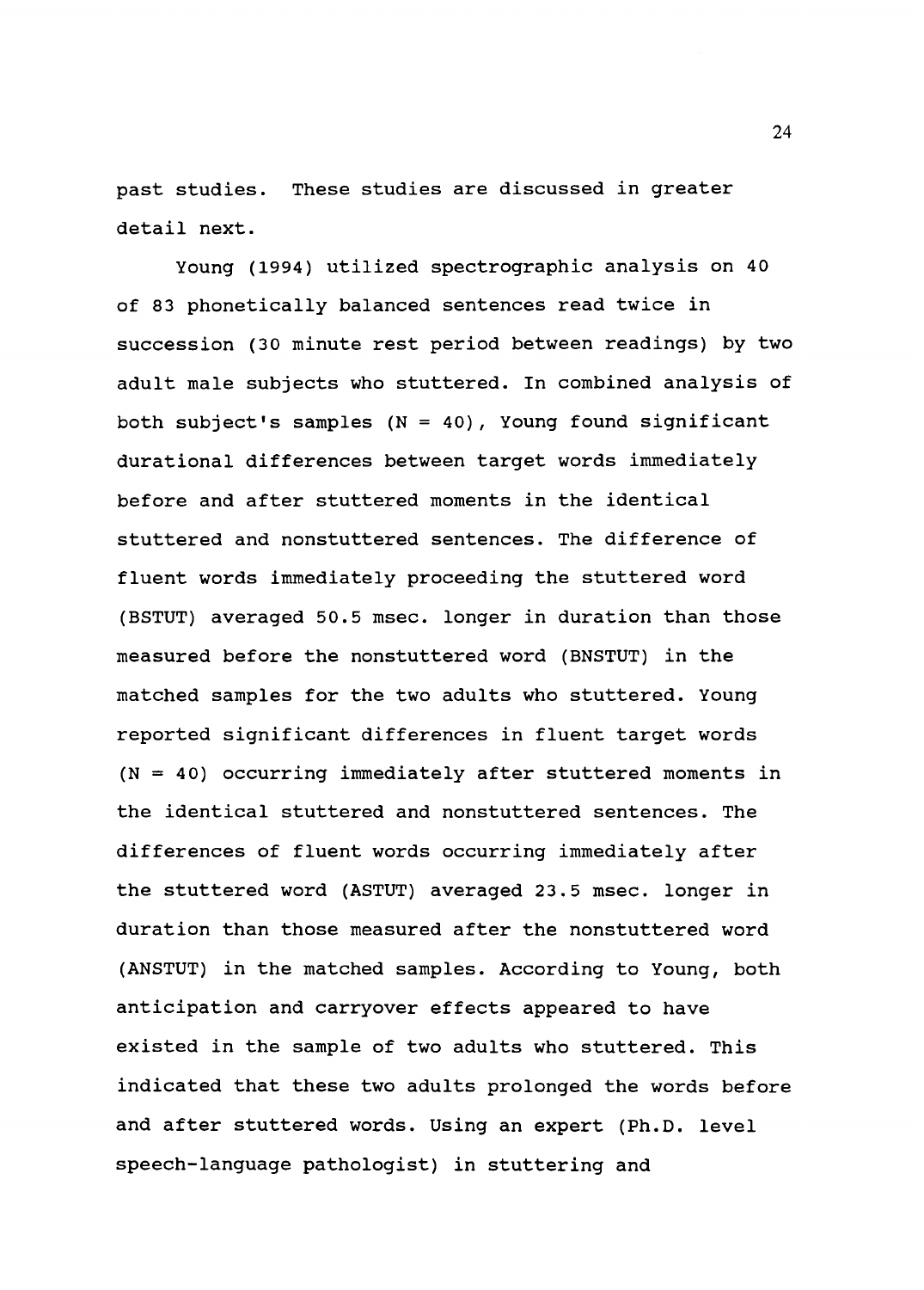spectrographic analysis as a reliability judge, close correlations between the examiner's and judge's (interjudge) duration calculations were found:  $(r = .961)$  and shared variance  $r^2$  was high at 92%. Young concluded that results in her research support the theory that the stuttered word in read sentences appears to influence the duration of words immediately surrounding its occurrence: the spread or vicinity effect.

Following the same procedures as Young (1994), Peterson (1995) also found significant differences between fluent target words before the stuttered event (BSTUT) but not after it (ASTUT). In her study, Peterson (1995) utilized three subjects who stuttered, ages 16, 48, and 53 (two males and one female) who read 83 phonetically balanced sentences twice in succession with a 30 minute rest period between readings. The difference of fluent words (N = 36) immediately proceeding the stuttered word (BSTUT) averaged 57.5 msec. longer in duration than those measured before the nonstuttered word (BNSTUT) in the matched samples for the three subjects who stuttered. The difference of fluent words  $(N = 36)$  immediately following the stuttered word (ASTUT) averaged only 7.7 msec. longer in duration than those measured after the nonstuttered word (ANSTUT) in the matched samples. These results suggested anticipation effects occuring in her sample of adults and one adolescent who stuttered. Peterson applied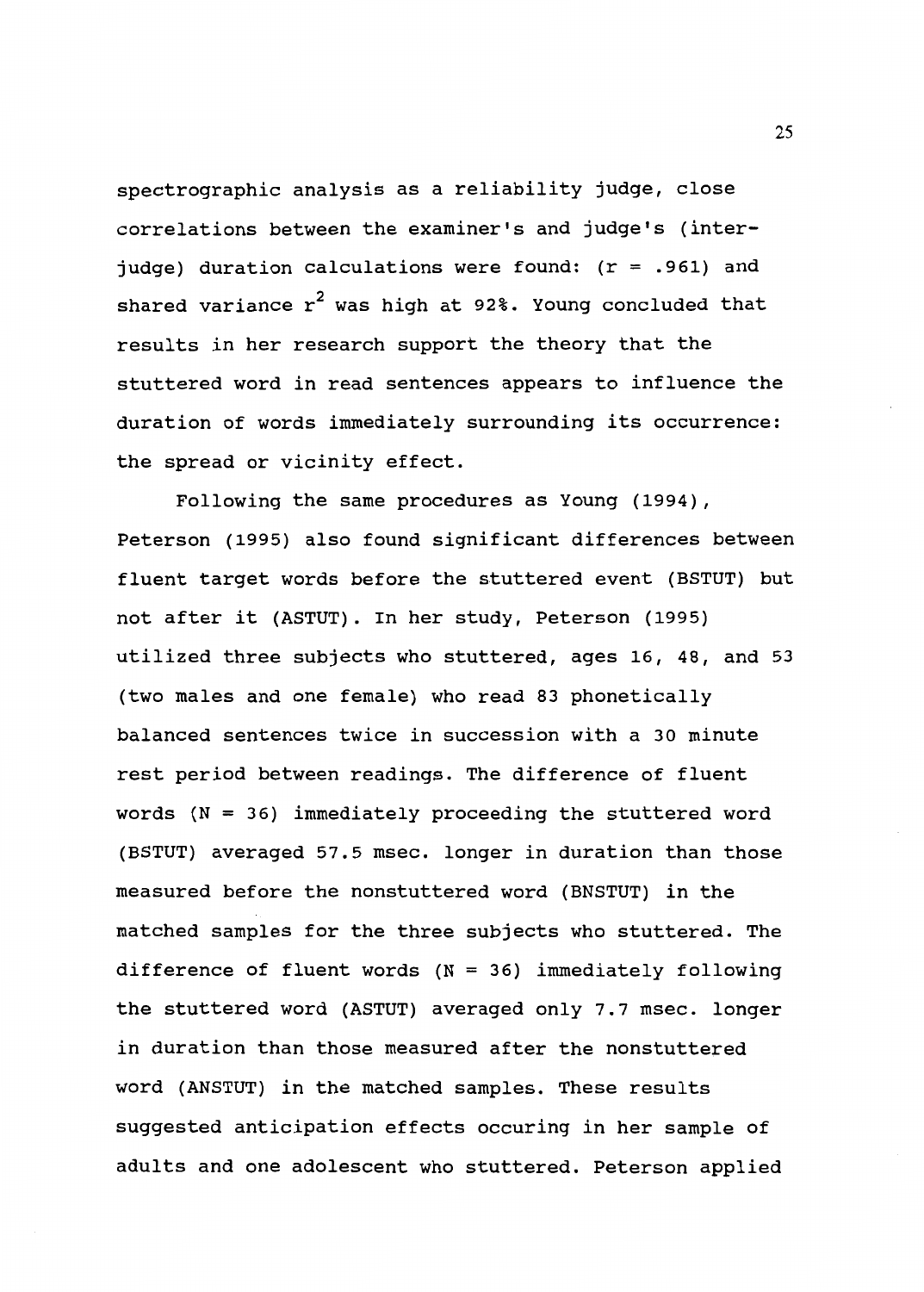intra- and inter-rater reliability and findings were high in correlation. For intra-rater reliability measures, Peterson repeated durational analysis on 10% of the sample. The Pearson-Product Moment correlational coefficient delineated a value of .943 indicating high test-retest reliability. Utilizing a Ph.D. level interrater reliability judge on 10% of the sample words, close correlational results between the examiner's and judge's duration calculations were found  $(r = .854)$ . According to these temporal results, Peterson (1995) reported fluent words occurring immediately before stuttered words in sentences were on average longer in duration than those occurring before the matched nonstuttered word. She further suggested that individuals who stutter appear to have the ability to anticipate a stuttering event and in turn prolong the proceeding word. In contrast, no significant differences between the fluent target words following the stuttered event and the matched target words in the identical nonstuttered contexts were found.

Tetnowski, Morris, and Peterson, (1996) employed eight individuals who stuttered between the ages of 16 and 35 years as subjects. Like Young's (1994), and Peterson's (1995) research design, this investigation also required the subjects to read 83 phonetically balanced sentences twice in succession with a 30 minute rest period between the two readings. Through the use of oscilloscopic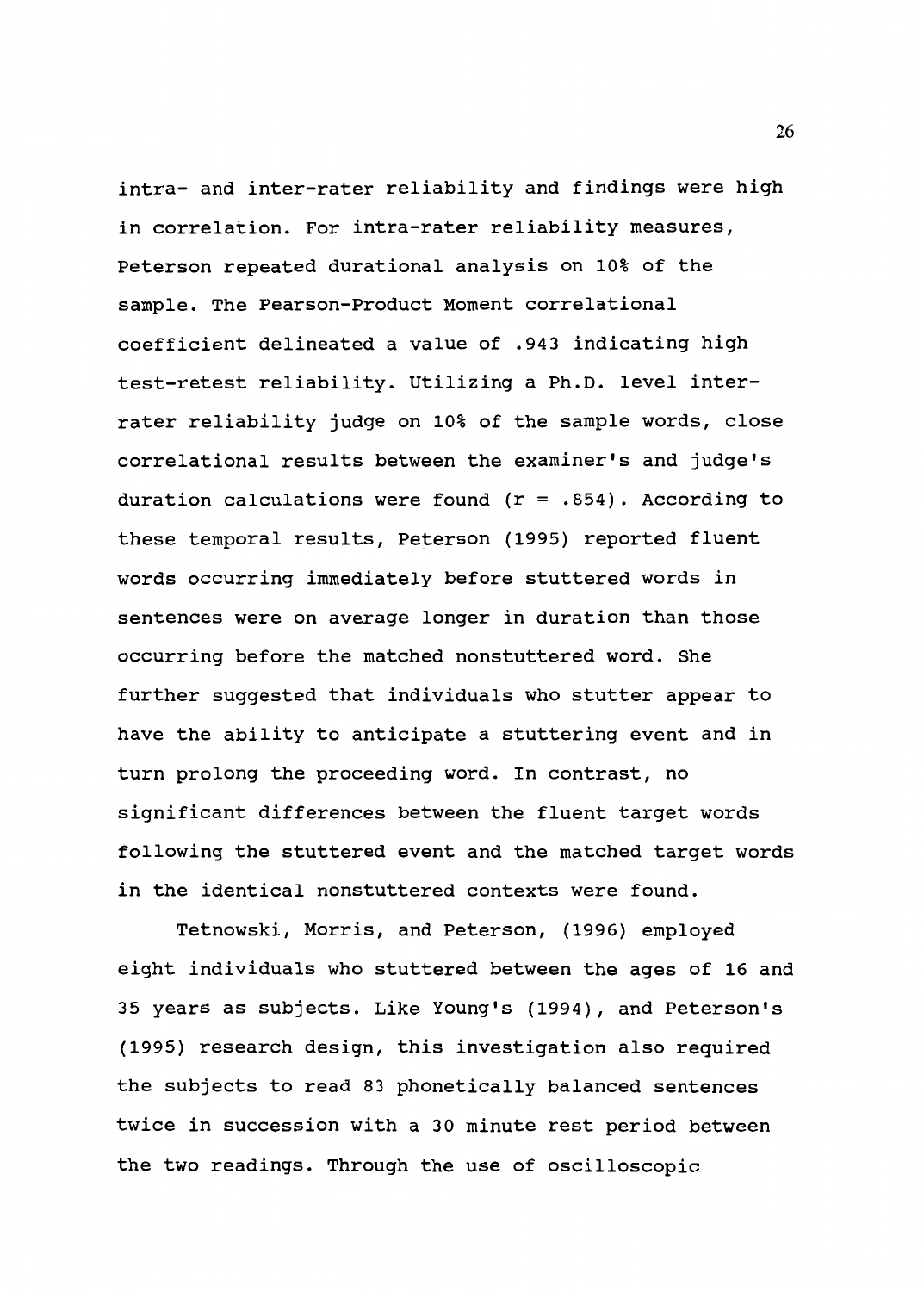tracings, these investigators found significant differences between the duration of fluent words prior to stuttering but not in the fluent words following stuttered words. The difference of fluent words  $(N = 63)$  immediately preceding the stuttered word (BSTUT) averaged 92.6 msec. longer than the same words measured before the nonstuttered word (BNSTUT) in the matched samples. The difference of fluent words  $(N = 63)$  immediately following the stuttered word (ASTUT) averaged only 37.3 msec. longer in duration than those measured after the nonstuttered word (ANSTUT) in the identical samples (not statistically significant). Anticipation effects, like the results of Viswanath (1989), Young (1994), and Peterson, (1995) were cited as being a possible contributing factor for these eight individuals who stuttered. Tetnowski, Morris, and Peterson (1996) applied intra- and inter-rater reliability on temporal measurements and findings were high in correlation. For intra-rater reliability, the investigators repeated durational analysis on 10% of the sample. The Pearson-Product Moment coefficient delineated a value of .943 indicating high test-retest reliability. In addition, the authors reported that most (all but two) of the intra-rater reliability measures were within 50 msec. of the original measure. The first and second authors completed inter-rater reliability measurements on 10% of the sample words. Close correlational results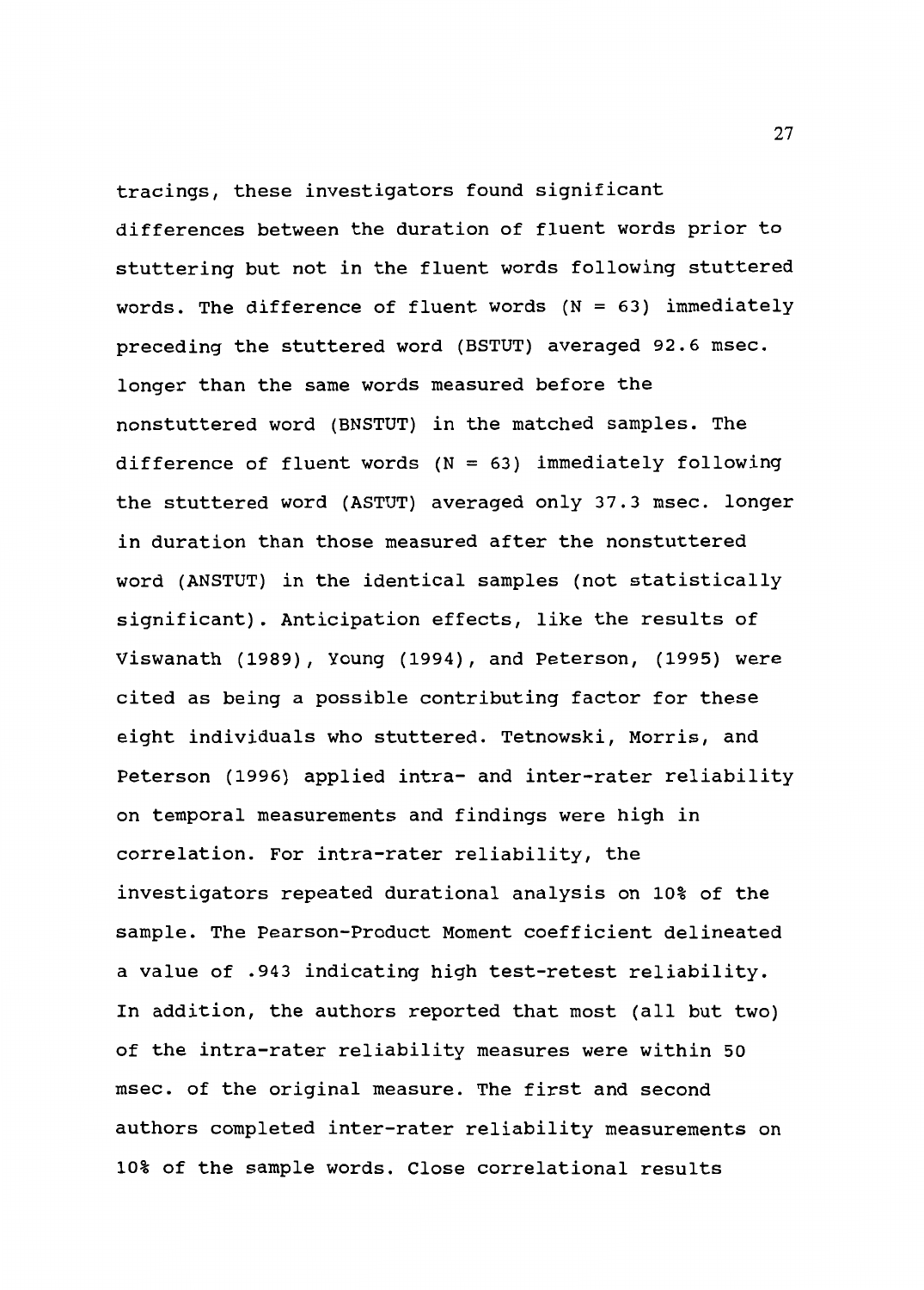between the first and second author's duration calculations were found  $(r = .854)$ . The researchers reported that the msec. durational measures between the first and second examiner were less impressive. Sixty-five percent of the inter-rater reliability measures were within 50 msec. of the original measure. According to the overall temporal results, the investigators reported fluent words occurring immediately before stuttered words in sentences were on average longer in duration than fluent words occurring before the matched nonstuttered word. "Observation of the mean differences indicate that a word spoken prior to a moment of stuttering was approximately 50 milliseconds longer than when the same word was spoken in a non-stuttering context (p. 15) ." They further suggested that individuals who stuttered in this investigation seemed to anticipate an upcoming stuttered event and in turn prolonged the proceeding word, i.e., an anticipatory effect.

In sum, durational differences of fluent words occurring immediately before the stuttered event have been found in the three studies previously discussed. Young (1994), in contrast with Peterson (1995) and Tetnowski, Morris, and Peterson (1996), reported fluent words immediately following the stuttered events were also significantly longer in duration than the matched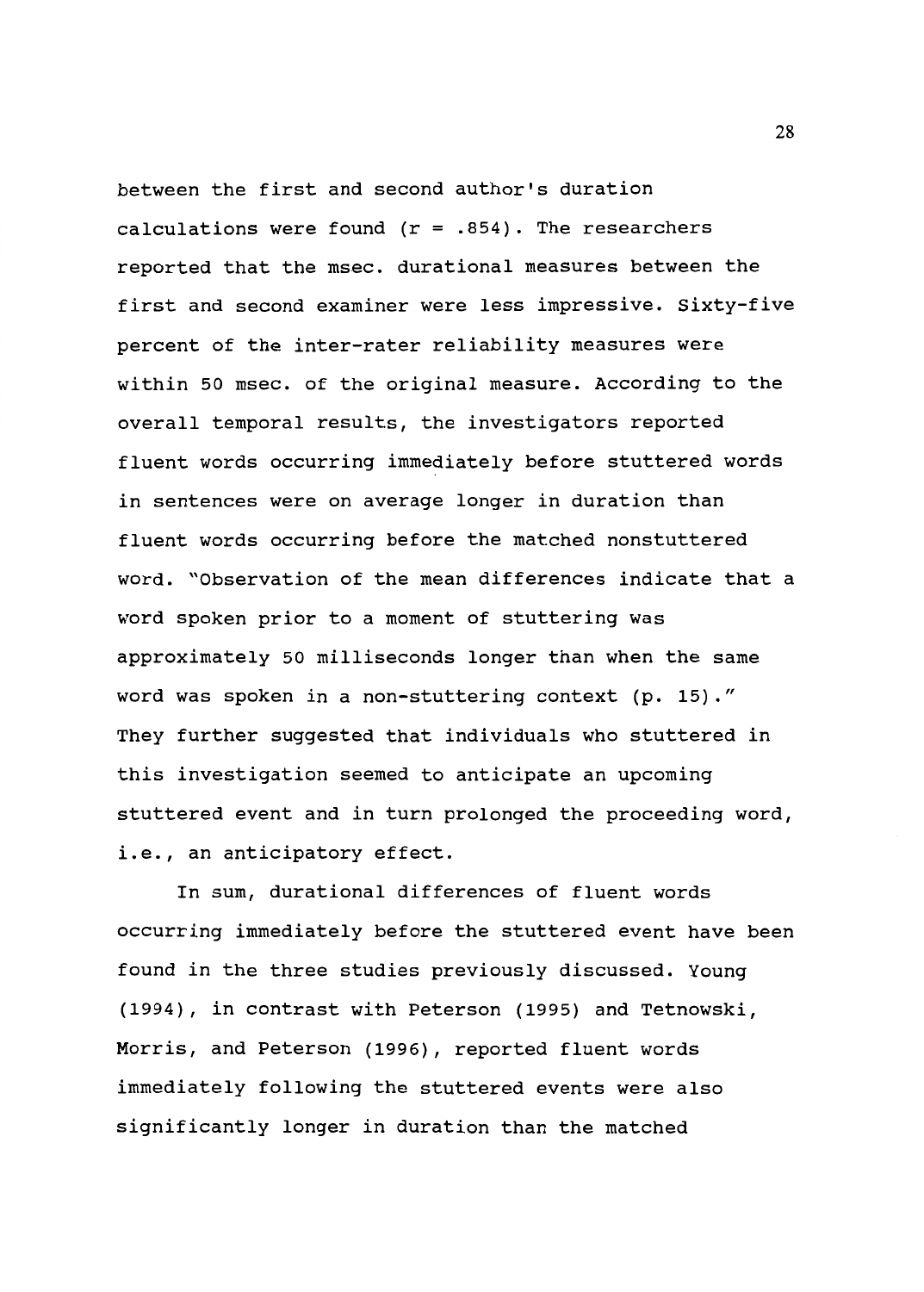nonstuttered words. These studies support the theory that stuttering groups' transitional speech movements and speech timing control may be slower in duration when moments of stuttering occur.

#### SUMMARY

In this chapter, acoustic investigations relating to characteristics and differentiations of fluent and nonfluent adults and preschool-aged children was reviewed, and four investigations related to the present investigation were discussed. There have been many studies describing the perceptual and acoustical characteristics of stuttered utterances, but fewer regarding the durational differences in stuttered speech. Although Viswanath (1989) and Howell and Wingfield (1990) found durational differences in the fluent words surrounding a stuttered word, they did not control the context in which the samples were collected and the time in treatment variable. Controlling the context in which only identical utterances containing a moment of stuttering and comparing identical fluent utterances may maximize confidence in results and provide useful information. Controlling the treatment variable also appears to be of value. Ramig (1984) found that stuttering treatment results in longer voice onset times and Prosek & Runyun (1982) discovered longer vowel durations in their treated subjects. In 1994,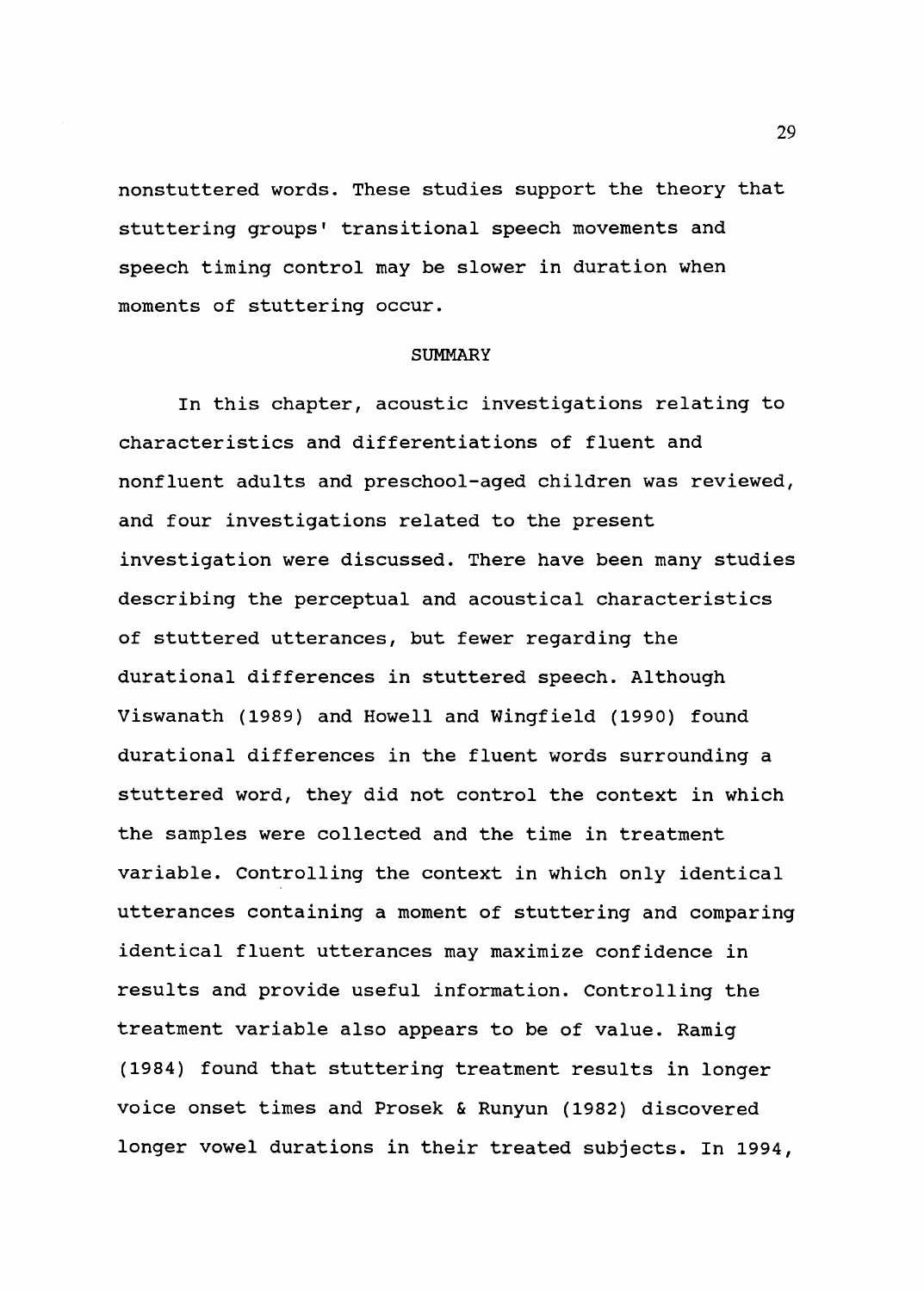the subjects in Young's study had (on average) significantly longer fluent word durations immediately before and after stuttered moments when identical stuttered and nonstuttered sentences were compared. Peterson (1995), Tetnowski, Morris, and Peterson (1996) found significant differences, as Young (1994), in fluent words before the stuttered moment but not in the words immediately following. The results from these durational studies suggest and support the two following theories: A. stuttered words in sentences appear to influence the duration of fluent words immediately surrounding its occurrence: the spread or vicinity effect.

B. Stuttering groups' transitional speech movements and speech timing control may be slower in duration when moments of stuttering occur.

The present acoustical study will focus on determining whether or not the duration of fluent words immediately surrounding a moment of stuttering differ from the same fluent words immediately surrounding identical nonstuttered utterances. Therefore the research questions are:

1. Are there durational differences between a word prior to a moment of stuttering when compared to the exact word in the same speaking context when no stuttering is observed?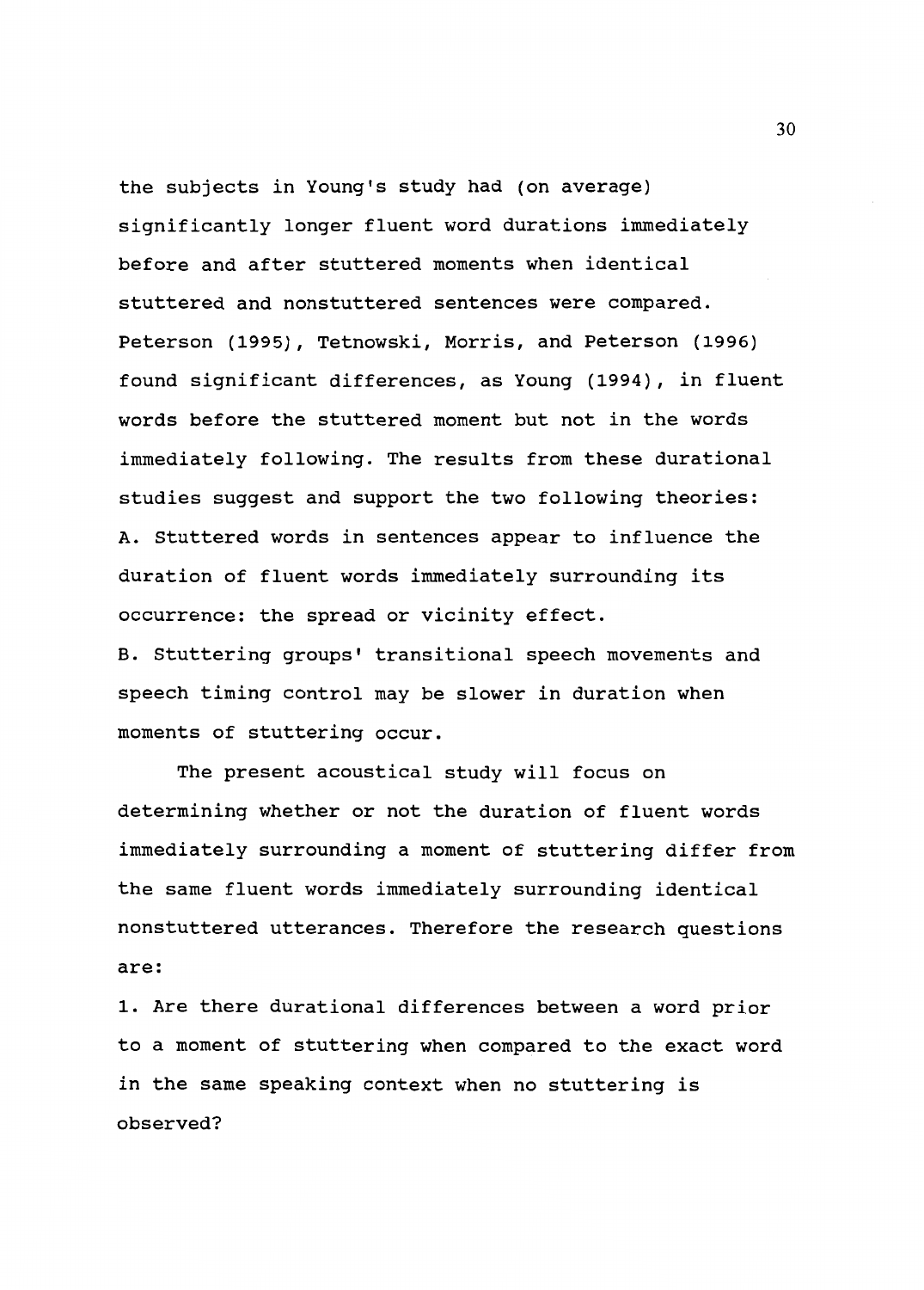2. Are there durational differences between a word following a moment of stuttering when compared to the exact word in the same speaking context in the absence of stuttering?

 $\bullet$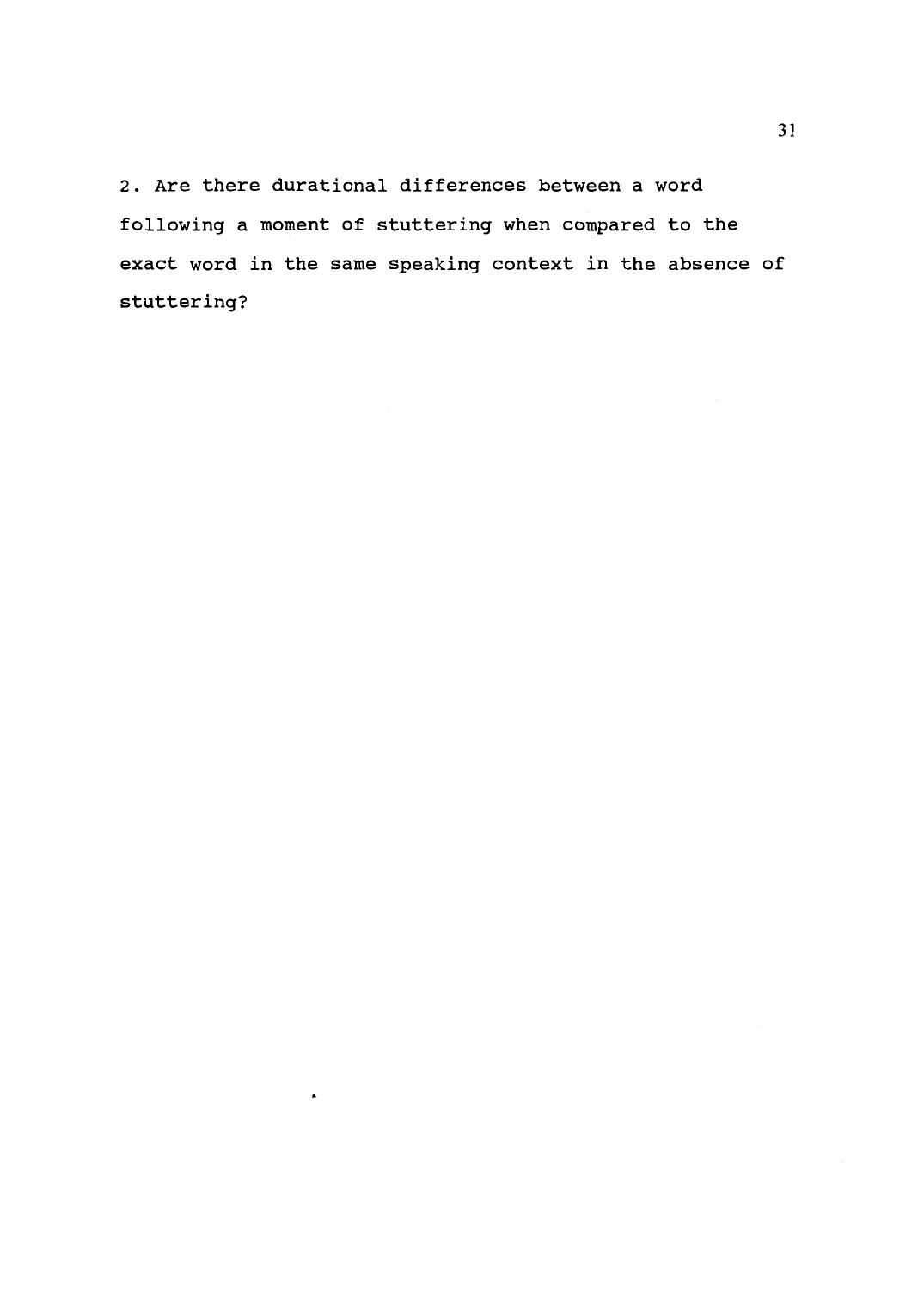# CHAPTER III

# METHODS AND PROCEDURES

#### Subject Selection

The subjects for this study were chosen from a list of potential clients (preschool-age) with a referring complaint of "stuttering" to the Portland State University Speech and Hearing Clinic. All of the three subjects employed in this study met the following criteria: a) between the ages of 4 years, 6 months to 6 years, 11 months of age, b) diagnosed as being at least "moderate" to "severe" in stuttering severity as scored on the Riley Stuttering Severity Index-3 (SSI-3) (Riley, 1994), c) had never received treatment for stuttering, d) signed consent from the child's parent or legal guardian, e) free from any other major speech, language, hearing disorder, and physical limitations that would hinder their participation in the study. Subjects utilized in this study were required to achieve "within normal limits" scores on language content, use, and form when screened using the Test of Early Language Development 2 (TELD-2) (Hresko,Reid, & Hammill, 1991).

# Subject Description

Three subjects with written and signed permission from their parents/legal guardians agreed to participate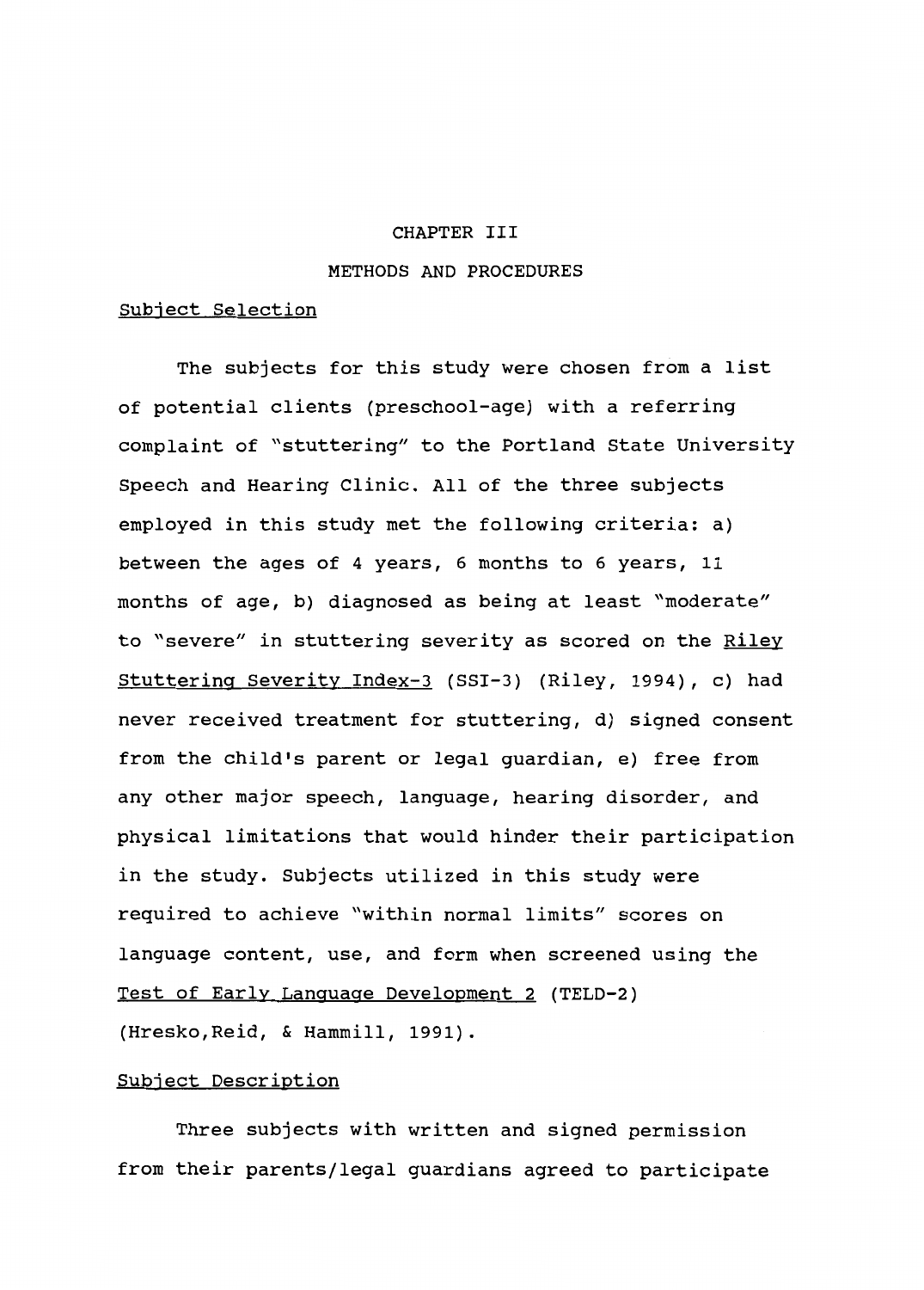in the study. Information regarding the subject's ages, gender, previous treatment, and stuttering severity as determined by the SSI-3 are listed in Table I.

| TABLE I                                   |  |  |  |  |  |  |
|-------------------------------------------|--|--|--|--|--|--|
| BIOGRAPHICAL INFORMATION FOR EACH SUBJECT |  |  |  |  |  |  |

| Subject        | Age         | Gender               | Previous<br>Treatment   | Suttering<br>Severity          |
|----------------|-------------|----------------------|-------------------------|--------------------------------|
| #1<br>#2<br>#3 | 6<br>5<br>5 | Male<br>Male<br>Male | Never<br>Never<br>Never | Moderate<br>Moderate<br>Severe |
|                |             |                      |                         |                                |

#### Speech Sample Collection

Speech samples were collected from each subject using a high quality multi-track digital audio tape (DAT) recorder (Sony PCM 2300 with a sampling rate of 48K), recording in analog mode, in conjunction with a unidirectional condenser microphone (Audio Technica AT813), Mackie Micro Series 1202 mixer, and Phillips amplifier, and low pass filter set at a sampling level of 10,000 Hz.

In order to calibrate the input recording signal, a 1000 Hz reference tone was utilized on track #1 of the recording using a function generator (Wavetech, Model 19) in combination with a Tectronix CMC-250 frequency counter. The signal was then measured again at the time of analysis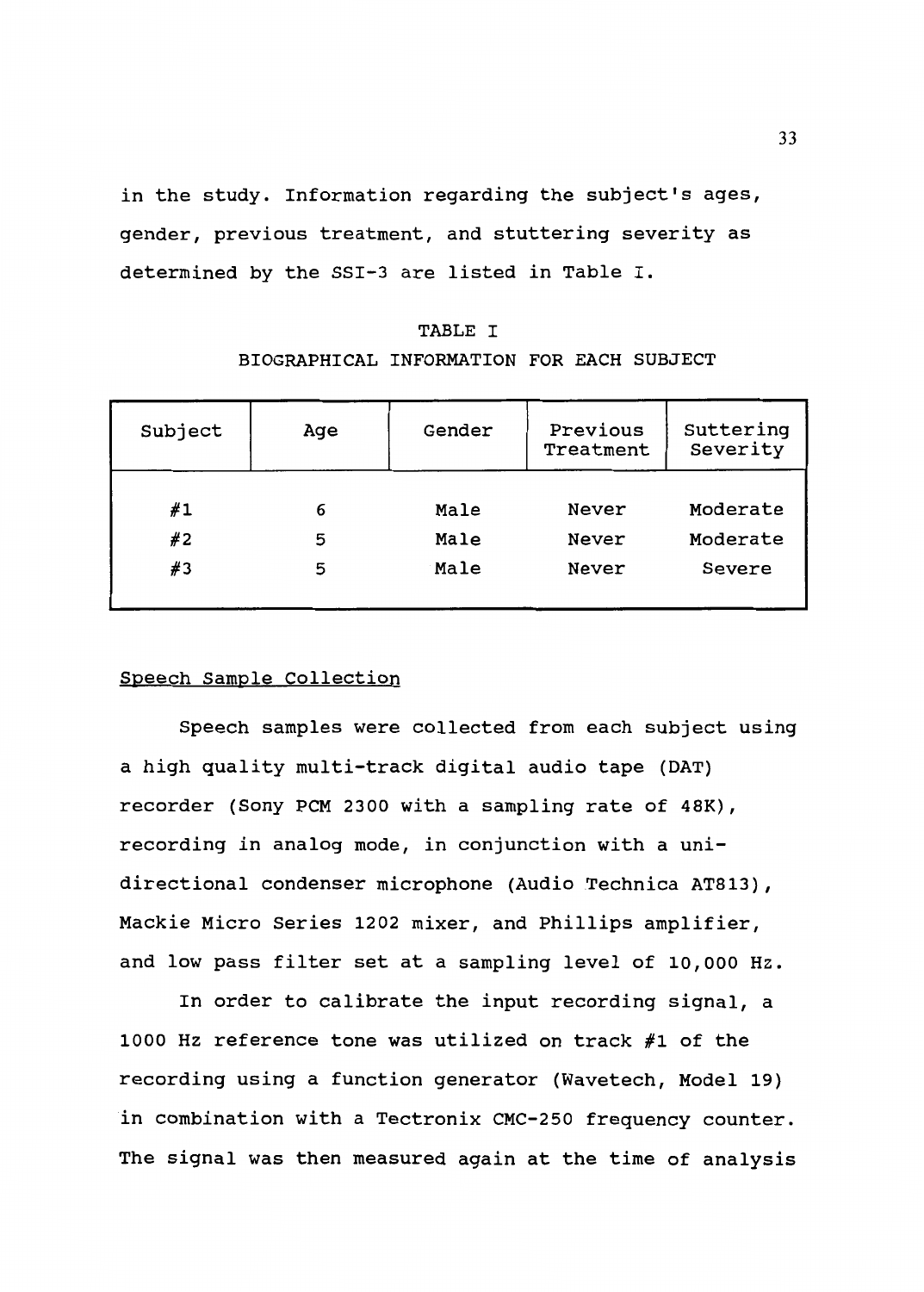to ensure calibration of the audio signal. All speech samples were then recorded in a sound treated room on track #2 of the audio tape while maintaining a mouth-tomicrophone distance of approximately 20 cm.

# Stimulus Materials

The subjects were instructed to repeat each of the first twenty items (60 utterances) from the Patterned Elicited Syntax Test, (PEST) (Young & Perachio, 1983) when presented by the examiner. The selected items from the PEST were presented two times in succession with a 5 minute rest period between each administration. Refer to Appendix I for a listing of the stimulus items.

The PEST was utilized to obtain two to five word elicited utterances. This assessment instrument, in its evaluative design, is used for providing information on a broad range of grammatical structures which usually occur in children's language. Delayed imitation is the means for eliciting responses. The age range is from 3 to 7.5 years and can also be used with older children who have expressive language deficits. "The final version of the PEST consists of 44 items of increasing complexity that ranges in sentence or phrase length of three to eight words (Young & Perachio, 1983, p. 1)." The PEST is reported by the authors as having excellent reliability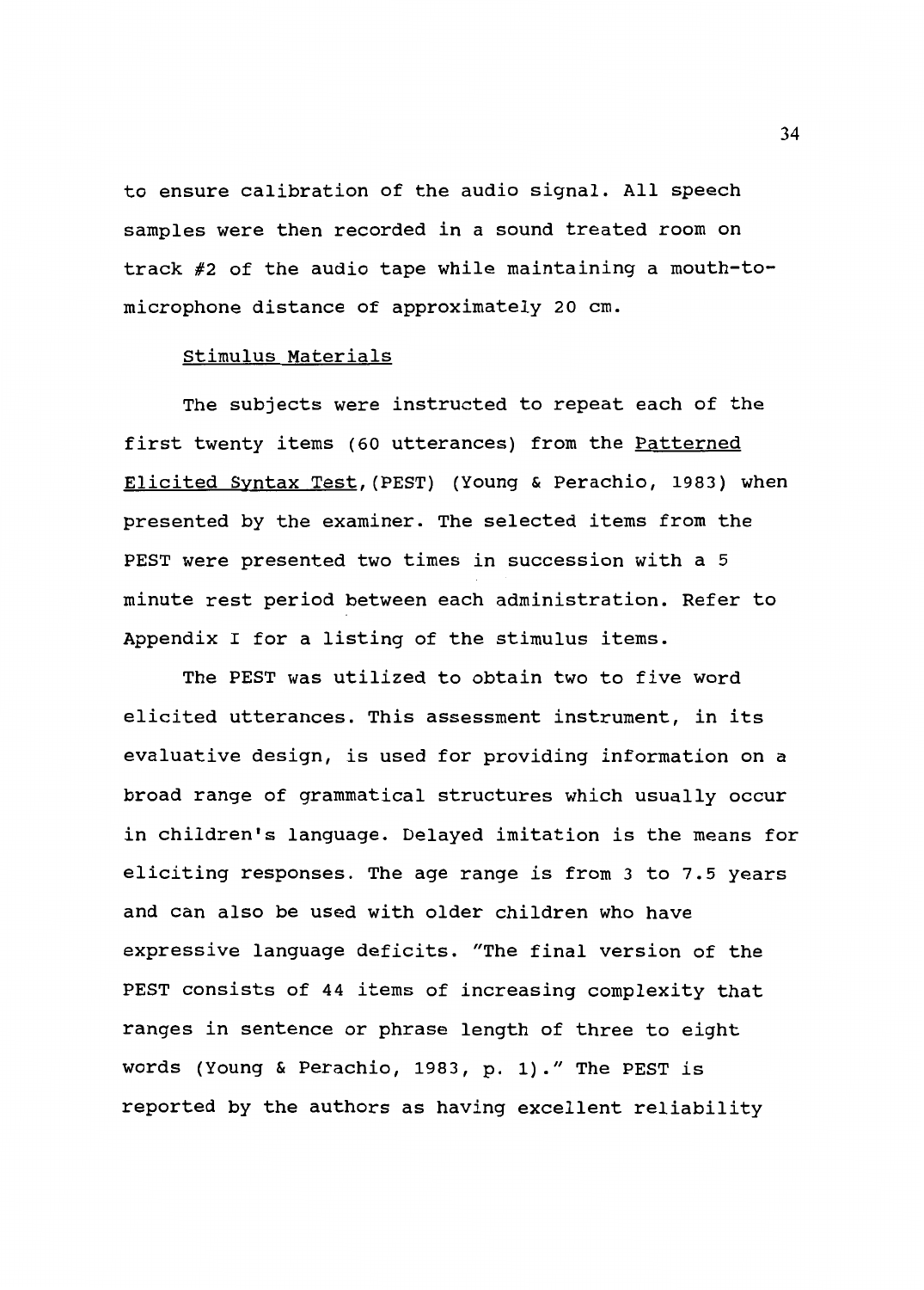and validity. The following reliability and validity measures are as follows:

1) *Temporal stability* was assessed using the test-retest method of Pearson product moment which established a high correlation of .94,

2) *Internal Consistency* was tested using split-half reliability with the Spearman-Brown Formula. Reliabilty coefficients ranged from .93 to .99,

3) *Item Validity* was completed by using t-tests of group means by each age level. The tests showed statistically significant differences between group means at each age level,

4) *Content Validity* was assessed using the test-retest method of Pearson product moment which established a correlation of .88 for a language-impaired group and a correlation of .86 for the normal language group, and 5) *Predictive Validity* was determined by comparing results from a full battery of diagnostic language tests administered by qualified speech-language clinicians with PEST results on thirty-five children judged as having expressive language impairments. The PEST identified thirty-four of thirty-five children with expressive language impairments in the area of morphology and syntax which indicated high predictive validity. With these high measurements of reliability and validity, the PEST was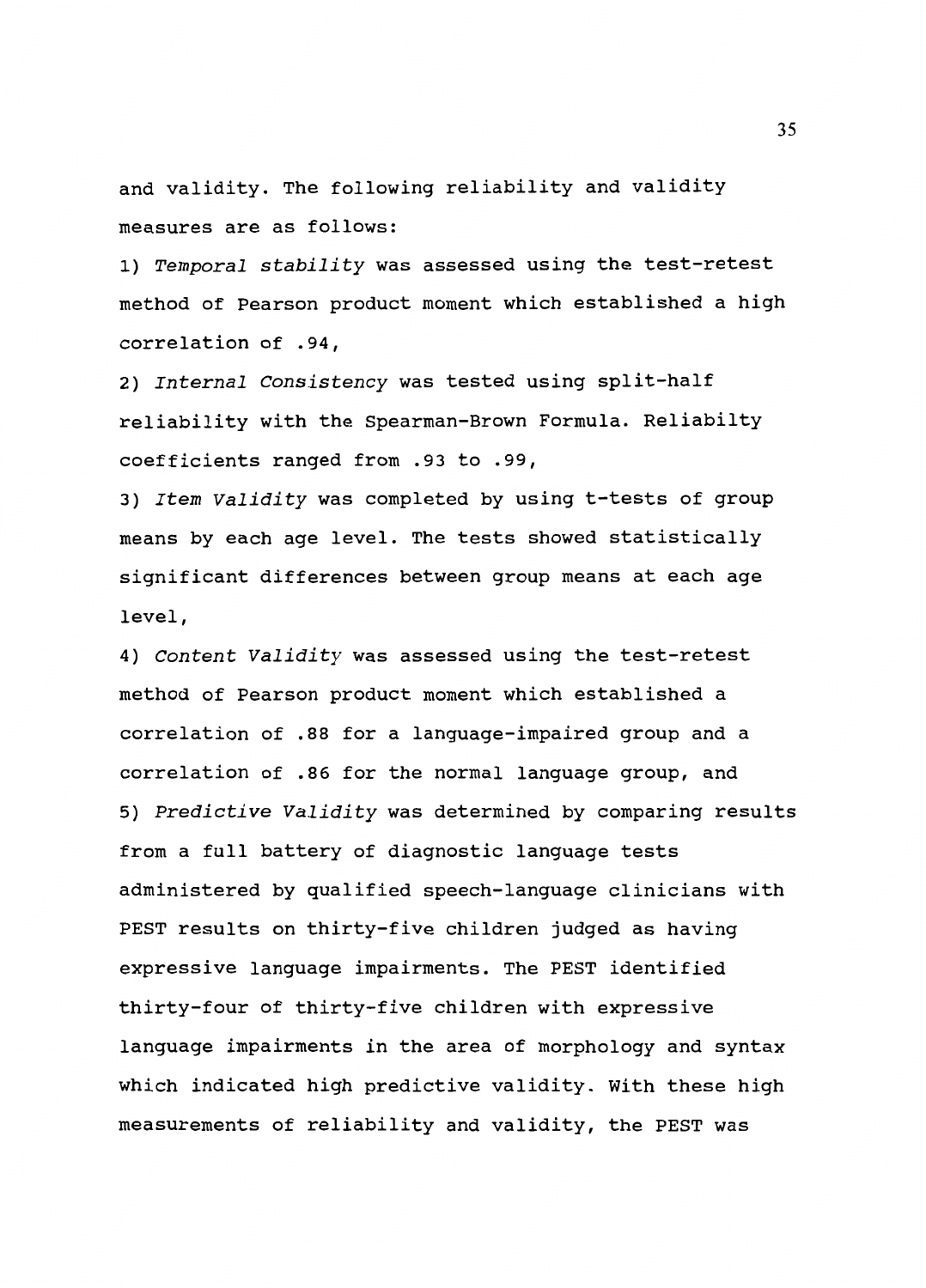determined as being a suitable instrument for collecting samples in the present investigation.

The test's protocol was followed by using delayed imitation on the first twenty items. The action pictures were placed in front of the subjects and the examiner presented verbal models while pointing to each picture in groups of three on each page. In other words, the examiner pointed to each picture in sequence and verbally modeled the stimulus phrases and sentences three at a time (e.g., *"a baby playing,* " *"a boy sitting,* " *"a girl combing")* . The subjects were then required to repeat the three utterances previously modeled by the examiner. One item is equivalent to three phrases or sentences per stimulus page. Therefore, 20 items or 60 utterances (20 x 3, respectively) were collected for analysis and subsequent selection for the data corpus (See Appendix I).

#### Identification of Stuttered Events.

Two judges (two second year graduate Speech-Language Pathology students) made a data corpus by listening to all 60 picture-elicited utterances and identifying each moment of stuttering in the first and/or second elicitation of the samples. Moments of stuttering were judged to occur according to governed rules of the Riley stuttering Severity Instrument-3 (SSI-3) (Riley, 1994) definition of stuttering behaviors. Prolongations (including silent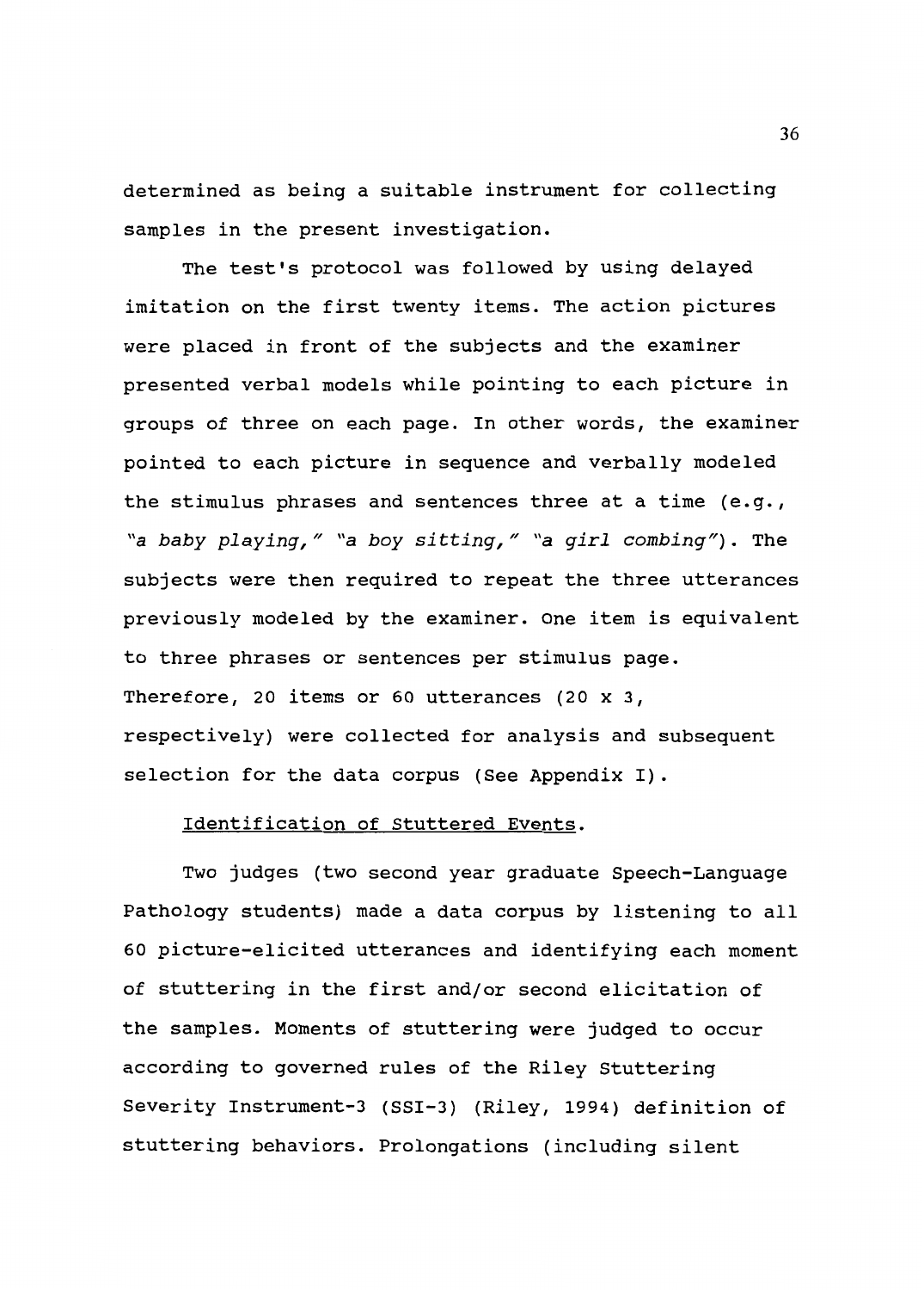prolongations) or repetitions of sounds or syllables were considered moments of stuttering. Rephrasing and repeating words of more than one syllable were not identified as moments of stuttering. Criteria for inclusion in the data corpus were moments of stuttering in one of the stimuluspicture elicited utterances and no incidence of stuttering in the identical fluent context. Inclusion of data in the corpus for subsequent analysis was dependent upon unanimous agreement among the two judges. When unanimous agreement was not reached between the two judges, the sample was simply omitted from the data corpus. Criteria for the exclusion included any stuttered word occurring immediately before or following another moment of stuttering. This was done to ensure control over the utterance context of analyzing only fluent words before and after the stuttered words and matched nonstuttered target words.

#### Speech Sample Analysis

The Tucker-Davis Technologies System II (AT&T DSP-32 based) configuration was utilized in acquiring data and was supported by Computerized Speech Research Environment 4.2 (CSRE 4.2) (Jaimeson, D.G., Ramji, K.V., Neary, T., & Baxter, T., 1990). The signal was digitized through a 2 channel, 16 bit A/D and D/A board to a Gateway 2000 Local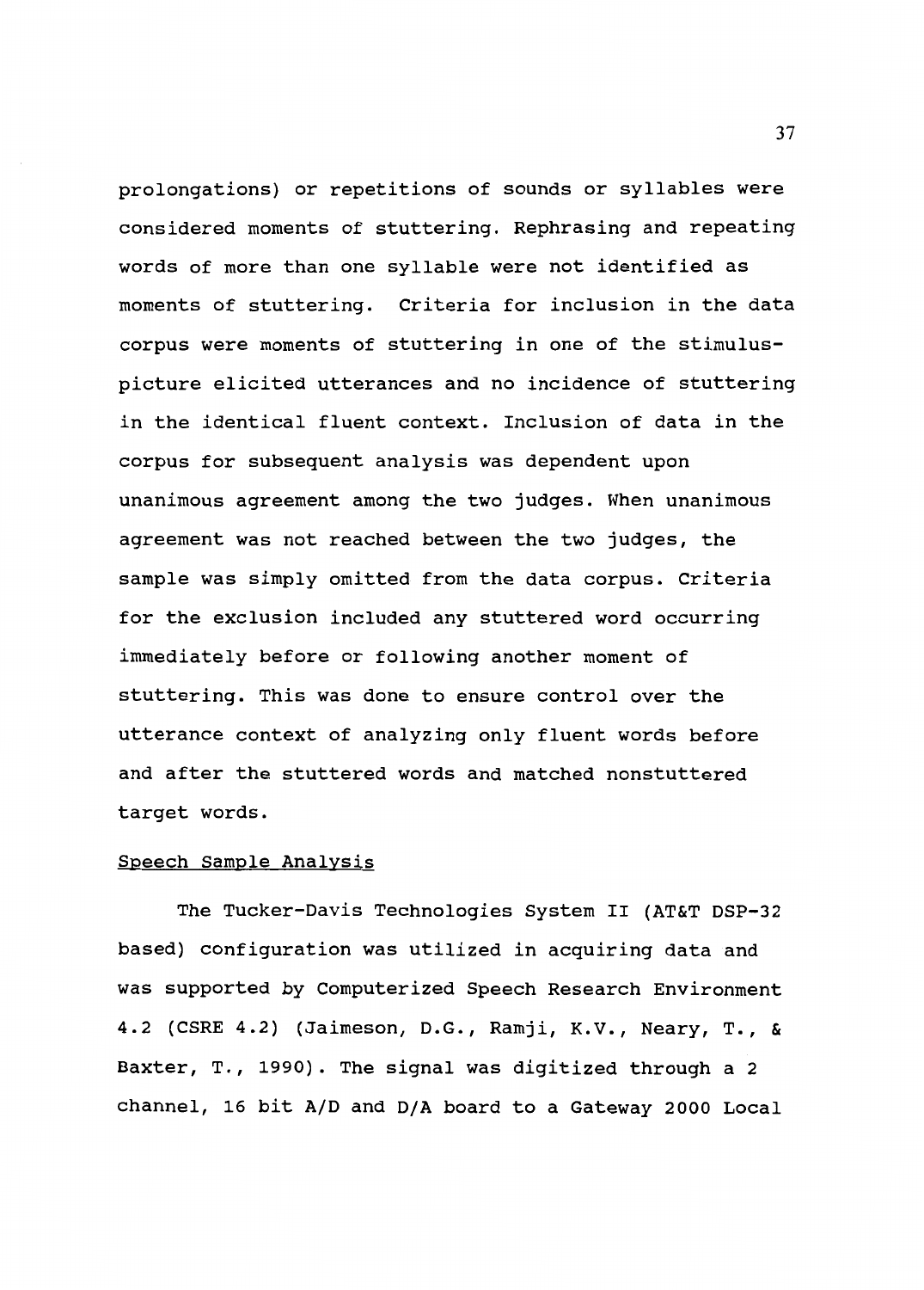Bus Computer System with an 80486 processor. Components of the System II hardware configuration (Young, 1994) are composed of:

# TABLE II

# COMPONENTS INCLUDED IN THE CONFIGURATION OF THE SYSTEM II HARDWARE

| AP2<br>DD1<br>PA4<br><b>P12</b> | 50 Mhz Array Processor w/Optical Interface<br>2 Channel, 16 bit A/D and D/A<br>Programmable Attenuator<br>Enhanced Parallel Interface Adapter Module |
|---------------------------------|------------------------------------------------------------------------------------------------------------------------------------------------------|
| HB5                             | Stereo Headphone Buffer/Driver                                                                                                                       |
| MS1                             | Monitor Speaker with Two Watt Amplifier                                                                                                              |
| <b>MA1</b>                      | Microphone Amplifier with LED meter                                                                                                                  |
| XB1                             | Quad Device Caddie                                                                                                                                   |
| OT1                             | XBUS--Optical Interface                                                                                                                              |
| PWS25                           | 25 Watt Rack-Mount Power Supply                                                                                                                      |

Figure 1 (Young, 1994) illustrates the configuration of the System II hardware. The speech signal was delivered via digital audiotape recording input to the amplifier, filter, and XBUS Interface to the Gateway 2000 PC on which the oscillographic trace was displayed and analyzed.

Time analysis was performed on the selected words occurring immediately prior to (BSTUT) and/or following the moment of stuttering (ASTUT) in each stuttered speech samples and in the identical fluent context or counterpart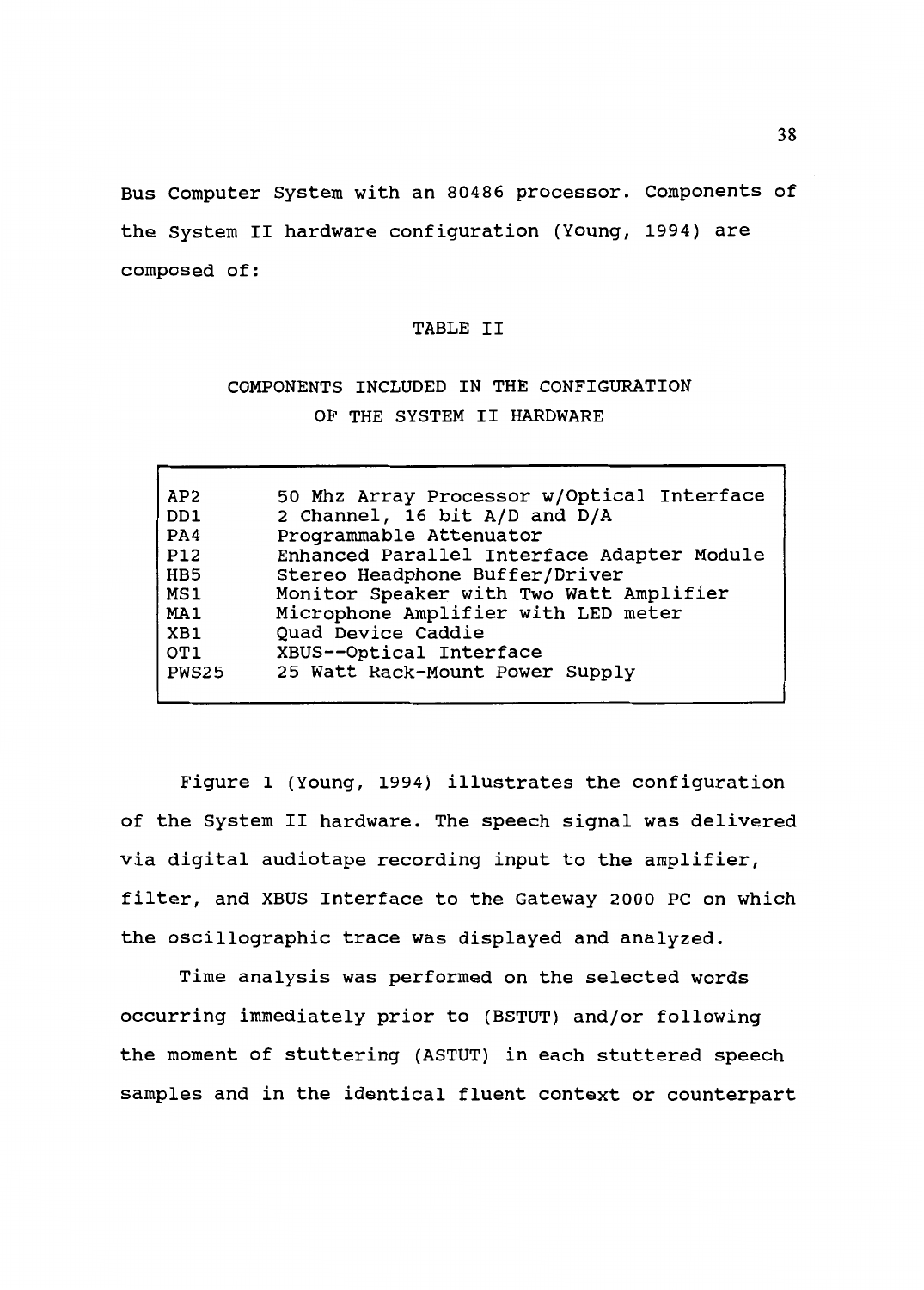

Figure System l· II Diagram illustrating the configuration of Hardware. the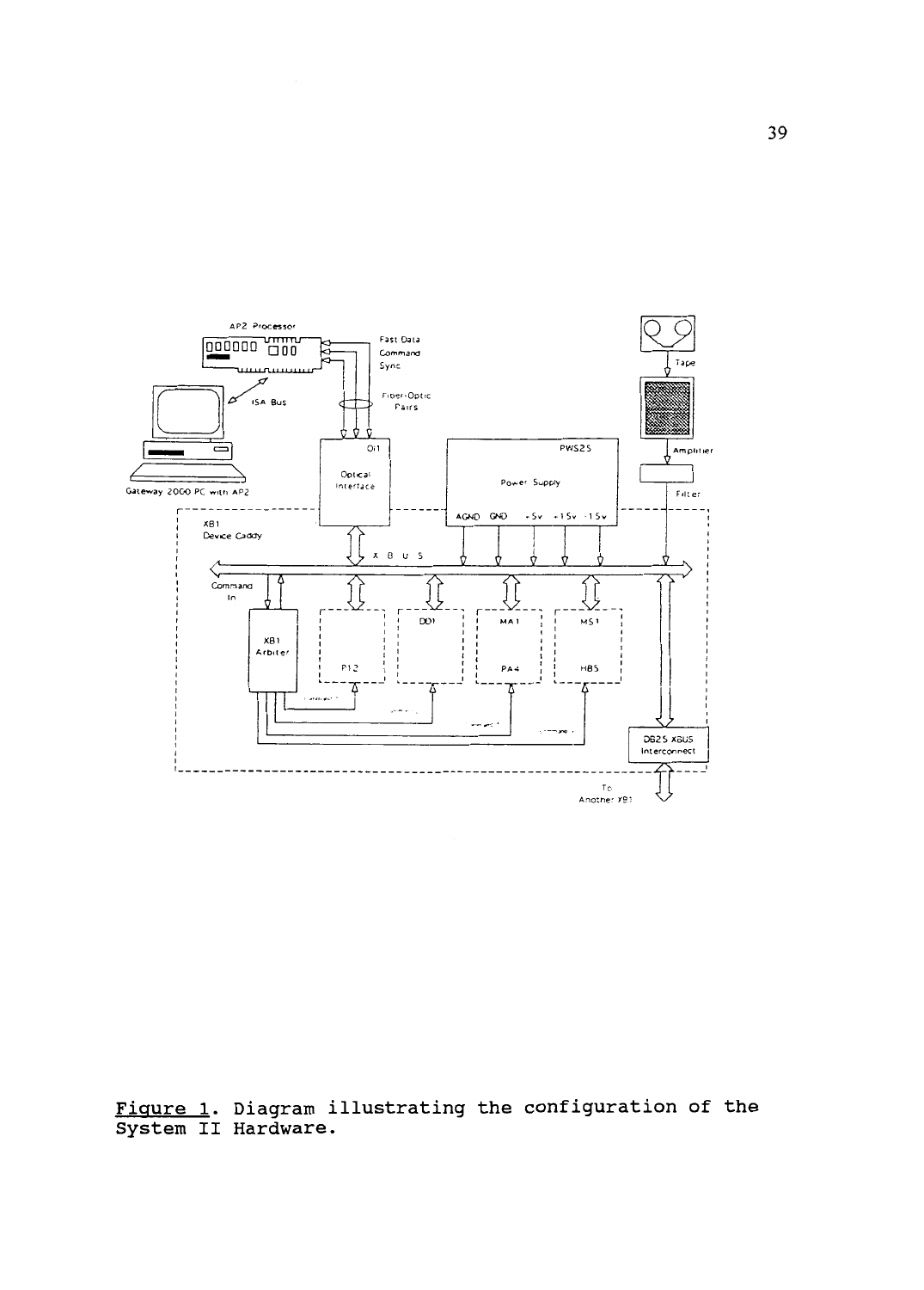(BNSTUT and ANSTUT). The CSRE 4.2 program was used to perform durational analysis of the speech signal which displayed the utterances as oscillographic traces. Using auditory and visual cues, the target words were identified and packeted into triplet units. Each three word packet was then saved on 3.5" disk for future analysis using CSRE 4.2.

In the analysis procedure (Young, 1994; Peterson, 1995), onset of the voiced target words was accomplished by zooming in, editing and marking the first and last negative peak of the quasiperiodic vocal wave. For voiceless sounds, the point at which the amplitude doubled or halved from the level of background noise defined onset and offset locations. By moving the cursors to these locations and playing back the sound between them, it was determined if the entire word had been marked without omitting any sounds or including adjacent ones. With the end points determined, the CSRE program then calculated the duration of the selected words in msec. and displayed it on the screen.

# STATISTICAL ANALYSIS

Speech samples for each of the four subjects were assigned 7 digit numeric-alpha filenames (Young, 1994). For example, the number 01/02/02/(Sl) demonstrated that the word was from the first utterance (01), the second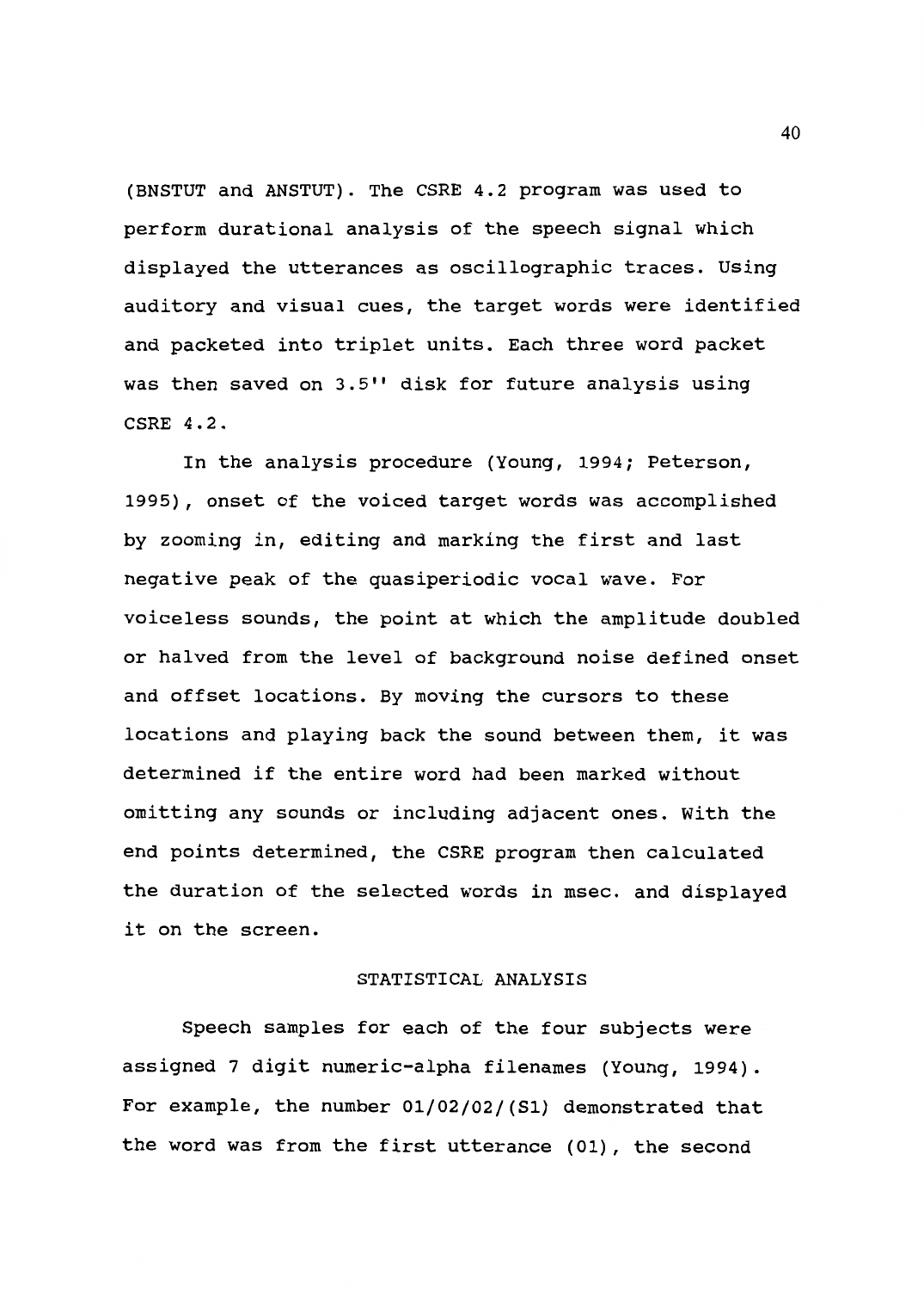word (02), in the second sentence (02) from the sample of the specified subject (Sl). A minimum of two iterations of the duration calculations were performed on each numericalpha word file for inter- and intra-judge reliability. Duration calculation scores were then subjected to interand intra-judge reliability checks on 10% of the time based measurements as described by Hall and Yairi, 1992.

Duration measurements were grouped according to the following categories:

1. word duration or length of the preceding word within the same sentence prior to a stuttered word BSTUT),

2. word length of that same word taken from the corresponding nonstuttered sentence (BNSTUT) ,

3. word duration or length of the word following a moment of stuttering within that same sentence (ASTUT), and

4. word length of that same word from the corresponding nonstuttered sentence (ANSTUT) . These msec. durational measurements were entered on a spreadsheet and subjected to one sample, two-tailed ttests pairing the two matched samples (BSTUT with BNSTUT; ASTUT with ANSTUT). The level of confidence was set at  $p < .05.$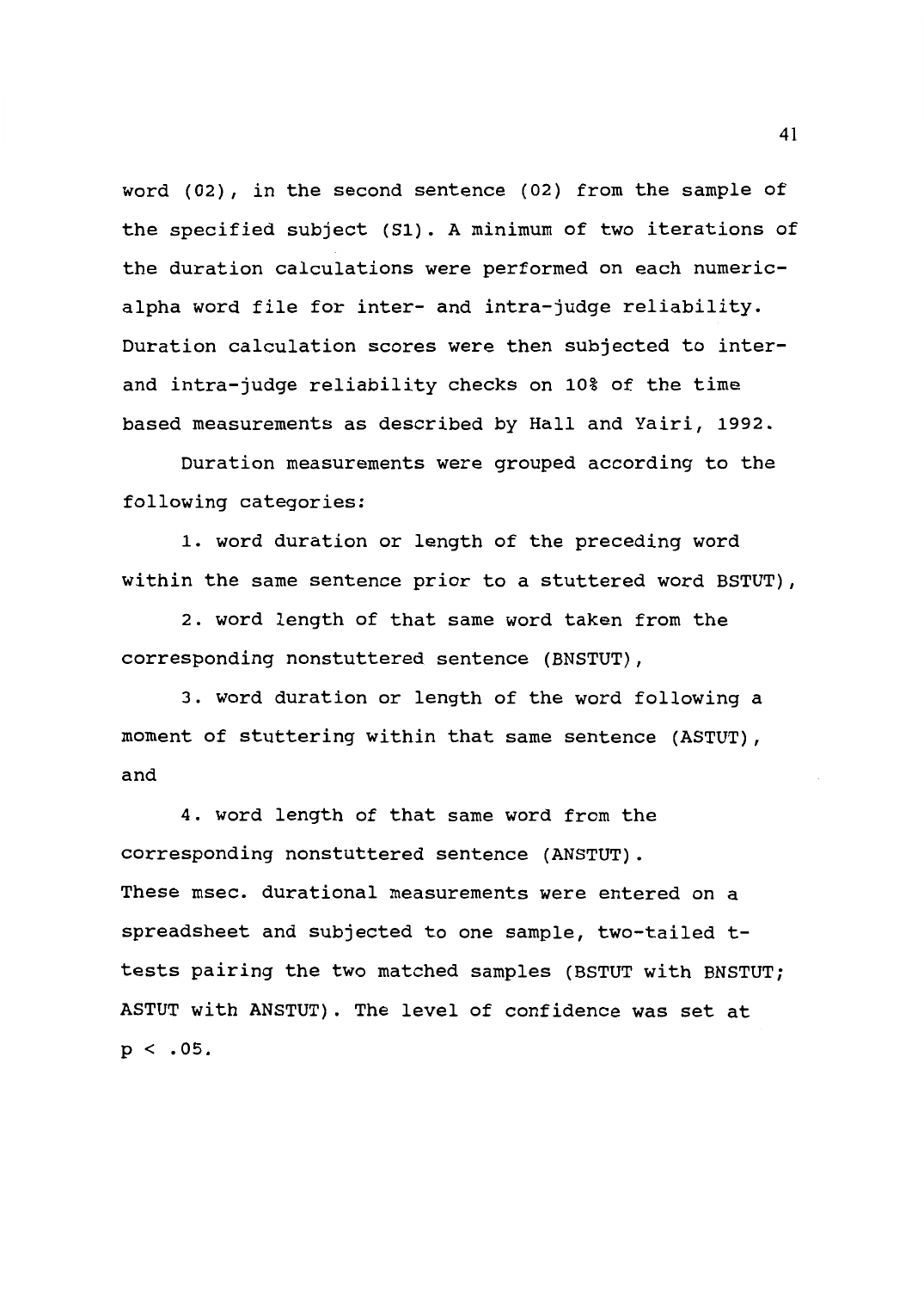# CHAPTER IV RESULTS AND DISCUSSION

# RESULTS

The purpose of this study was to determine whether there was a significant difference between the duration of words surrounding a stuttered moment with preschool-age children who stutter having never received treatment. Specifically, this study examined the duration of words immediately preceding and following a stuttered word and the duration of the matched fluent words in identical nonstuttered contexts.

# Duration Analysis Before stuttering

Words immediately preceding the stuttered words (BSTUT) paired with their nonstuttered counterparts (BNSTUT) were identified and analyzed for determining durations in milliseconds (msec.). The data corpus for the three subjects are listed in Appendix II.

One sample, two-tailed t-tests were completed to determine if a significant difference existed between the words immediately preceding stuttered events (BSTUT) in one sample and the words produced fluently in the corresponding match (BNSTUT). The level of confidence was set at .05.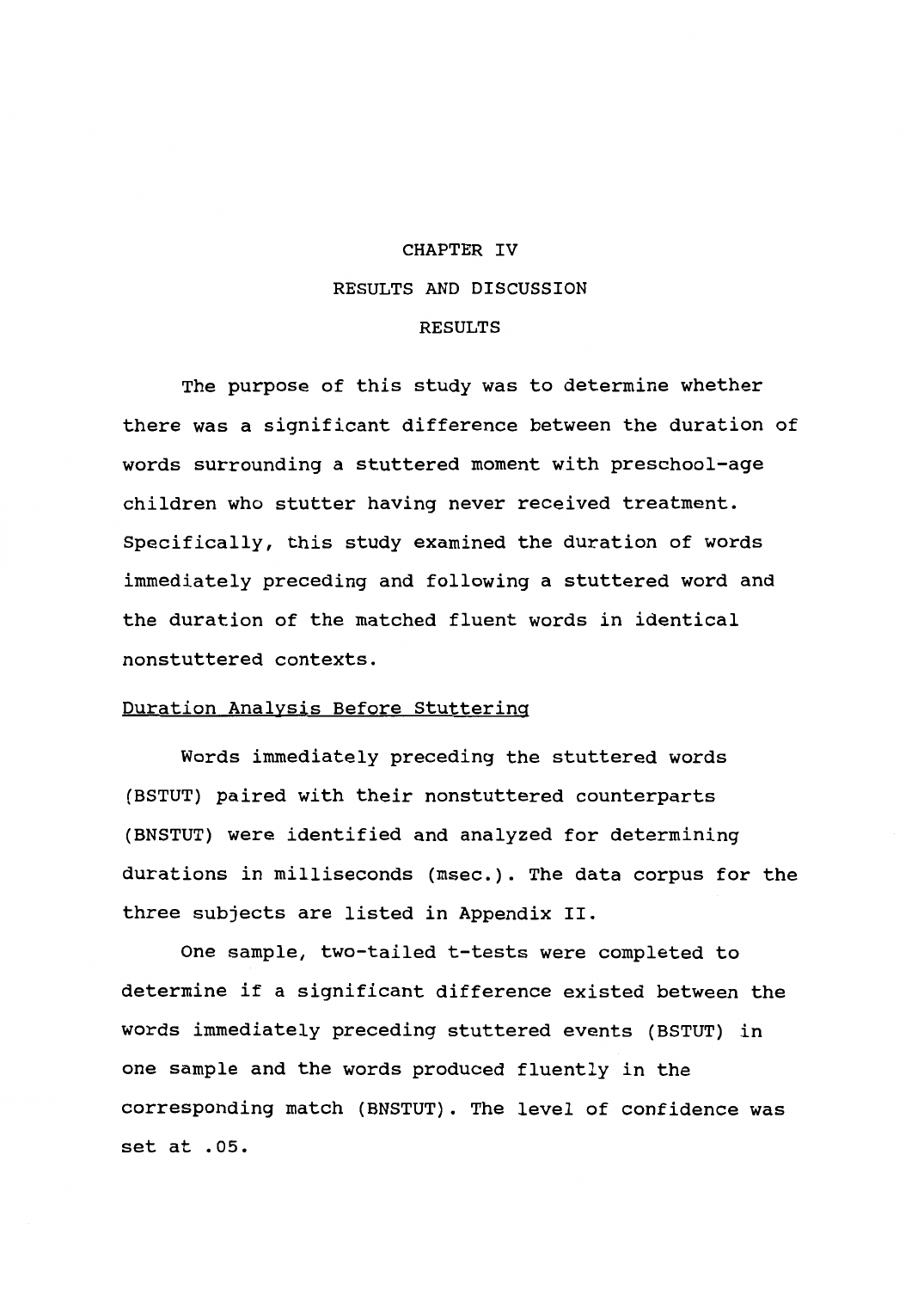The t-test results did not show significant differences between the word pairs BSTUT vs. BNSTUT (p = 0.399). This analysis indicated the mean duration of words immediately preceding the stuttered word (BSTUT) was not significantly different from those of the corresponding fluent samples (BNSTUT) (See Table III). Standard deviation results were also insignificant in that variability of duration in this sample was comparable to adults who stutter (Peterson, 1995; Tetnowski, Morris, & Peterson, 1996; Young, 1994). These preschool children did not vary their durations before stuttering (range: 13 msec. to 67.6 msec.) any more than adults have in the past studies above.

## TABLE III

## RESULTS OF A T-TEST COMPARING WORD PAIR DURATIONS IN MILLISECONDS FOR BSTUT/BNSTUT AND ASTUT/ANSTUT POSITIONS

| Variable                               | N | Mean StDev  | SE Mean T |      | P-Value |
|----------------------------------------|---|-------------|-----------|------|---------|
| BSTUT/BNSTUT 26 13.65 56.29 15.61 0.87 |   |             |           |      | 0.399   |
| ASTUT/ANSTUT 62 0.83                   |   | 60.05 10.79 |           | 0.08 | 0.939   |
|                                        |   |             |           |      |         |

# Duration Analysis After Stuttering

Words immediately following the stuttered words (ASTUT) paired with their nonstuttered counterparts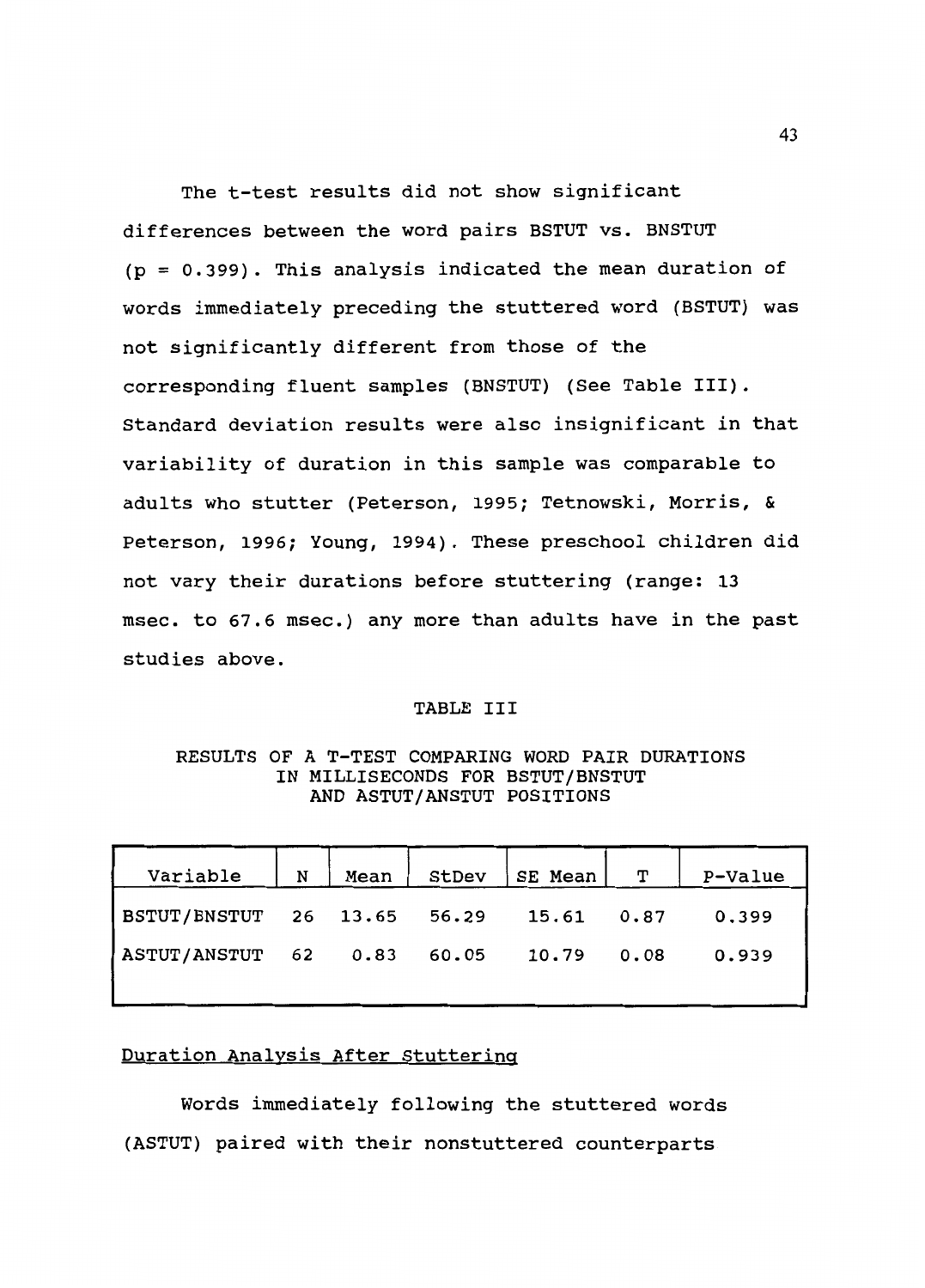(ANSTUT) were identified and analyzed for determining durations in msec. The data corpus for the three subjects are listed in Appendix III.

One sample two-tailed t-tests were then completed to determine if a significant difference existed between words immediately following stuttered events (ASTUT) in one sample and produced fluently in the corresponding match (ANSTUT). The level of confidence was set at .05.

The t-test results did not show significant differences between the word pairs ASTUT vs. ANSTUT (p = 0.939). This analysis indicated the mean duration of words immediately following the stuttered word (ASTUT} was not significantly different from those of the corresponding fluent samples (ANSTUT). In the analysis of all samples, fluent words following the stuttered moments averaged only 0.83 msec. longer in duration than those calculated after the nonstuttered word in the matched samples (See Table III).

#### Intra-judge Reliability

Intra-judge reliability calculations were obtained by the examiner through random selection of the data and repeating the measurements for a second time on ten percent of the samples illustrated in Table III. A Pearson-Product Moment correlation coefficient found a value of  $r = .988$  indicating high intra-judge test-retest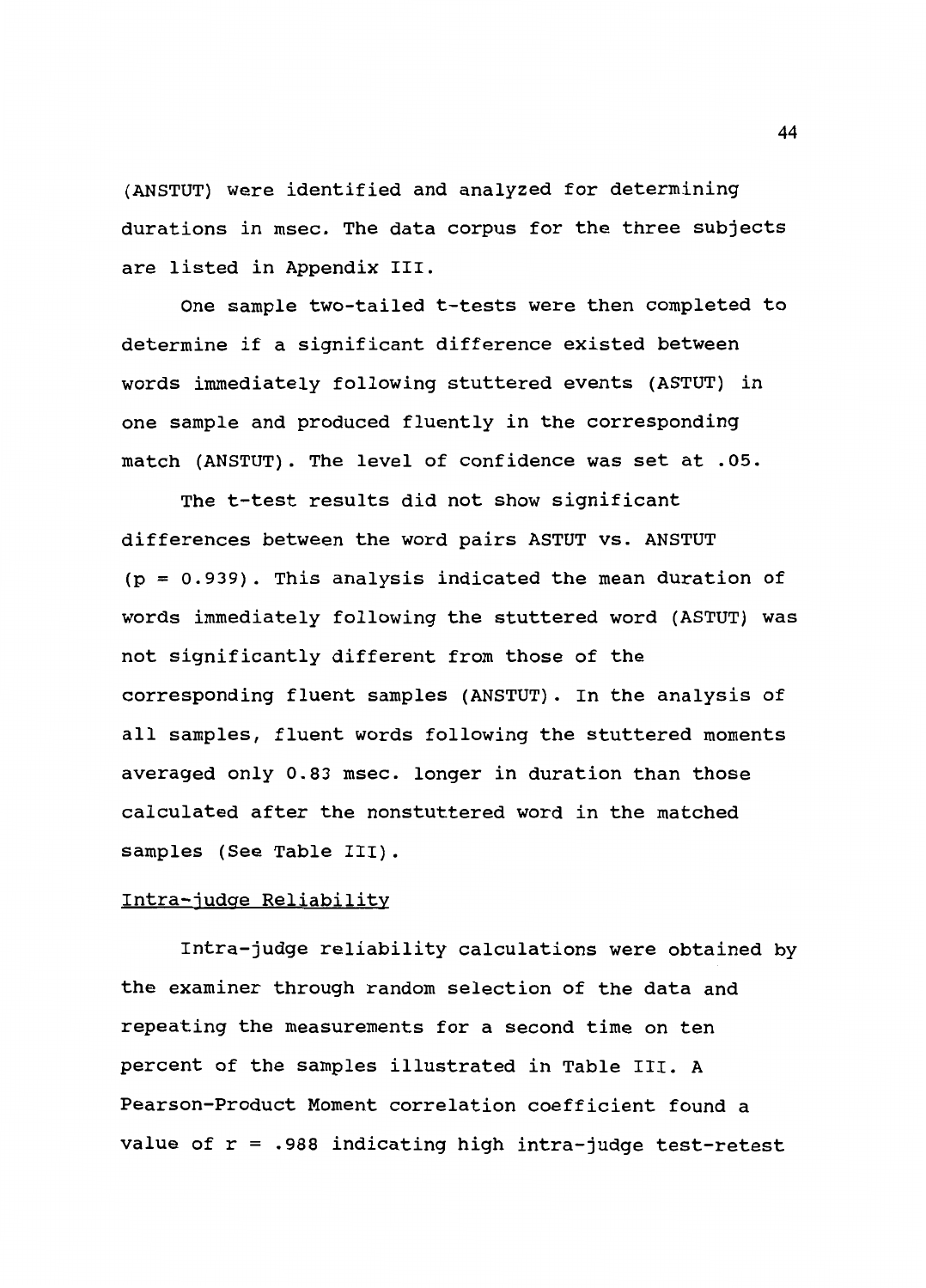reliability. The amount of shared variance between the examiner's first and second measurements was calculated with  $r^2$ . The shared variance was high, at 97%. For the purpose of providing an additional intra-judge reliability check, two separate duration calculations completed by the examiner were observed to be within 50 msec. for 90% of the reliability sample (Tetnowski, Morris, & Peterson, 1996) . Eleven of twelve or 92% of the randomly selected samples were within 25 msec. of each other which indicates high reliability. one word ("he") did not meet this criterion-referenced procedure with a difference of 77.3 msec. Durational results for intra-judge reliability are listed in Table IV.

'·

#### TABLE IV

| Subject $#$    | Utterance $#$ | Word<br>Analyzed | Duration-1 | Duration-2 |
|----------------|---------------|------------------|------------|------------|
|                | 2             | boy              | 376.6      | 388.4      |
|                | 17            | what             | 240.0      | 288.2      |
|                | 17            | in               | 275.6      | 270.8      |
| 1              | 47            | a                | 100.7      | 85.6       |
|                |               |                  |            |            |
| 2              | 52            | wants            | 400.6      | 378.9      |
| $\overline{2}$ | 54            | wants            | 489.7      | 496.2      |
|                |               |                  |            |            |
| 3              | 5             | fall             | 475.5      | 455.3      |
| 3              | 27            | is               | 125.5      | 138.0      |
| 3              | 40            | are              | 149.2      | 144.7      |
| 3              | 42            | are              | 141.6      | 137.5      |
| 3              | 52            | he               | 150.6      | 77.3       |
| 3              | 56            | is               | 218.2      | 216.7      |
|                |               |                  |            |            |

#### INTRA-JUDGE RELIABILITY RESULTS OF 10% OF THE OBTAINED SAMPLES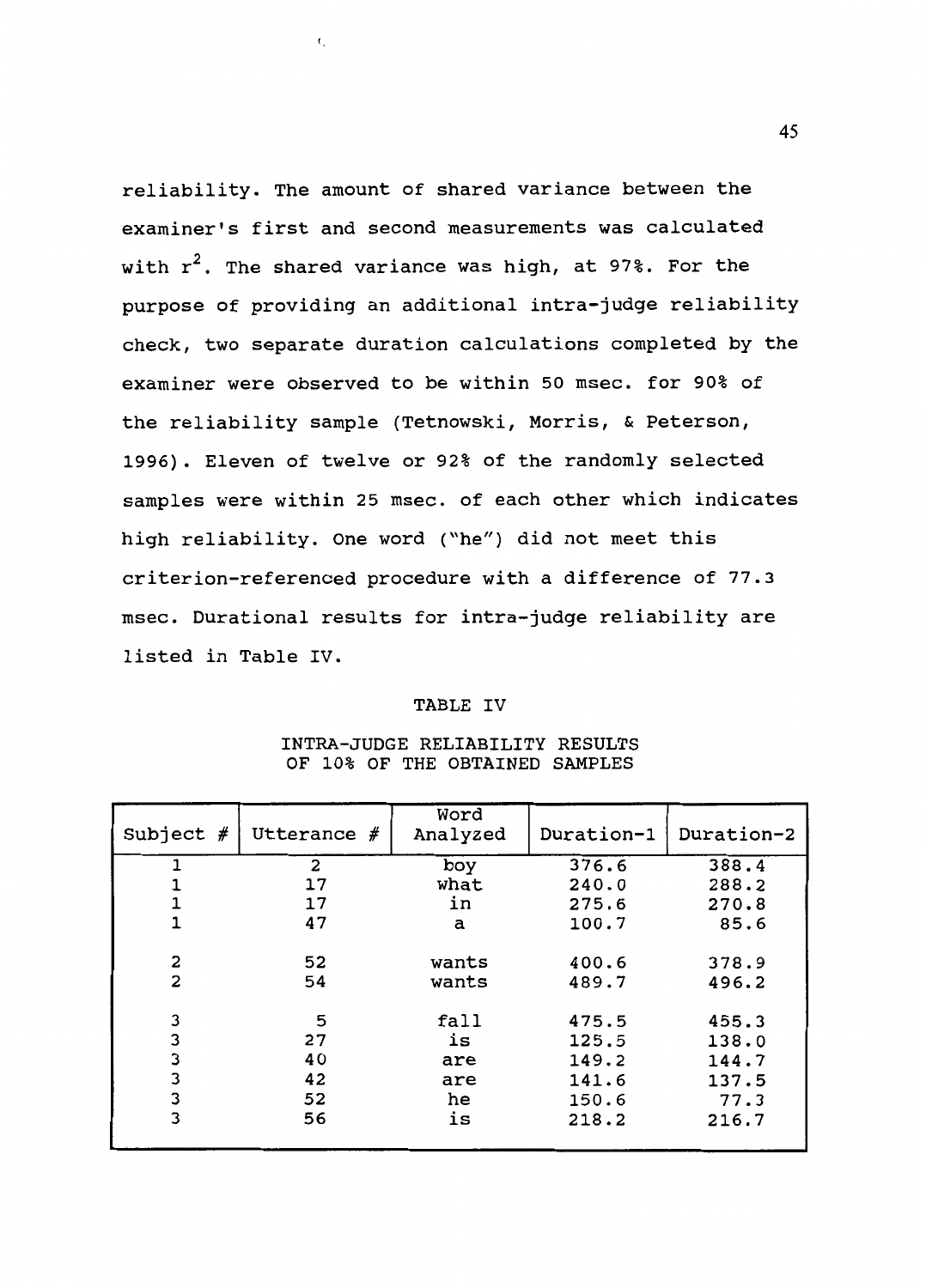#### Inter-judge Reliability

Inter-judge reliability measures were obtained with assistance from a Ph.D. level speech-language pathologist (Professor) with extensive experience in spectrographic analysis and stuttering diagnosis and treatment. The judge/professor measured durations on ten percent of randomly selected words in the sample. A Pearson-Product Moment correlation coefficient yielded a value of  $r = .990$ indicating high intra-judge test-retest reliability. The amount of shared variance between the examiner's and professor's measurements was calculated with  $r^2$ . The shared variance was high, at 98%. For the purpose of providing an additional inter-judge reliability check, duration calculations completed by both the examiner and the reliability judge were observed to be within 50 msec. for 90% of the reliability sample (Tetnowski, Morris, & Peterson, 1996). Ten of twelve or 84% of the randomly selected samples were within 25 msec. of each other which indicates high reliability. Two words ("is" and "wants") did not meet this criterion-referenced procedure with a difference of 66.5 and 44.1 milliseconds, respectively. The context of the surrounding words accounted for these differences in duration. For example, the BSTUT word "wants" in utterance #52, "He wants to ride." was variable for exact curser placement on the oscillographic trace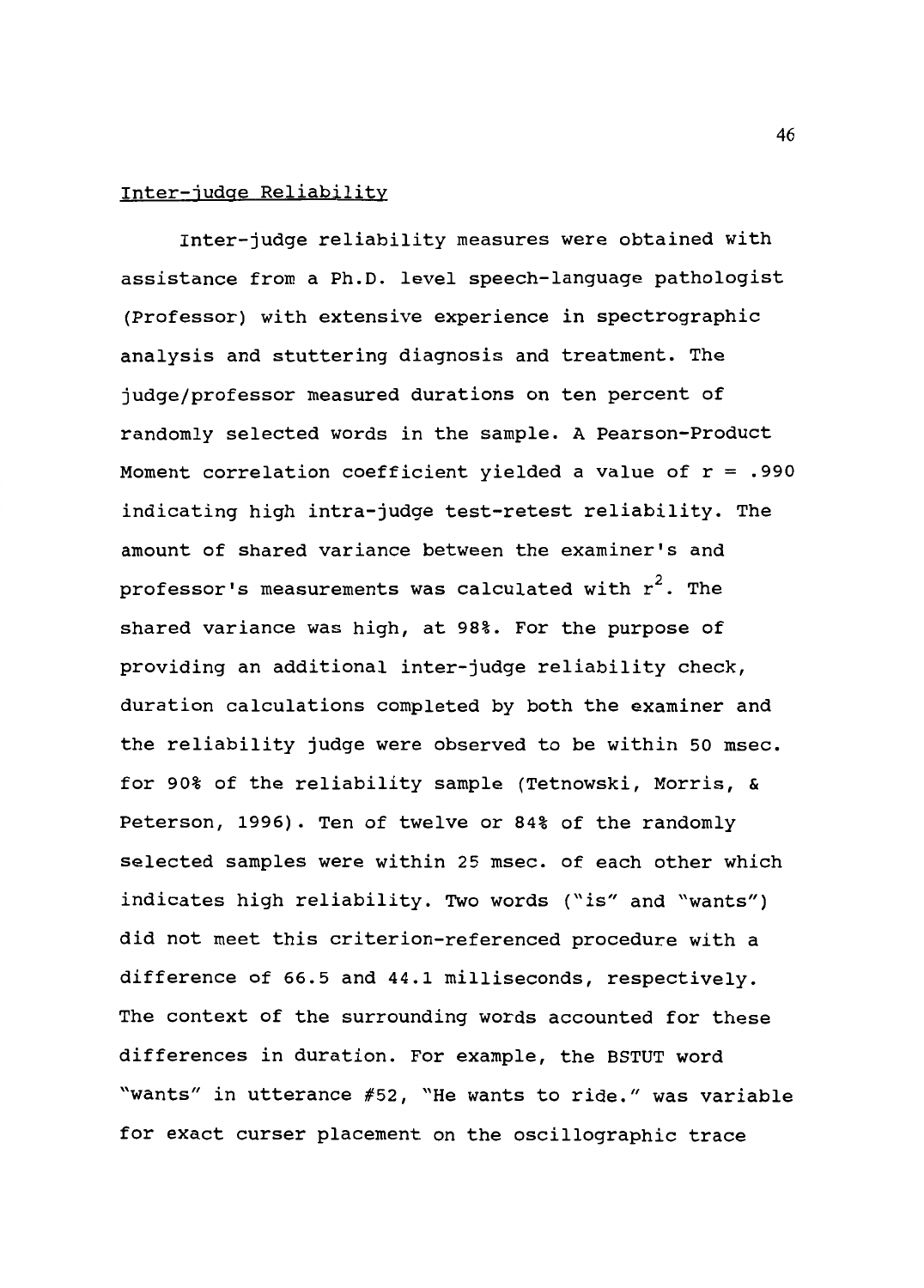since the coarticulation on final /s/ of "wants" and initial /t/ of "to" are both high frequency voiceless sounds. Durational results for inter-judge reliability are listed in Table v.

#### TABLE V

| Subject $#$             | Utterance $#$ | Word<br>Analyzed | Examiner | Professor |
|-------------------------|---------------|------------------|----------|-----------|
| 1                       | 3             | a                | 126.2    | 126.3     |
| $\mathbf{1}$            | 3             | combing          | 359.5    | 370.7     |
| $\mathbf{1}$            | 9             | read             | 238.2    | 245.7     |
| 1                       | 47            | a                | 100.7    | 101.5     |
| $\mathbf{1}$            | 47            | collar           | 403.1    | 410.8     |
|                         |               |                  |          |           |
| 2                       | 28            | is               | 203.6    | 270.1     |
| $\overline{\mathbf{c}}$ | 34            | is               | 212.4    | 235.9     |
| $\overline{c}$          | 42            | wants            | 400.6    | 441.7     |
|                         |               |                  |          |           |
| 3                       | 4             | scream           | 670.2    | 668.1     |
| 3                       | 56            | the              | 106.9    | 98.7      |
| 3                       | 56            | is               | 223.9    | 231.3     |
| 3                       | 59            | pigs             | 322.2    | 318.8     |
|                         |               |                  |          |           |

# INTER-JUDGE RELIABILITY RESULTS OF 10% OF THE OBTAINED SAMPLES

# DISCUSSION

The overall data obtained in this study demonstrated that there was not statistically significant differences between word durations both immediately before and immediately after a stuttered word compared to word durations of identical counterparts from fluent samples.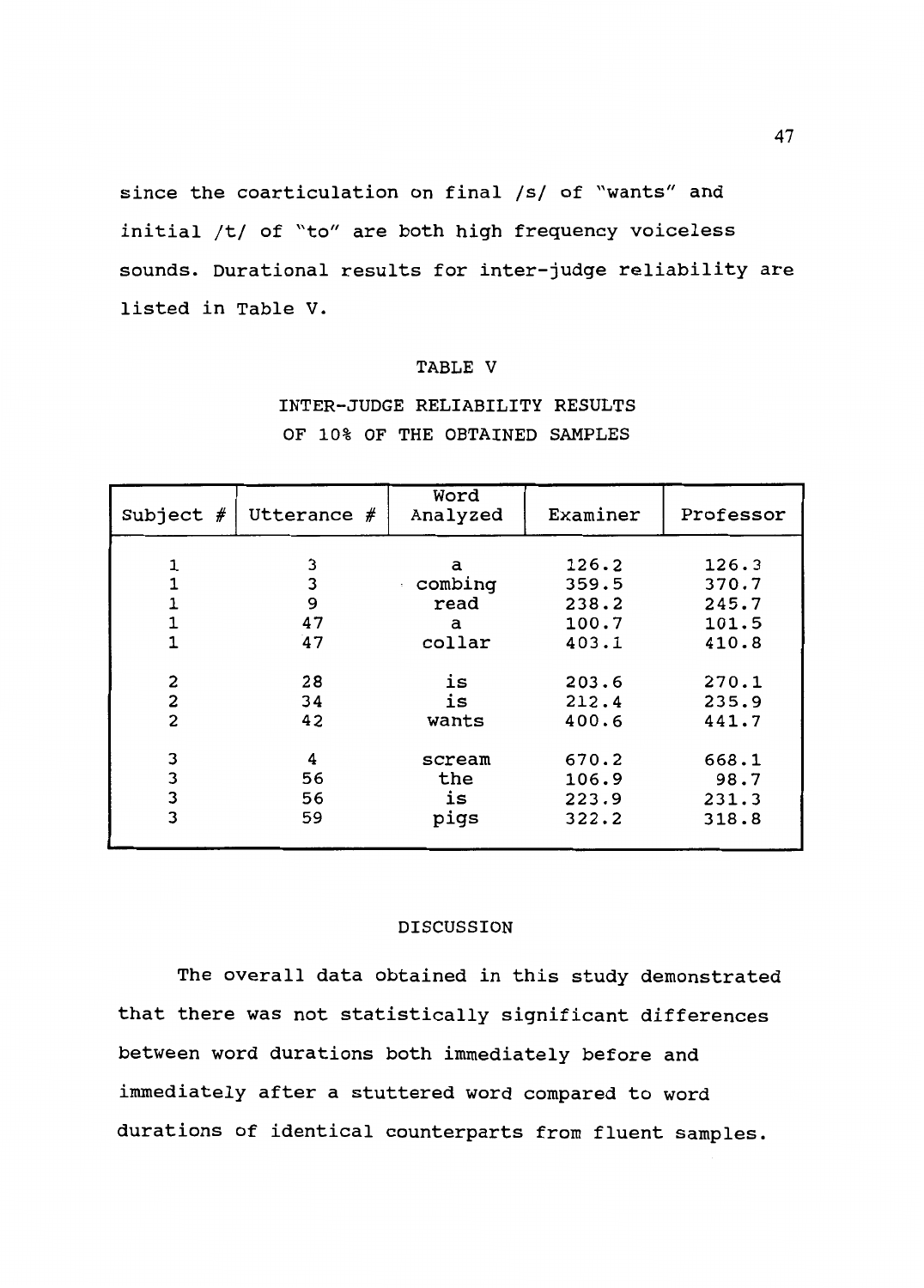The BSTUT vs. BNSTUT word pairs in particular yeilded a mean durational differance of only 13.65 milliseconds. These results indicate that the preschool children in this sample did not prolong the word before stuttering. Therefore, the anticipation effects of fluent words occurring immediately before stuttering may not be a factor in stuttered utterances of preschool children. This finding is inconsistent from the adolescent/adult temporal studies previously discussed (Peterson, 1995; Tetnowski, Morris, & Peterson, 1996; Viswanath, 1989; Young, 1994). Since these "beginning" or "incipient" stutterers are apparently not anticipating stuttering, the present results may suggest that the anticipation effect is a learned behavior and not an inherent feature in the fluent speech of individuals who stutter. It is suggested however, that the sample size may not be large enough for the contribution of significant results for establishing theory and findings on preschool subjects' BSTUT/BNSTUT durational measures appear to be inconclusive at this time.

In the ASTUT vs. ANSTUT word pairs, the difference did not approach statistical significance. Fluent words following the stuttered moments averaged only 0.83 msec. longer in duration than fluent words measured after the nonstuttered words in the matched samples. These results indicate that the preschool children in this sample did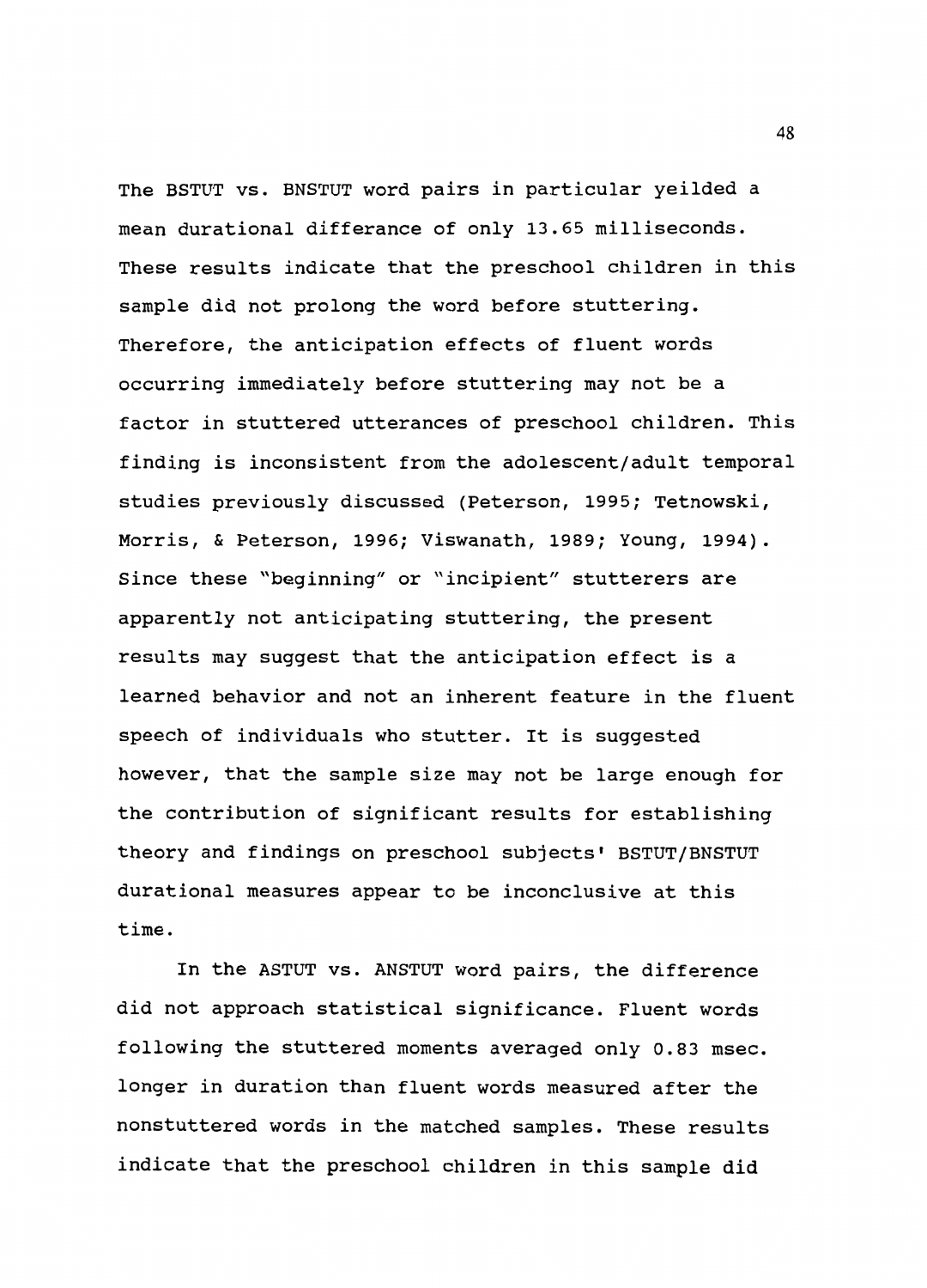not prolong the word after stuttering. Therefore, the carryover effect of fluent words occurring immediately after stuttering may not be a factor in stuttered utterances of preschool children. This finding is consistent with the adolescent/adult temporal studies previously discussed (Peterson, 1995; Tetnowski, Morris, & Peterson, 1996; Viswanath, 1989). It is important to note however, that the sample size may have not been large enough in finding statistically significant results and findings on preschoolers' ASTUT/ANSTUT durational measures appear to be inconclusive at this time.

Another reason for the durational differences observed between the adult studies and the present investigation could be a direct result of how the samples were collected. All of previously discussed adolescent and adult studies were collected by requiring the subjects to read. Viswanath's (1989) research design required subjects to read short stories five times in succession, but did not control for context which may have decreased validity in results. Peterson (1995), Tetnowski, Morris, & Peterson (1996), and Young (1994) controlled the context by using same-word, same-speaker comparisons to insure validity of differences found. The subjects' reading rate and stress placed on certain words however, may have influenced the overall speech rates. The present investigation, in contrast, elicited samples through delayed imitation.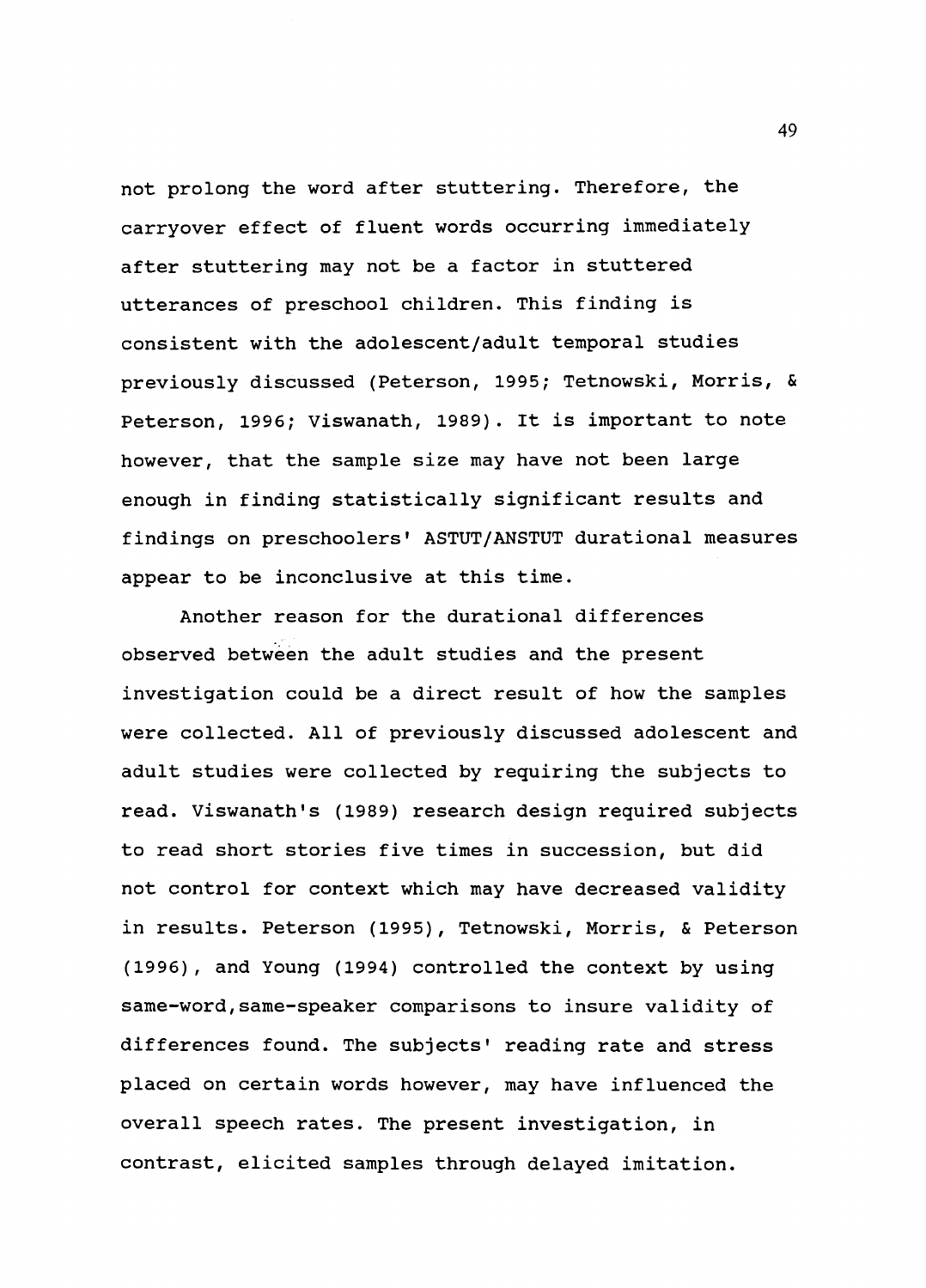Although, this may have not had any influence on stress placed on particular words, it did enhance the naturalness of speech in the samples collected. Therefore, the actual speaking rate may have been more representative in the present study. The next procedure for future studies would then be to examine durational differences in spontaneous speech samples. This could be achieved by incorporating an elicitation task much like the procedure of using the PEST in the present investigation. Young (1994) reported that marking common stress points (intonation) in stimulus materials may reduce the stress variable which has not been controlled in any of the studies discussed.

A final perspective for this study which may have contributed to the differences in results from adult durational studies was the length of each syntactical unit in the sample. In this study, the first twenty items or sixty utterances were used for the collection of speech samples. A majority (N = 36) of the elicited phrases and sentences were three words in length with the rest of the sample contributing two, four, and five word sentences for analysis (See Appendix I). With these short utterances as samples, it may be that it was difficult to visually observe a "spread effect" (if any) in the data. In the adult durational studies previously discussed (Peterson, 1995; Tetnowski, Morris, & Peterson, 1996; Viswanath, 1989; Young, 1994), the sentences were longer (5 - 15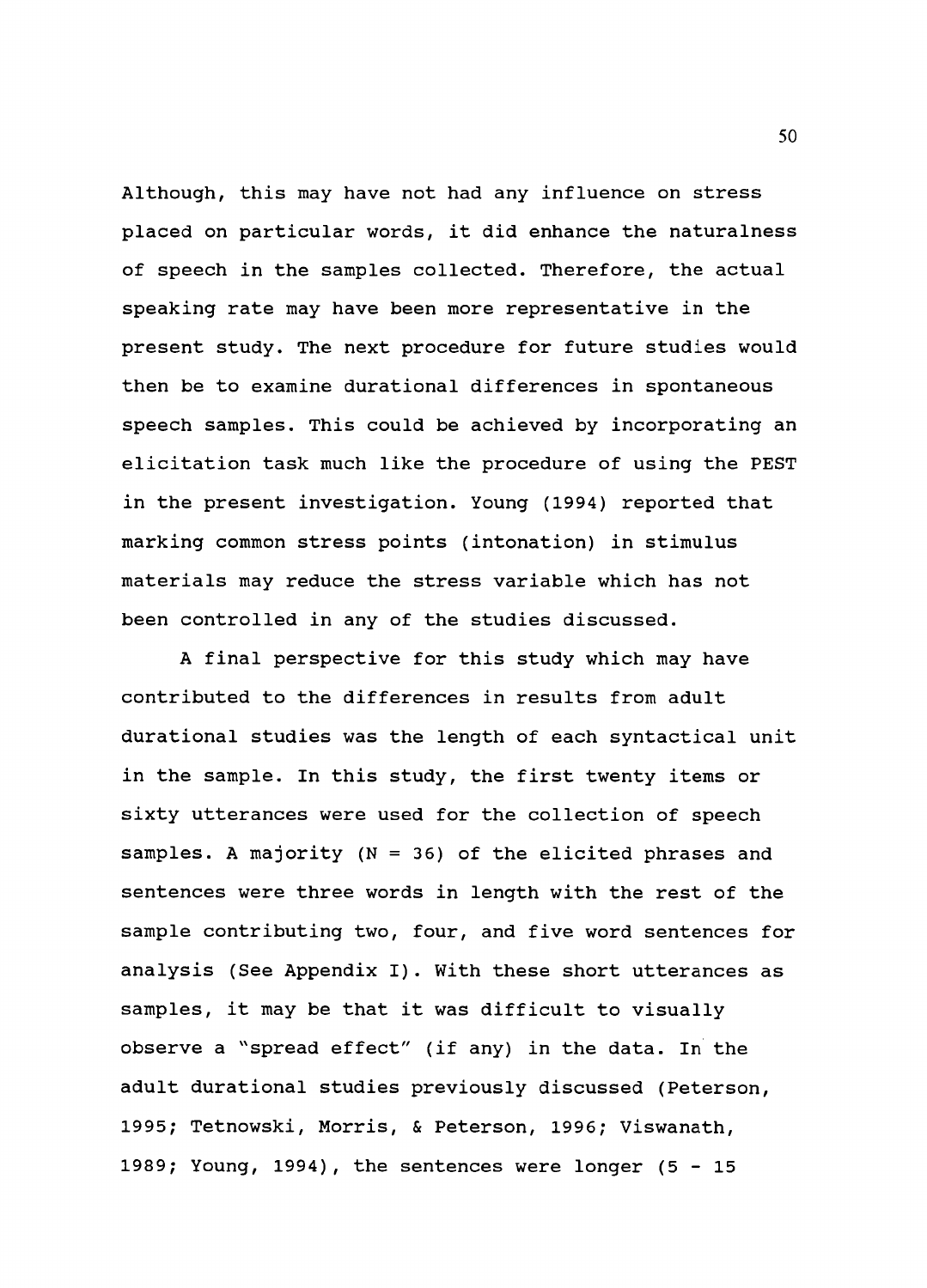words in length) which allowed examination of words surrounding stuttered events (immediately before and after). In the present investigation, there were twentythree samples (particularly with subject numbers two and three) where the initial word in the utterance was stuttered and subsequent analysis measured the fluent word in the ASTUT/ANSTUT environments alone (See Appendices I - III). In addition, Peterson (1995), Tetnowski, Morris, & Peterson, (1996), Viswanath (1989), and Young (1994) had exclusion criteria of omitting sentences which began with a stuttered event in order to measure only durational differences in fluent words surrounding (before and after) identical stuttered and nonstuttered sentences. In the present investigation, it was not possible to utilize this exclusion criteria since a large portion (N = 36) of the samples were three words in length. Therefore, it is suggested that the spread effect or the effect of a stuttered word on surrounding fluent speech may have not <sup>~</sup>. been completely observed. The PEST utilizes other sentences (items 21 - 44) which range from four to eight words in length. It is recommended that elicited sentences be at least four to eight words in length to measure possible spread effects of fluent words surrounding stuttering events (immediately before and after) in future research with preschool and/or school-age children.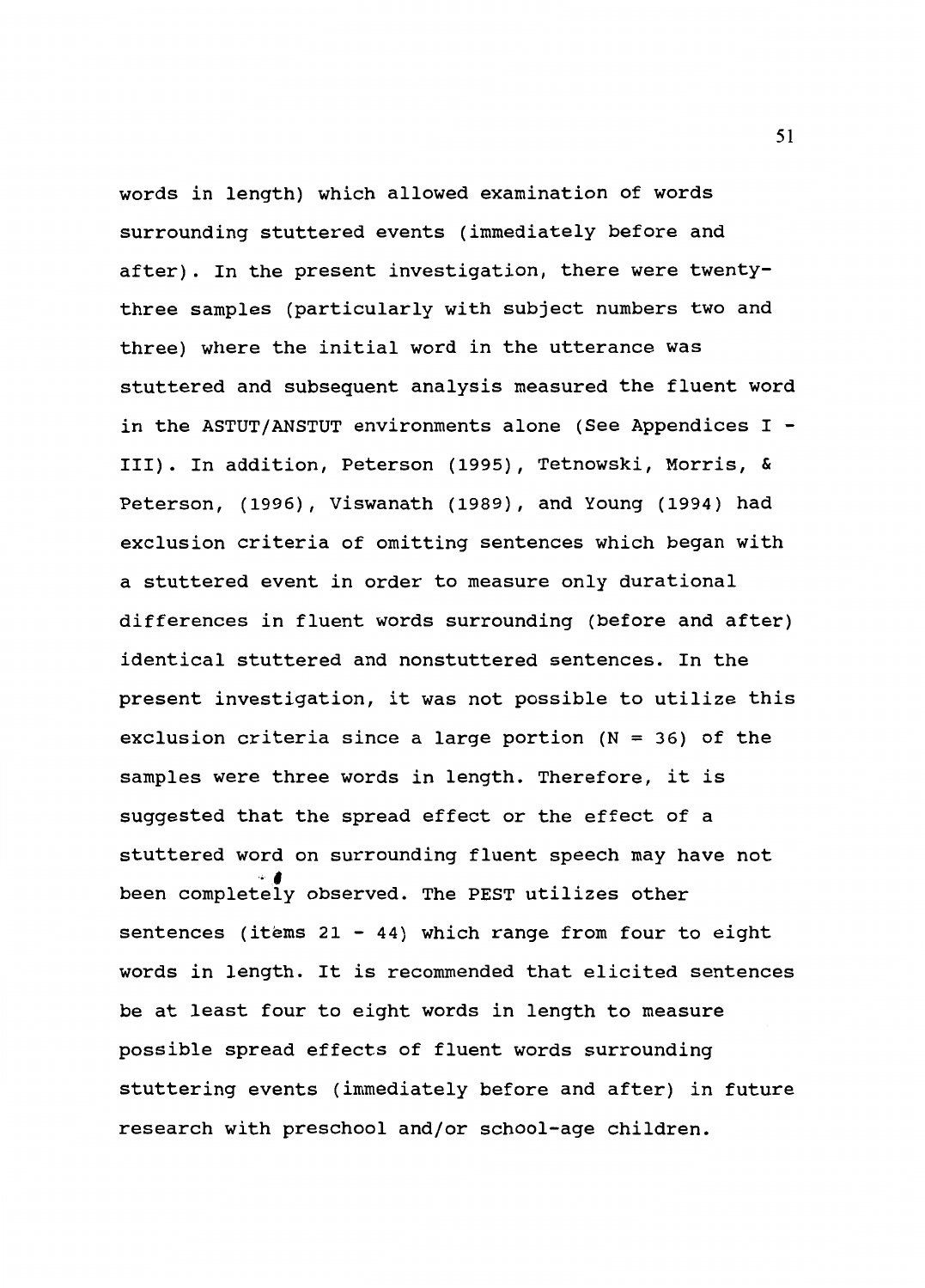#### CHAPTER V

# SUMMARY AND IMPLICATIONS

#### SUMMARY

The purpose of this study was to determine if there was a significant difference between the duration of words surrounding a stuttered event and those surrounding a fluent word. Specifically, this study examined the duration of words immediately before and immediately following a stuttered word and the duration of the corresponding words in the matched nonstuttered utterances. The intent of this study addressed the following questions:

1) Are there significant durational differences between a word preceding a moment of stuttering when compared to the matched fluent word in the same speaking context when no stuttering is observed?

2) Are there significant durational differences between a word following a moment of stuttering when compared to the matched fluent word in the same speaking context in the absence of stuttering?

Three subjects ages 5 and 6 who had never received stuttering treatment were selected from a list of potential clients at the Portland State University Speech and Hearing Clinic. Subjects were instructed to repeat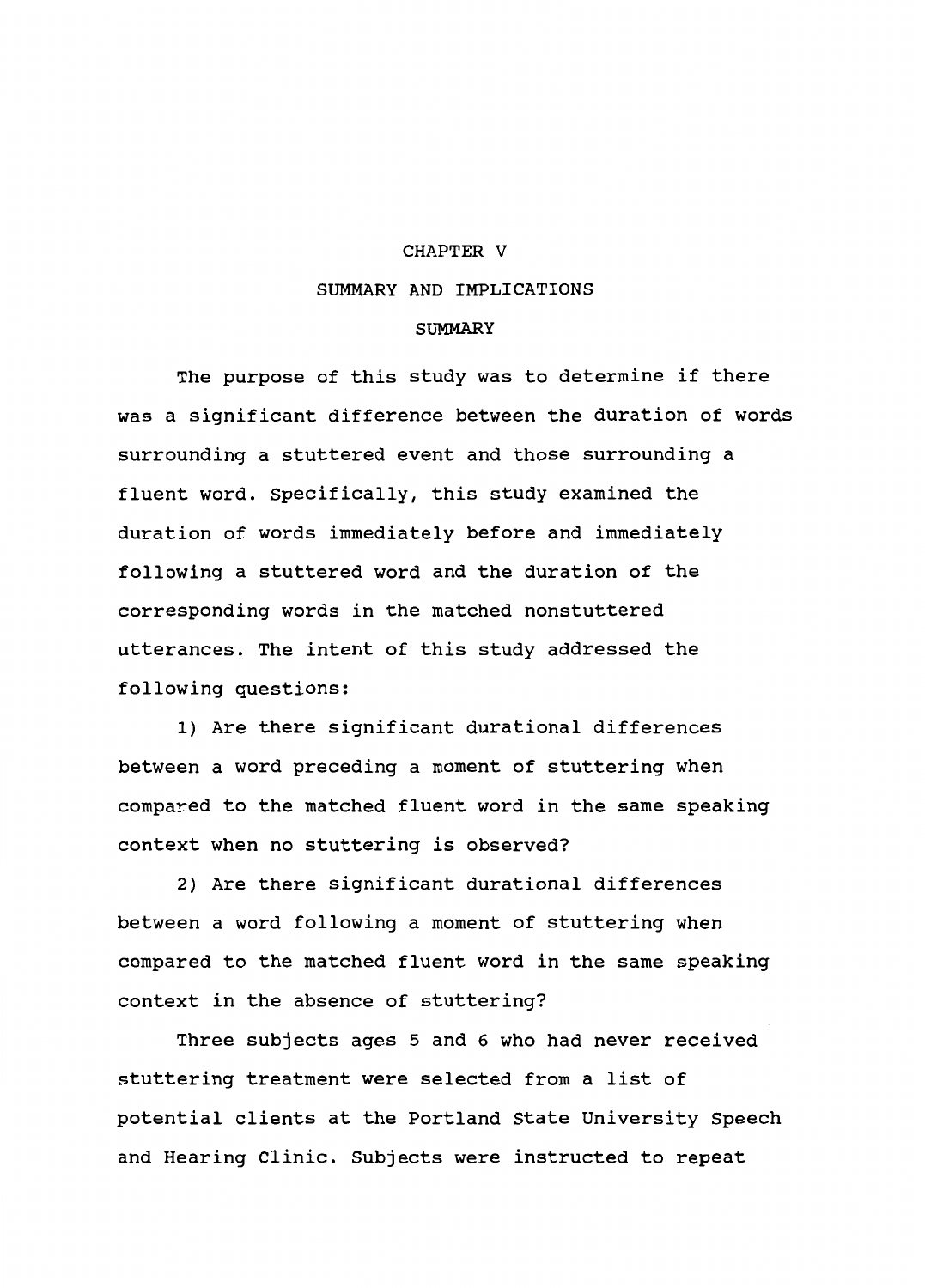three phrases or sentences at a time after the examiner's model (delayed imitation) in relation to action pictures from the PEST. One hundred twenty utterances were collected in two consecutive administrations (60 each time) of the PEST with a five minute rest period between recordings. Words immediately preceding and following the stuttered words (BSTUT and ASTUT) paired with their nonstuttered counterparts (BNSTUT and ANSTUT) were identified and analyzed for determining durations in milliseconds (msec.). The data corpus for the three subjects are listed in Appendices II and III. The duration of the following word pairs in milliseconds was calculated with the CSRE 4.2 software program:

1) The duration of the word immediately preceding a stuttered word within the same elicited utterance (BSTUT).

2) The duration of the same word in the corresponding nonstuttered elicited utterance (BNSTUT).

3) The duration of the word immediately following a stuttered word within the same elicited utterance (ASTUT) .

4) The duration of the same word in the corresponding nonstuttered elicited utterance (ANSTUT).

A total of 44 samples were obtained. A two tailed ttest was completed at the .05 confidence level to determine whether or not there was a significant difference between the BSTUT vs. BNSTUT and ASTUT vs. ANSTUT word pairs. Results demonstrated that there was not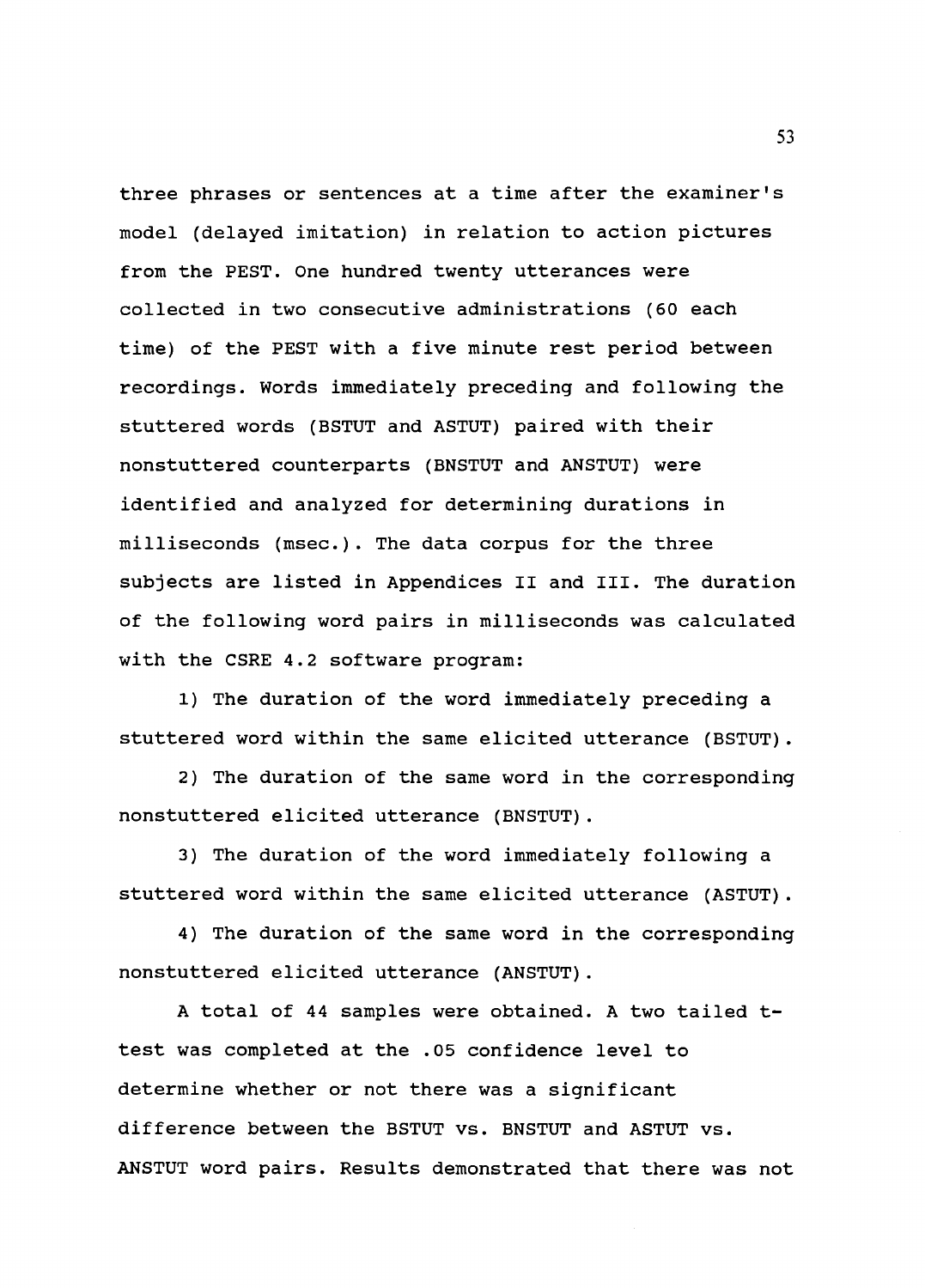a statistically significant difference between the durations of BSTUT vs. BNSTUT  $(P = 0.399)$  and ASTUT vs. ANSTUT (P =  $0.939$ ) at the .05 confidence level. In the analysis of the subject's duration of words immediately before the stuttered word, results averaged 13.65 msec. longer in duration than those calculated before the fluent word in the matched sample indicating an insignificant difference. In comparison, the results of the subject's mean duration of words immediately following the stuttered word averaged 0.83 msec. longer than those calculated after the fluent word in the matched sample indicating very little difference.

The present investigation also yielded high intraand inter-reliability results. Some prior investigations (Howell & Wingfield 1990; Viswanath 1989) did not complete reliability measurements on their data which decreases the reliability of their results. Tetnowski, Morris, and Peterson (1996} reported that defining onset and offset locations of phonemes in durational analysis is the first step towards the standardization of measurement procedures. Eleven of twelve or 92% of the samples retested in the intra-judge reliability measures were within 25 msec. of the initial measurement which indicates high reliability. Ten of twelve or 83% of the samples re-tested in the inter-judge reliability measures were within 25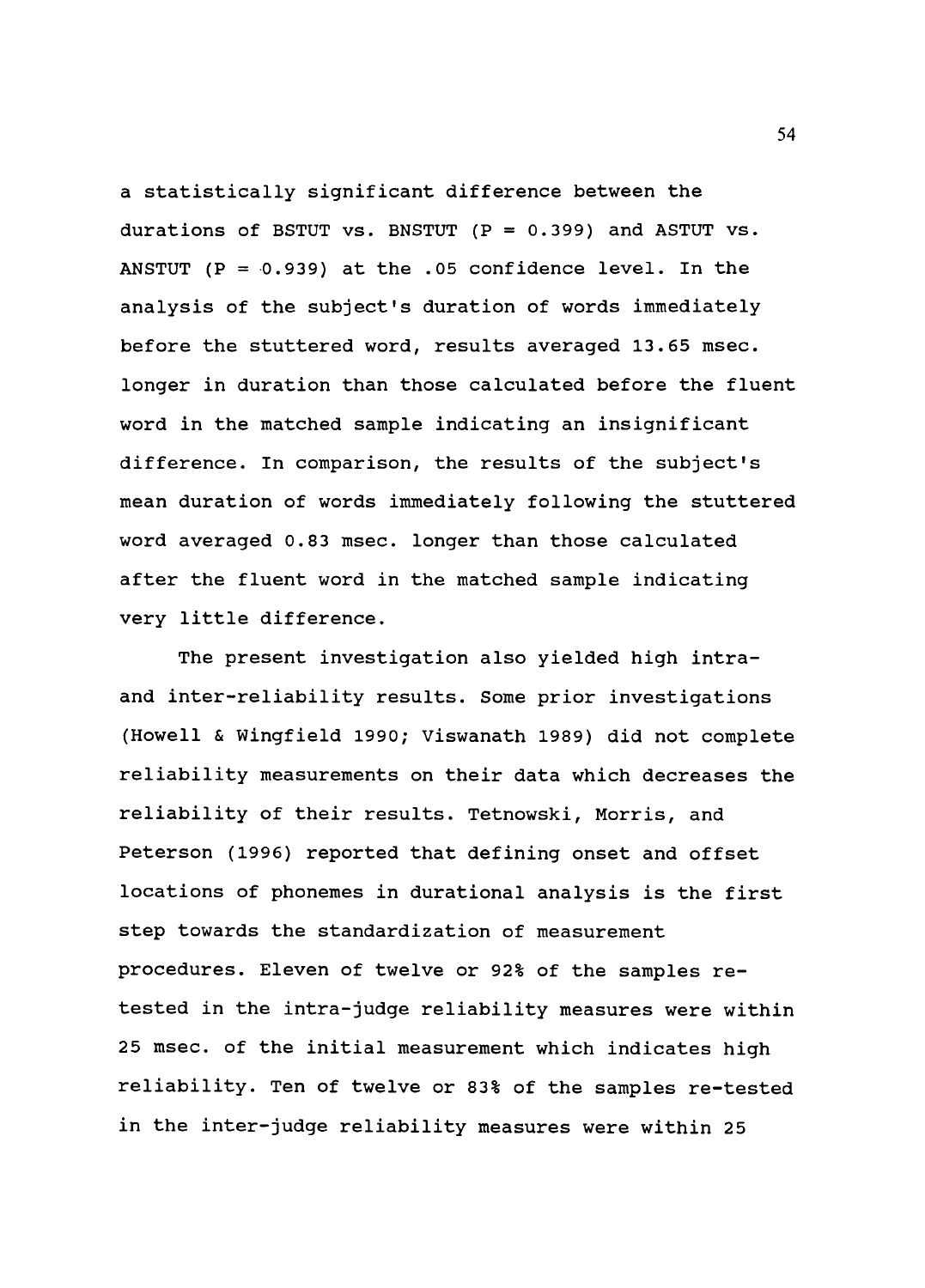msec. of the original examiner which also indicates high reliability.

#### IMPLICATIONS

#### Research Implications

The results of this study, although not significant, suggest the need for further research on acoustic evidence of the spread or vicinity effect on word durations surrounding a stuttered event. As a result of the small sample size, the findings in this study are in need of additional support for establishing theory. Therefore, the following suggestions for future durational studies are given:

1) An increase in the number of preschool-age subjects could also assist in supporting or refuting the results of the present investigation.

2) A spontaneous speech sample could be analyzed in addition to the delayed imitation samples used in this study. This could be achieved through an elicitation task much like the procedure of using the PEST in the present investigation.

3) Include all age groups in this investigation. Up until this time, the age groups have been adults, adolescents, and with the present study, preschool-age children. According to the literature review, school-age children who stutter have not been used as subjects in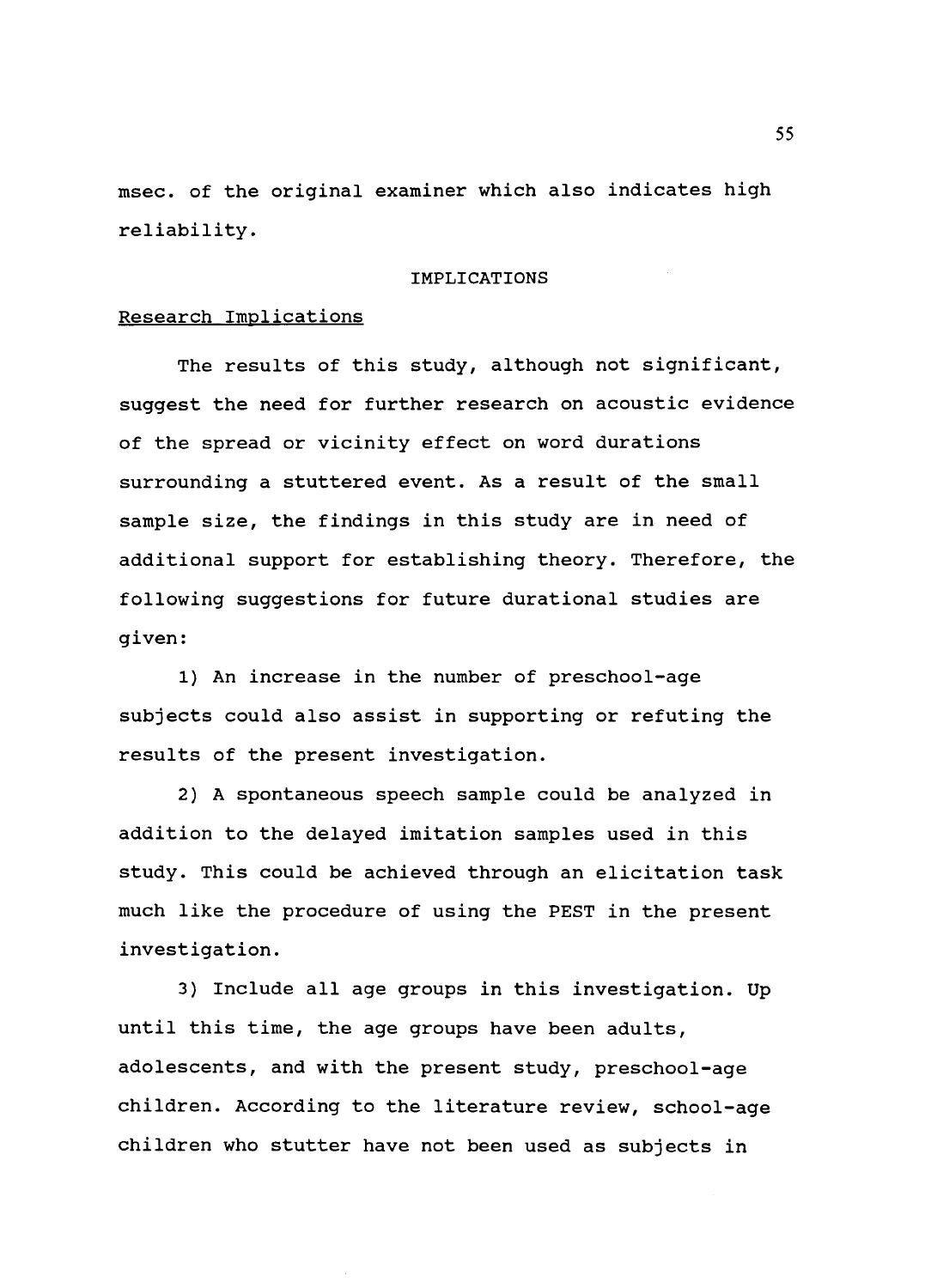this research design. Significant durational differences were not found in the present investigation but were found in the adolescent and adult studies. This could indicate that the durational differences are a learned behavior and perhaps not a naturally occurring characteristic of the fluent speech of individuals who stutter. In addition, if results were to reveal significant durational differences in school-age children who stutter, then perhaps future investigations may be able to support these temporal changes as a learned behavior.

4) The utilization of longer phrases and sentences may assist in observing a spread effect (if any) in the subject's samples. A majority of the phrases and sentences in the data corpus were only three words in length which may have contributed to an incomplete visual observation of the spread effect. In other words, the spread effect or the effect of a stuttered word on surrounding fluent speech may have not been completely observed. There were twenty-three samples (particularly with subject numbers two and three) where the initial word in the utterance was stuttered and subsequent analysis measured the fluent word in the ASTUT/ANSTUT environments alone (See Appendices  $I -$ III). In order to observe possible spread effects, future durational investigations employing preschool-age children may need an equal amount of BSTUT/BNSTUT and ASTUT/ANSTUT samples. The PEST utilizes other sentences (items 21 - 44)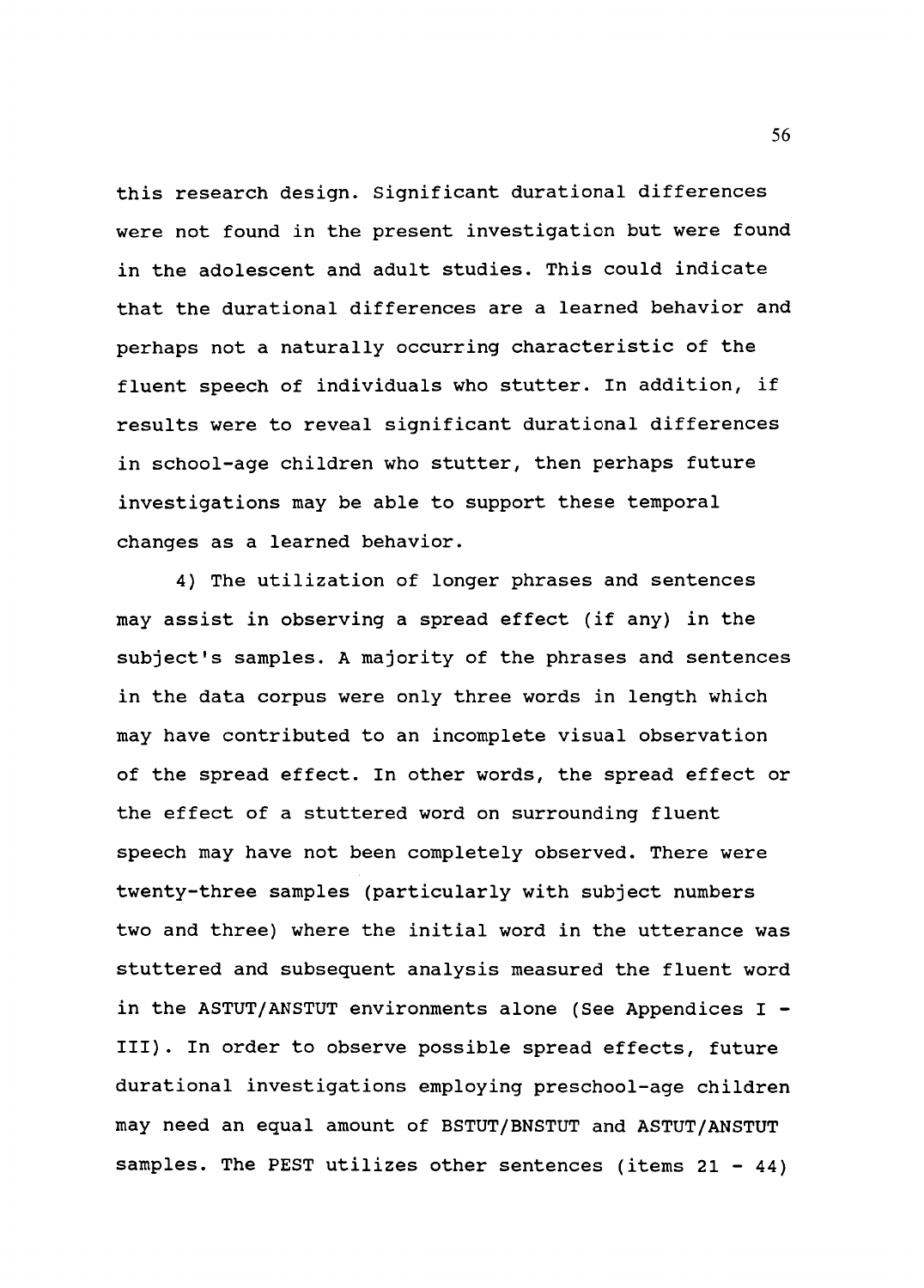which range from four to eight words in length. It is recommended that elicited sentences be at least four to eight words in length to measure possible spread effects of fluent words surrounding stuttering events (immediately before and after) in future investigations with preschoolage children.

## Clinical Implication

This study indicates that the young subjects did not anticipate stuttering. Peters and Guitar (1991) reported children who are beginning to stutter may not have developed a fear or anticipation of stuttering. They usually do not interpret their speech as disordered at this time of their development and therefore do not show the anticipation differences in which adolescents or adults show (Peterson, 1995; Tetnowski, Morris, & Peterson, 1996; Viswanath, 1989; Young, 1994). Van Riper (1982) suggested that children observe stuttering as "episodic." They will sometimes observe and may be annoyed by stuttering and at other times are fluent and unaware of difficulties with their speech. Since spread effects were not found in the preschool subjects' results, clinical strategies should not focus on prolongation or rate control as reported as effective therapy for adolescents and adults who stutter (Tetnowski, Morris, & Peterson, 1996; Viswanath, 1989; Young, 1994). Clinical strategies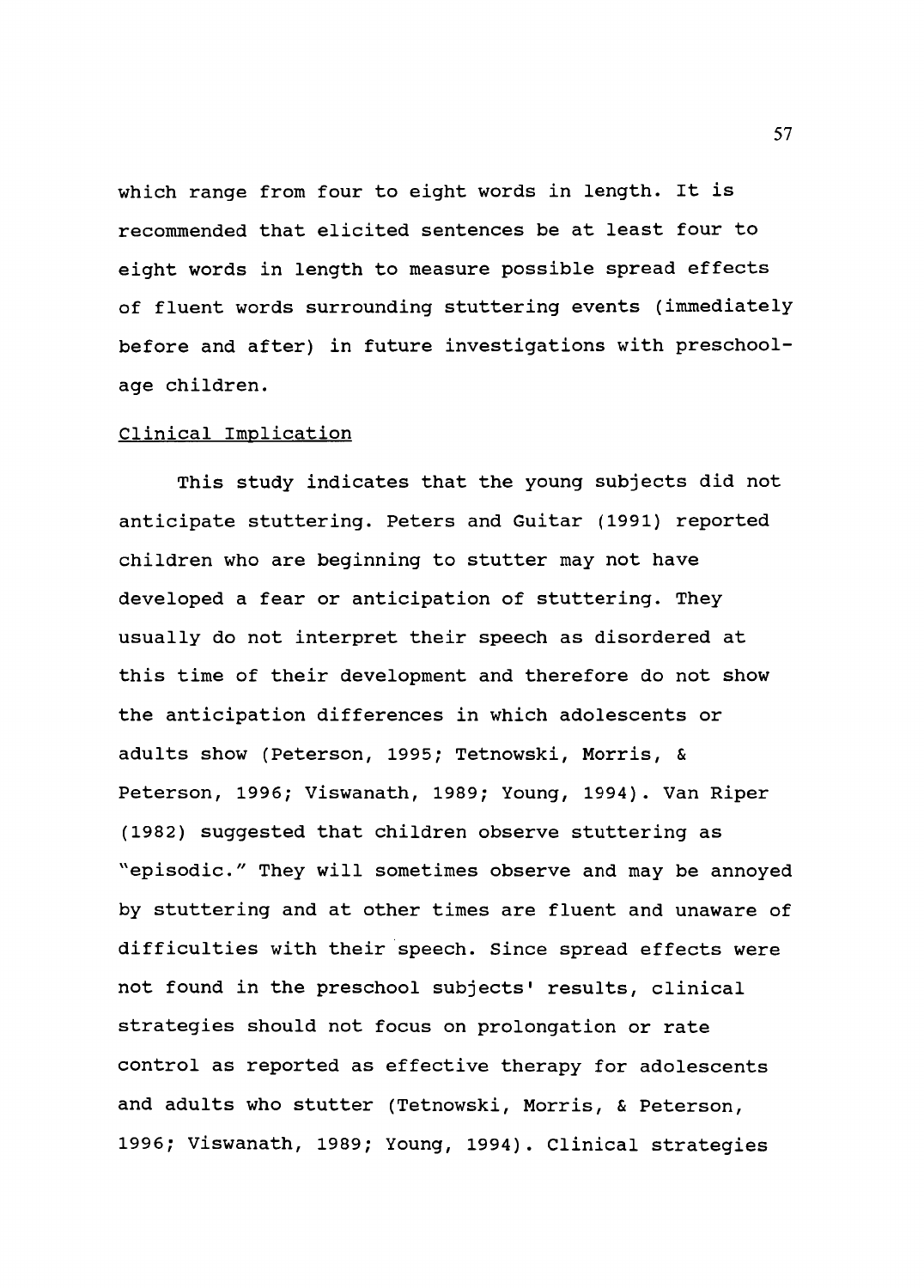should concentrate on treatment options such as easy onset of the initial word in utterances, parental consultation and education for promoting fluency in the home, and relaxation techniques.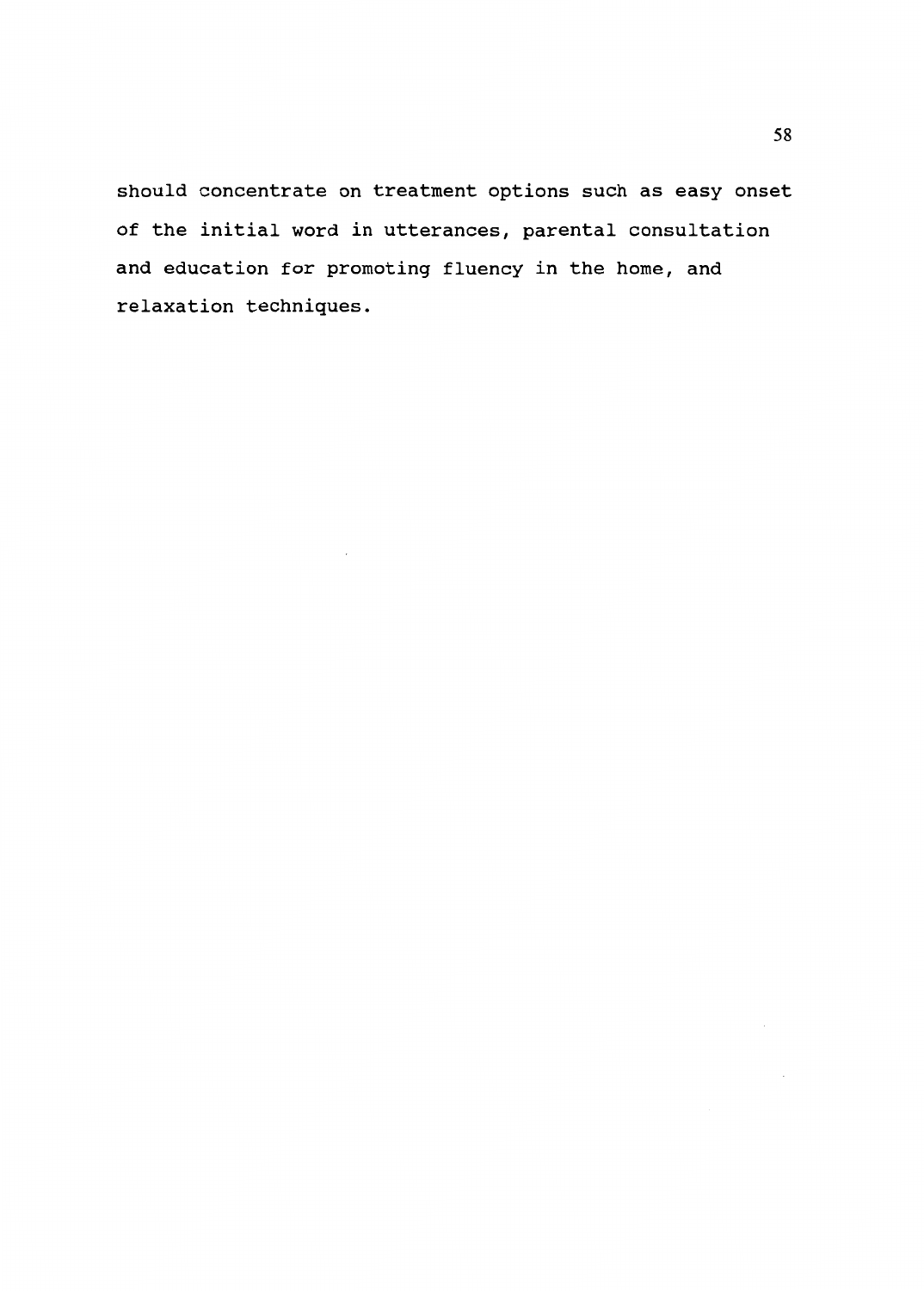#### REFERENCES

- Adams, M. (1977). A clinical strategy for differentiating the normally nonfluent child and the incipient stutterer. Journal of Fluency Disorders, 2, 141-148.
- Adams, M. (1987). Voice onsets and segment durations of normal speakers and beginning stutterers. Journal of Fluency Disorders, 12, 133-139.
- Andrews, G., Howie, P., Dozsa, M., & Guitar, B. (1982). Stuttering: speech pattern characteristics under fluency-inducing conditions. Journal of Speech and Hearing Research, 25, 208-216.
- Baken, R. J. (1987). Clinical measurement of speech and voice. Needham Heights, MA: Allyn & Bacon.
- Cordes, A. K., Ingham, R. J., Frank, P., & Ingham, J.C. (1992). Time interval analysis of interjudge and intrajudge agreements for stuttering event judgements. Journal of Speech and Hearing Research, 35, 483-495.
- Curley, (1993). Stuttering and Related Disorders of Fluency. New York: Thieme Medical Publishers, Inc,
- Few, L. R., & Lingwall, J.B. (1972). A further analysis of fluency within stuttered speech. Journal of Speech and Hearing Research, 15, 356-363.
- Hall, K. D., & Yairi, E. (1992). Fundamental frequency, jitter, and shimmer in preschoolers who stutter. Journal of Speech and Hearing Research, 35, 1002- 1008.
- Healy, E. C., & Adams, M. R. (1981). Speech timing skills of normally fluent and stuttering children and adults. Journal of Fluency Disorders, 6, 233-246.
- Howell, P., & Wingfield, T. (1990). Perceptual and acoustic evidence for reduced fluency in the vicinity of stuttering episodes. Language and Speech, 33, 31 46.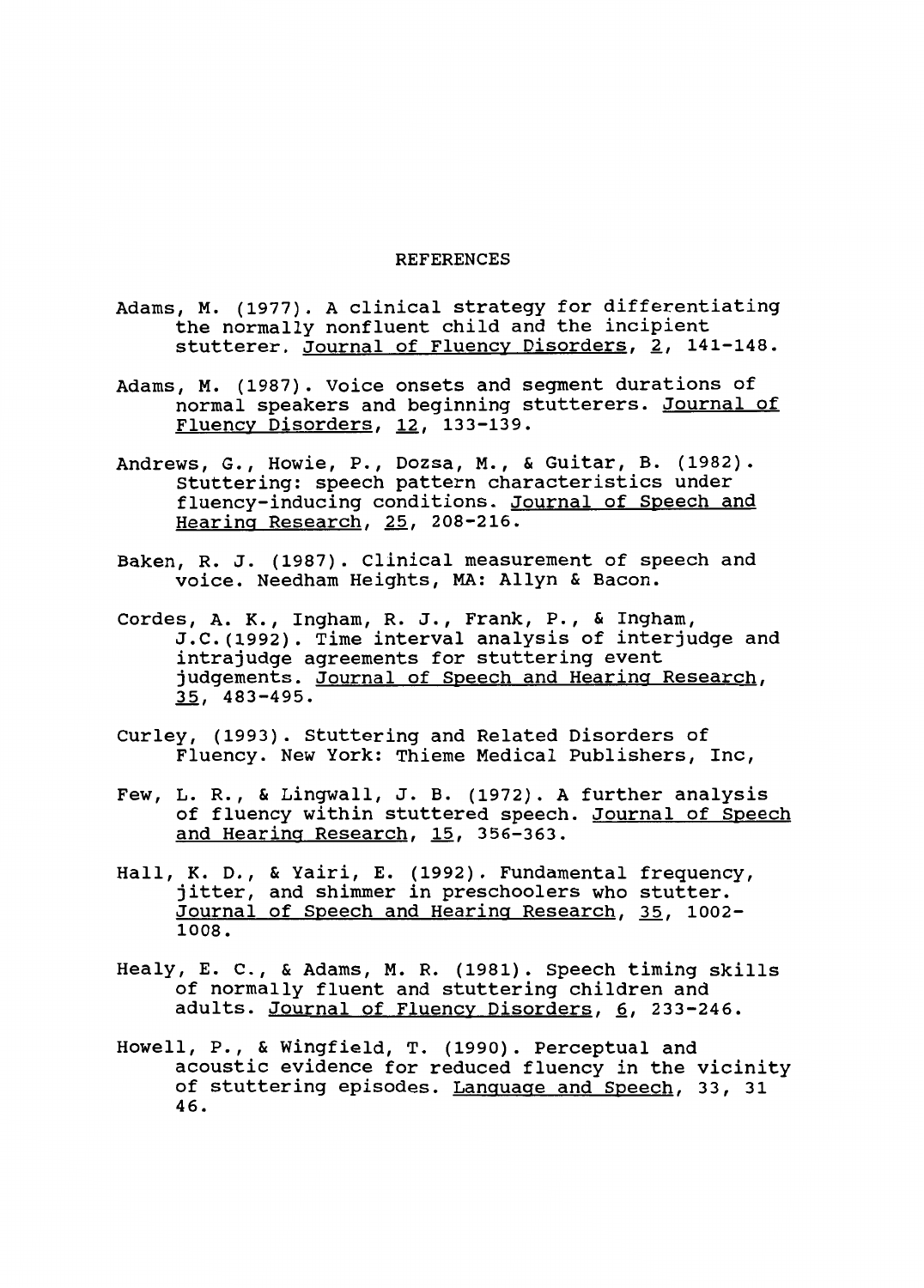- Ingham, R. J., & Packman, A. c. (1978). Perceptual assessment of normalcy of speech following stuttering therapy. Journal of Speech and Hearing Research, 21, 63-73.
- Ingham, R. J., Cordes, A. K., Ingham, J. C., & Gow, M. L. (1995). Identifying the onset and offset of stuttering events. Journal of Speech and Hearing Research, 38, 315-326.
- Jaimeson, D.G., Ramji, K.V., Neary, T., & Baxter, T. (1990). Computerized speech research environment. Ontario: AVVAZ Interprises.
- Love, L. R., & Jeffress, L.A. (1971). Identification of brief pauses in the fluent speech of stutterers and nonstutterers. Journal of Speech and Hearing Research, 14, 229-240.
- Metz, D. E., Samar, V. J., & Sacco, P.R. (1983). Acoustic analysis of stutters' fluent speech before and after therapy. Journal of Speech and Hearing Research, 26, 531-536.
- Onslow, M. (1992). Choosing a treatment procedure for early stuttering: issues and further directions. Journal of Speech and Hearing Research, 35, 983-993.
- Onslow, M. (1995). A picture is worth more than any words. Journal of Speech and Hearing Research, 38, 586-587.
- Onslow, M., Van Doorn, J., & Newman, D. (1992). Variability of acoustic segment durations after prolonged speech treatment for stuttering. <u>Journal of</u> Speech and Hearing Research, 35, 529-536.
- Peters, T. J., & Guitar, B. (1991). stuttering: An Integrated Approach to its Nature and Treatment. Baltimore: Williams and Wilkins.
- Peterson, J. D., (1995). A study of the duration of words surrounding a moment of stuttering. Master's thesis, Portland State University, Portland, OR.
- Pindzola, R.H., (1987). Durational characteristics of the fluent speech of stutterers and nonstutterers. Folia <u>Phoniatrica</u>, <u>39</u>, 90-97.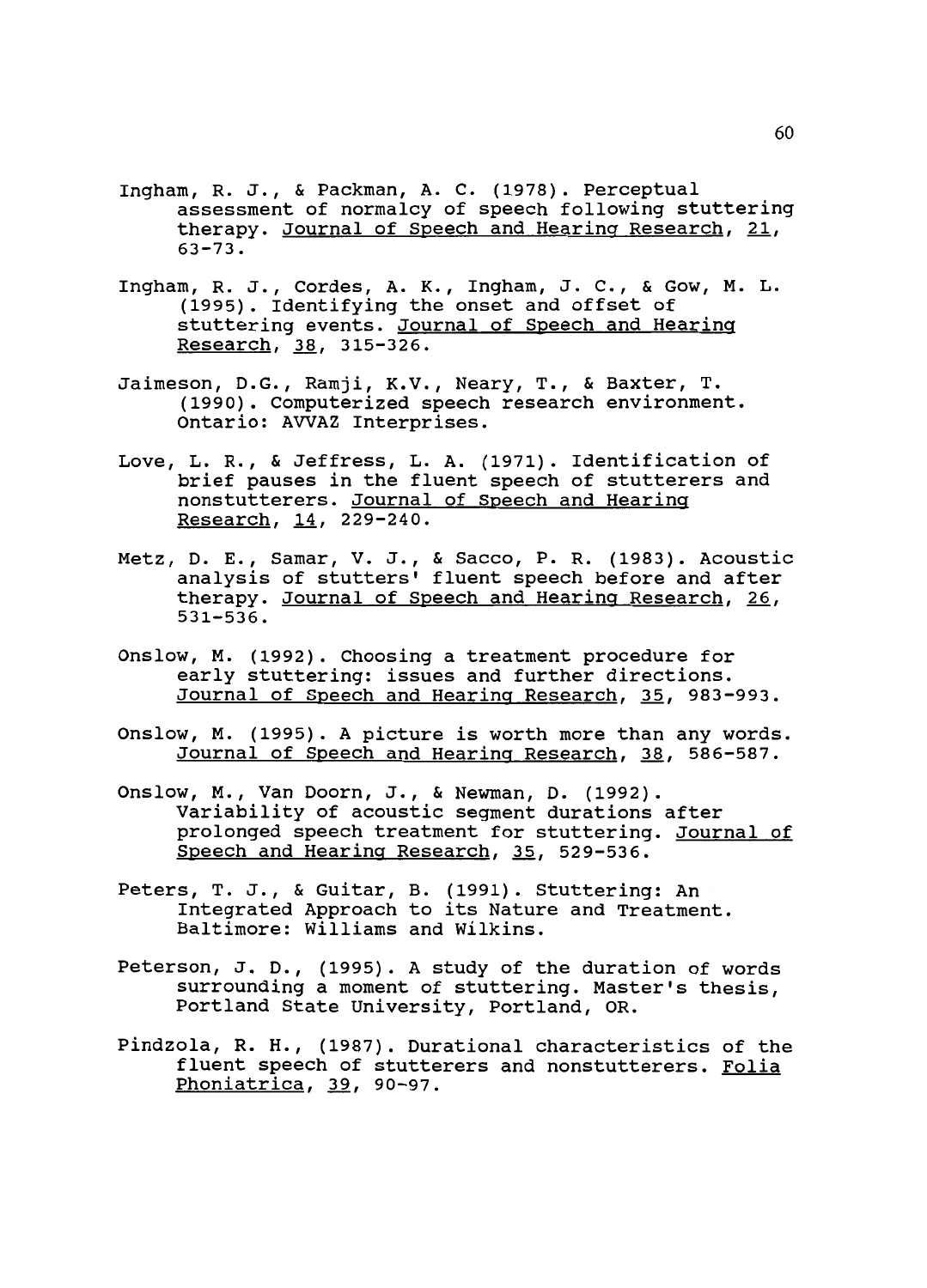- Prosek, R. A., & Runyan, c. (1982). Temporal characteristics related to the discrimination of stutterers' and nonstutterers' speech samples. Journal of Speech and Hearing Research, 25, 29-33.
- Ramig, P.R. (1984). Rate changes in the speech of stutterers after therapy. Journal of Fluency Disorders, 9, 285-294.
- Riley, G. (1972). A stuttering severity instrument for children and adults. Journal of Speech & Hearing Disorders, 37, 314-321.
- Riley, G. (1994). stuttering Severity Instrument-3. Tigard, Oregon, c.c. Publications.
- Runyan, c., & Adams, M. (1978). Perceptual study of the speech of ''successfully therapeutized" stutterers. Journal of Fluency Disorders, 3, 25-39. Runyan, C., & Adams, M. (1979). Unsophisticated judges' perceptual valuations of the speech of ''successfully therapeutized" stutterers. Journal of Fluency Disorders,  $4, 29-38.$
- Tetnowski, J. A., Morris, J.M., & Peterson, J. D. (1996). Characteristics of words preceding and following a stuttering spasm. Journal of Fluency Disorders, (in press), 1-26.
- Van Riper, c. (1971). The Nature of Stuttering. Englewood Cliffs, N.J.: Prentice Hall.
- Van Riper, c. (1982). The Nature of Stuttering. (2nd ed.). Englewood Cliffs, N.J.: Prentice Hall.
- Viswanath, N. s. (1989). Global- and local-temporal effects of a stuttering event in the context of a clausal utterance. Journal of Fluency Disorders, 14, 245-269.
- Williams, D. E. (1957). A point of view about ''stuttering". Journal of Speech and Hearing Disorders, *2l\_,* 390-397.
- Winkler, L., & Ramig, P. (1986). Temporal characteristics in the fluent speech of child stutterers and nonstutterers. Journal of Fluency Disorders, 11, 217- 229.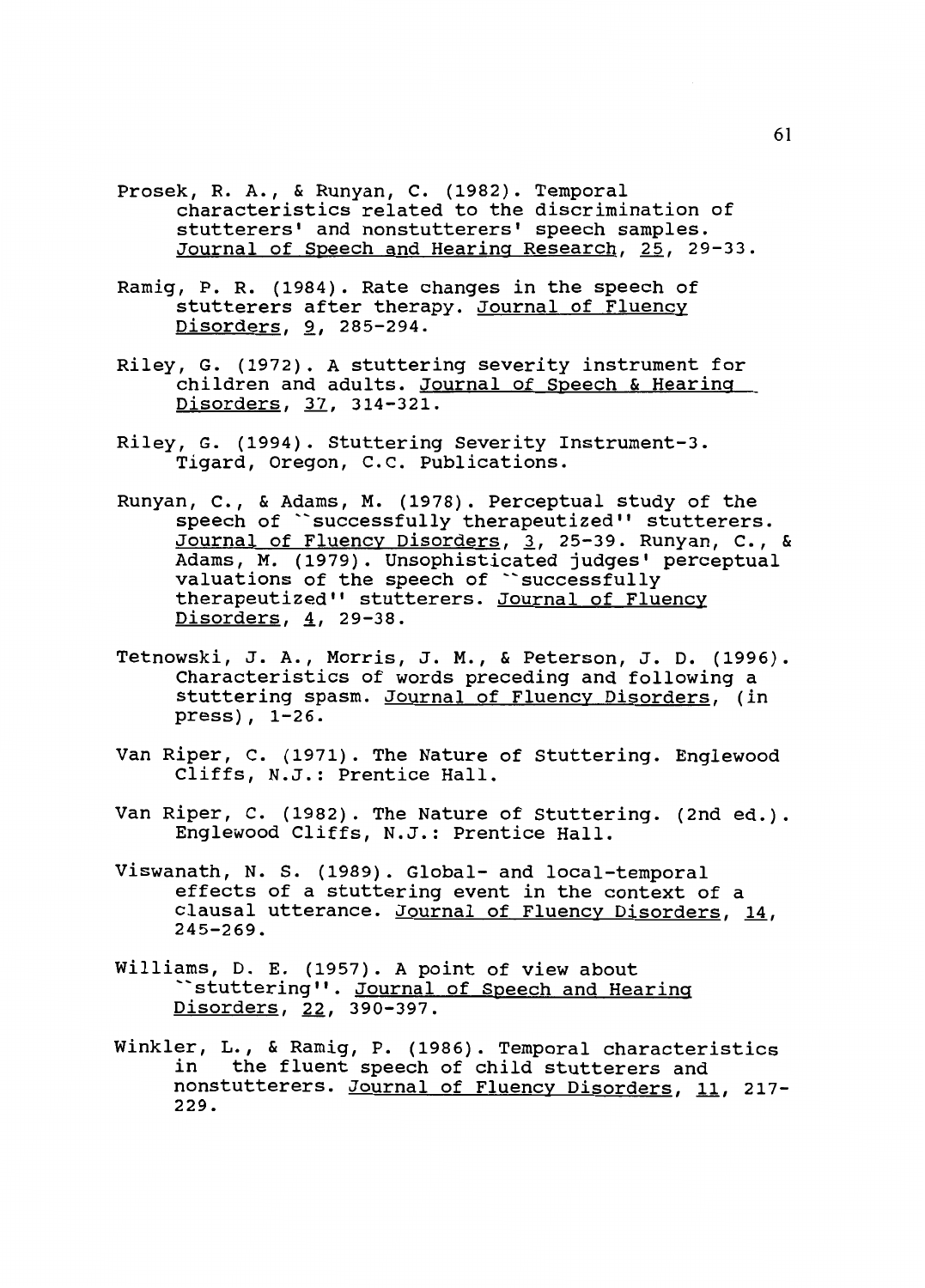- Young, E. c., & Perachio, J. J. (1983). The Patterned Elicitation Syntax. Tucson, Arizona, Communication Skill Builders.
- Young, J. K. (1994). Temporal characteristics of words surrounding a moment of stuttering. Master's thesis, Portland State University, Portland, OR.
- Zebrowski. P. M., Conture, E.G., & Cudahy, E. A. (1985). Acoustic analysis of young stutterers' fluency: preliminary observations. Journal of Fluency Disorders, 10, 173-192.
- Zimmermann, G. (1980). Articulatory dynamics of fluent utterances of stutterers and nonstutterers. Journal of Speech and Hearing Research, 23, 95-107.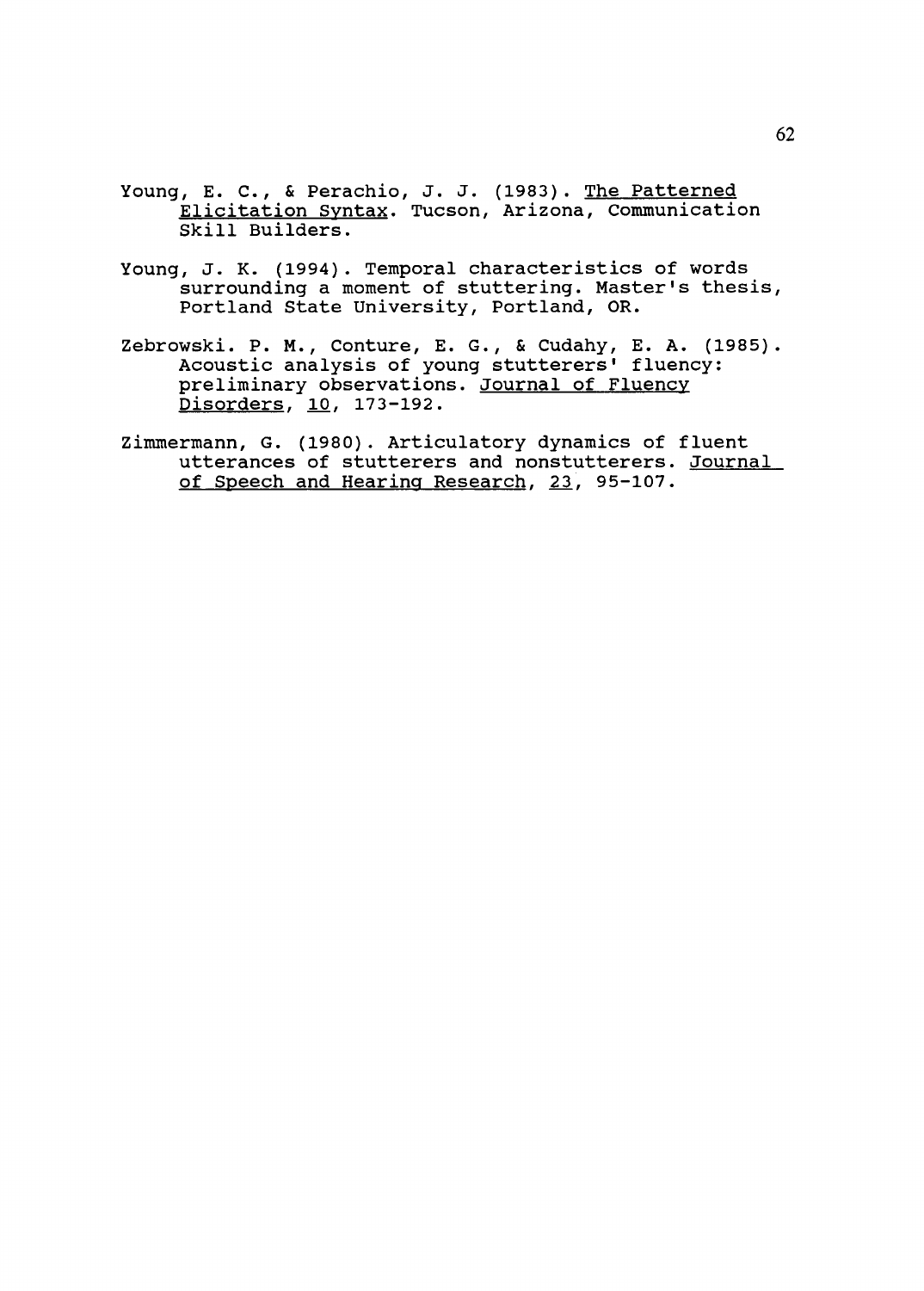APPENDIX I

# CONSENT FORM

&

LIST OF 60 STIMULUS PHRASES AND SENTENCES (20 ITEMS) FROM THE PATTERNED ELICITED SYNTAX TEST (PEST) USED IN COLLECTION OF SUBJECT'S SPEECH SAMPLES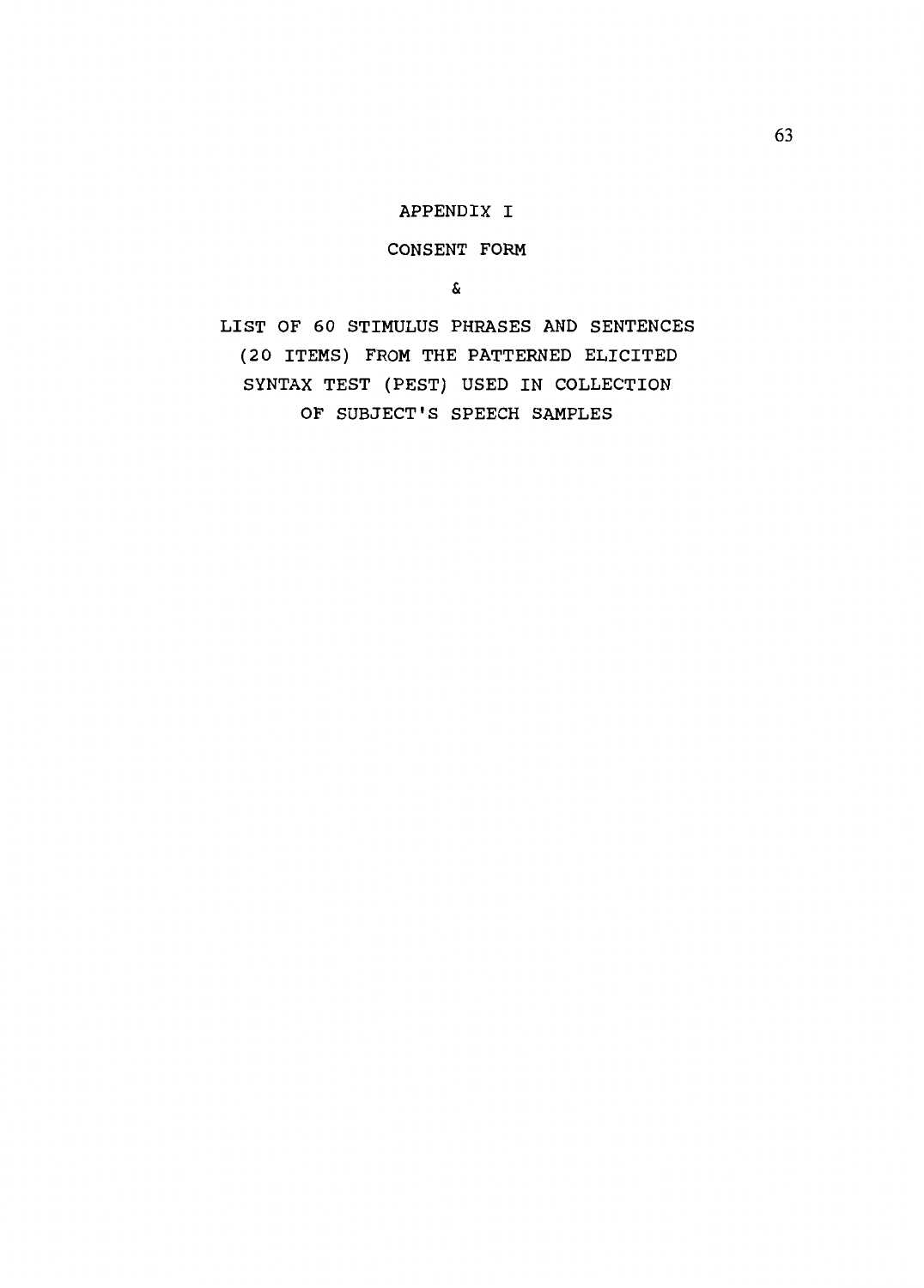### CONSENT FORM

I, \_\_\_\_\_\_\_\_\_\_\_\_\_\_\_\_\_\_\_\_\_\_\_\_\_\_\_\_\_\_, agree to allow my child ~~~~~~~~~~~~~~ to take part in this research project on stuttering and potential treatment strategies. I understand that the study involves having my child respond to the same sixty action pictures from a standardized test called the Patterned Elicitation Syntax Test (PEST) for two consecutive times. I understand my child will be audio-recorded and that because of this study, there is an inconvenience of waiting five minutes between the first and second recordings.

The examiner has told me that the purpose of this study is to examine whether there are any differences in the duration of words surrounding moments of stuttering (the words immediately before and immediatly after? and the duration of the same words in identical fluent utterances. I understand that the goal of the project is to observe two conditions in which the above words (duration) will be evaluated: sixty fluent (no stuttering) utterances and sixty identical utterances with a stuttered event. The examiner explained that the duration of these words (in the stuttered and fluent contexts) will be examined using a "voice print" or spectrographic analysis

64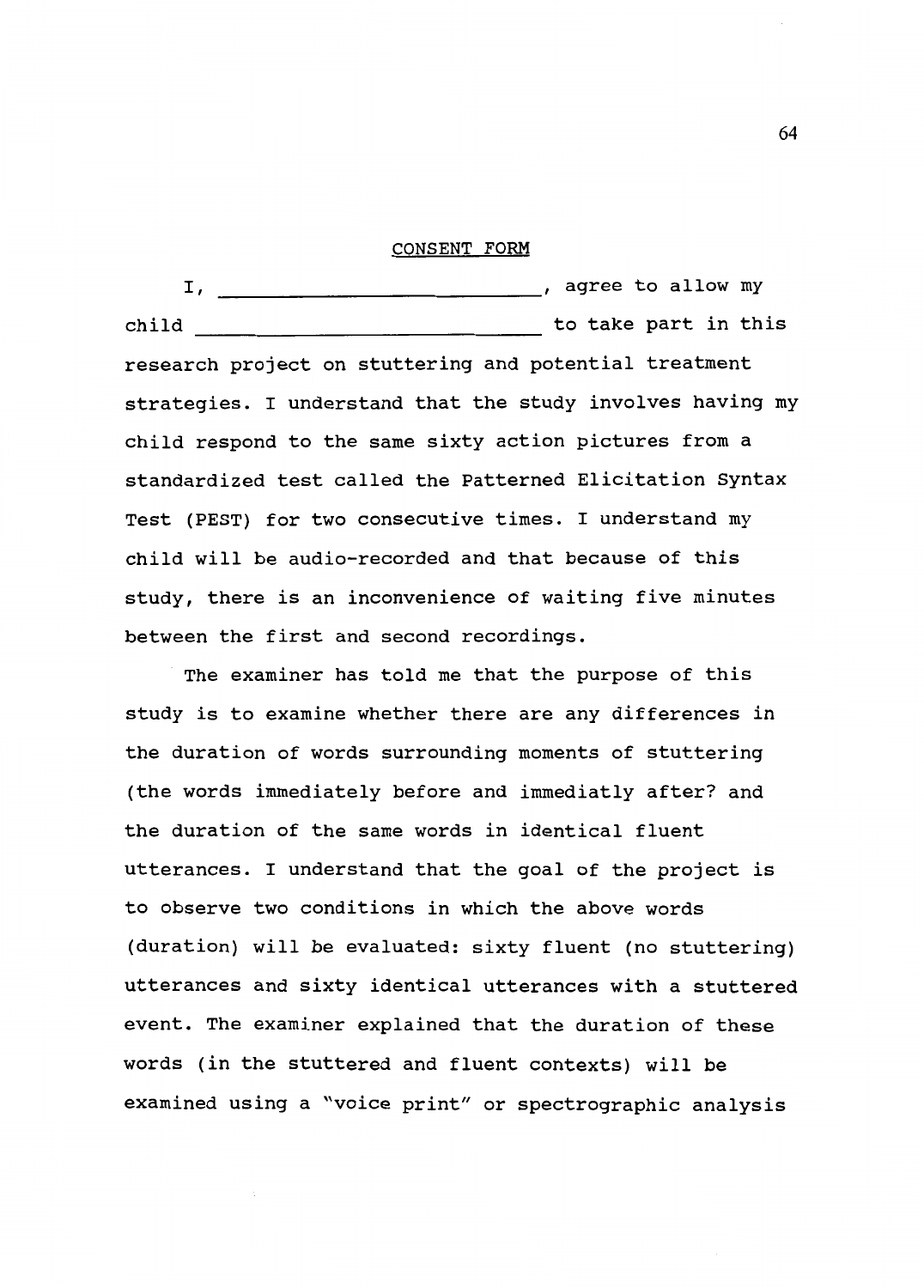of my child's speech on a highly accurate computer program. The examiner explained this investigation is about examining whether there are any distinct changes in the nonstuttered words surrounding the stuttered word or moment.

My child and I may not receive any direct benefit from taking part in this study. But the study may assist by increasing knowledge that may help others in the future.

The examiner has offered to answer any questions I have aobut the study and what my child and I are expected to do. He promised that all information received wil be kept confidential to the extent permitted by law. The names of all people in the study will be kept confidential.

I understand that my child and I do not have to take part in and may withdraw from this study at any time. I understand that choosing not to participate or withdrawing from this study will not affect my relationship with Portland State University or other schools and/or other agencies.

Date: Signature:

*If you have concerns* or *questions regarding this study, please contact the chair of the Human Subjects Research Review Committee, Research and Sponsored Projects, 105 Neuberger Hall, Portland State University, (503) 725-3417.*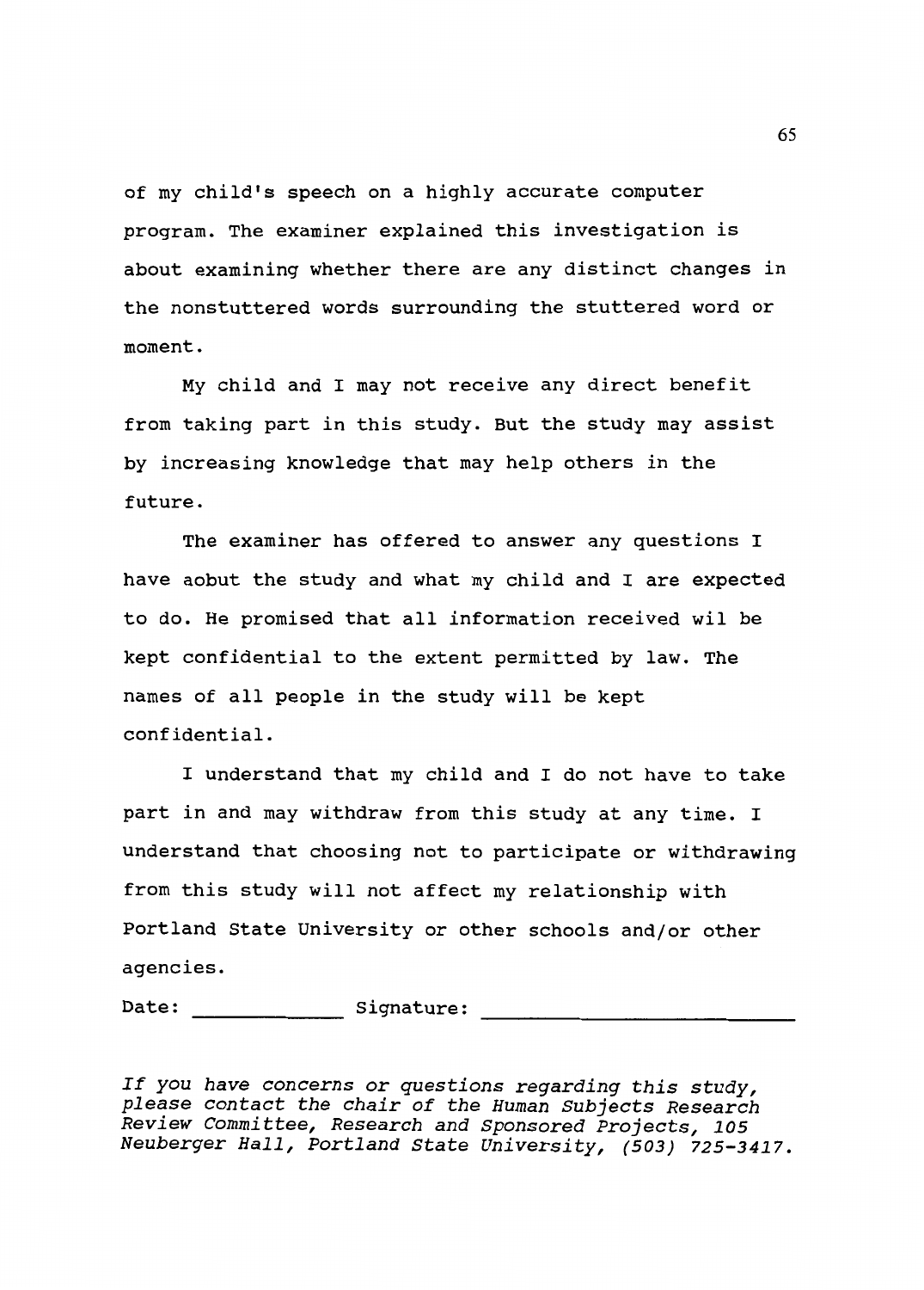### SENTENCES AND PHRASES FROM THE PEST

Item #1 1. a baby playing 2. a boy sitting 3. a girl combing Item #2 4. Don't scream. 5. Don't fall. 6. Don't drop. Item #3 7. You eat it. 8. You throw it. 9. You read it.  $I$ tem  $\#4$ 10. The cat is hers. 11. The balloon is hers. 12. The baby is hers. Item #5 13. I can talk. 14. I can read. 15. I can jump. Item #6 16. What is in the box? 17. What is in the basket? 18. What is in the bag? Item #7 19. girl brushing teeth 20. boy eating banana 21. man reading paper Item #8 22. I have rabbits. 23. I have socks. 24. I have dolls. Item #9 25. Where is the shoe? 26. Where is the cat? 27. Where is the apple? Item #10 28. This is round. 29. This is broken. 30. This is open. Item #11 31. Take a bath. 32. Ring a bell. 32. Hit a ball.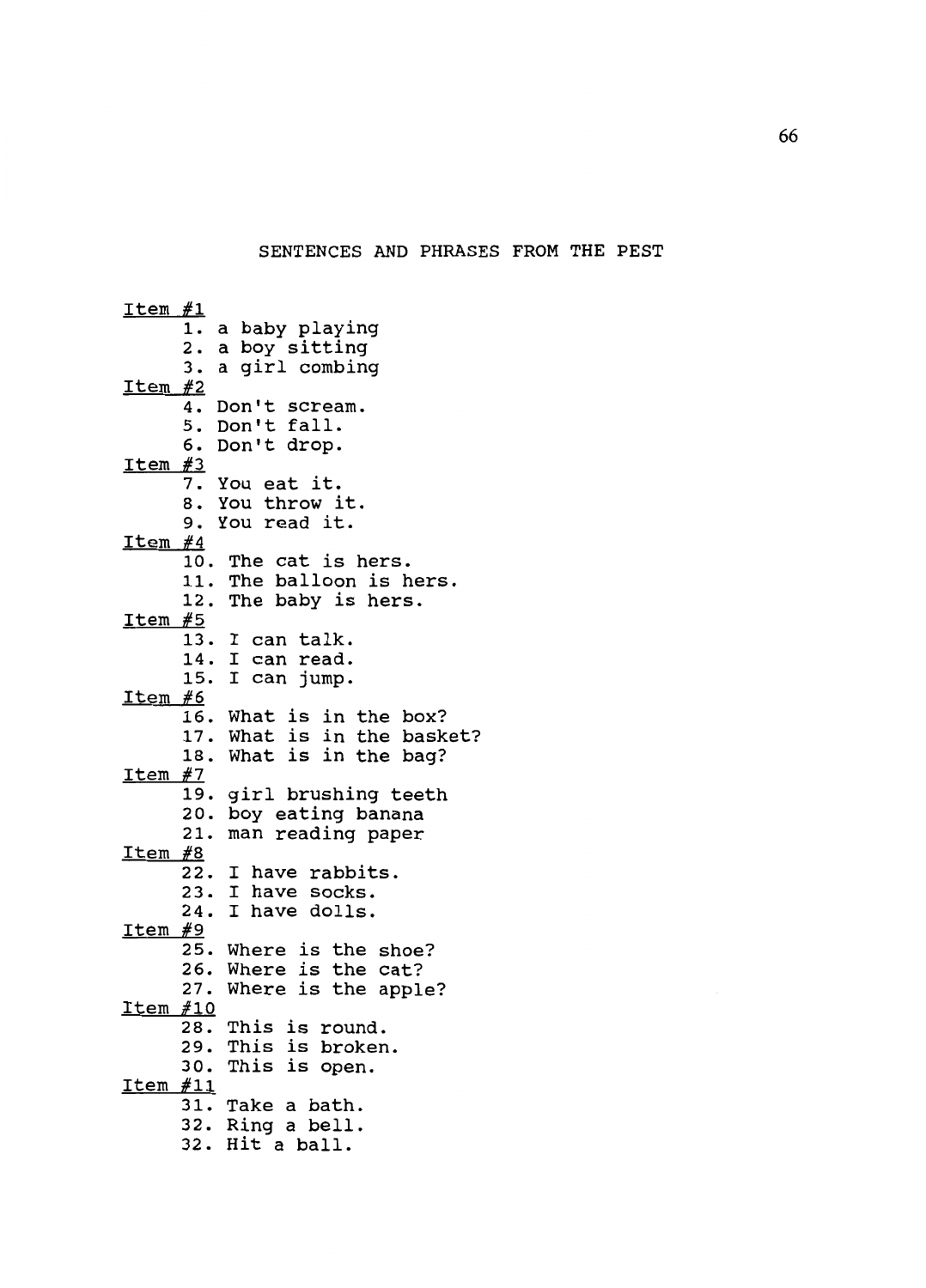Item *.l12*  34. She is reading. 35. He is climbing. 36. She is drinking. <u>Item #13</u> 37. We wear boots. 38. We eat ice cream. 39. We drink milk. Item #14 40. They are flying. 41. They are eating. 42. They are riding. <u>Item #15</u> 43. The boy caught the ball. 44. The girl saw the bird. 45. The man broke the dishes. <u>Item #16</u> 46. a boy's jacket 47. a dog's collar. 48. a girl's hair. <u>Item #17</u> 49. She is sleeping. 50. She is washing. 51. She is eating. <u>Item #18</u> 52. He wants to ride. 53. He wants to blow. 54. He wants to swing. Item *l.12*  55. The ball is on the table. 56. The rabbit is in the box. 57. The dog is under the chair. <u>Item #20</u> 58. The balls are round. 59. The pigs are fat. 60. The babies are little.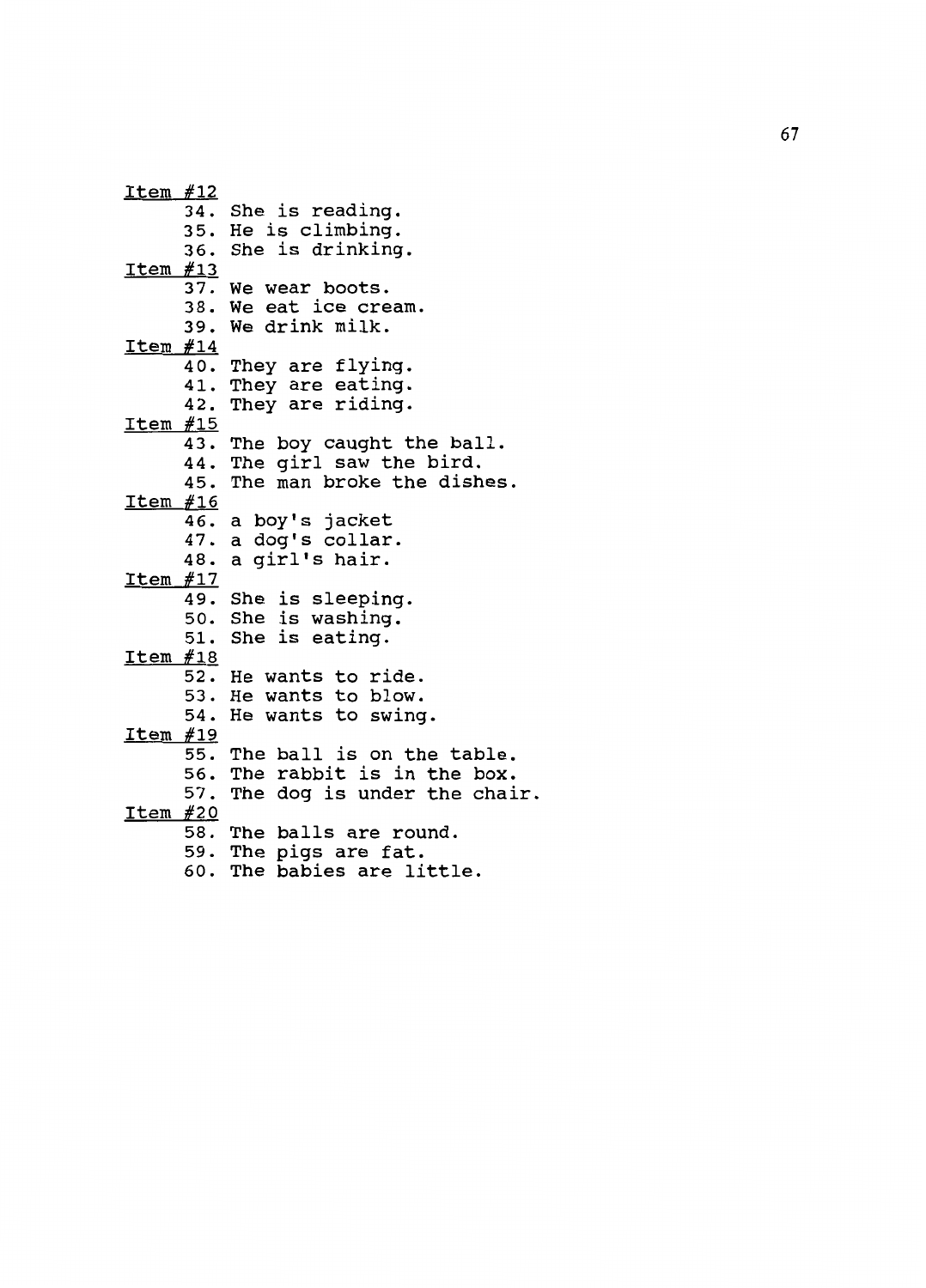## APPENDIX II

DURATION IN MILLISECONDS (MSEC) OF WORD PAIRS BEFORE STUTTERING (BSTUT) AND BEFORE NON-STUTTERING (BNSTUT) FOR ALL SUBJECTS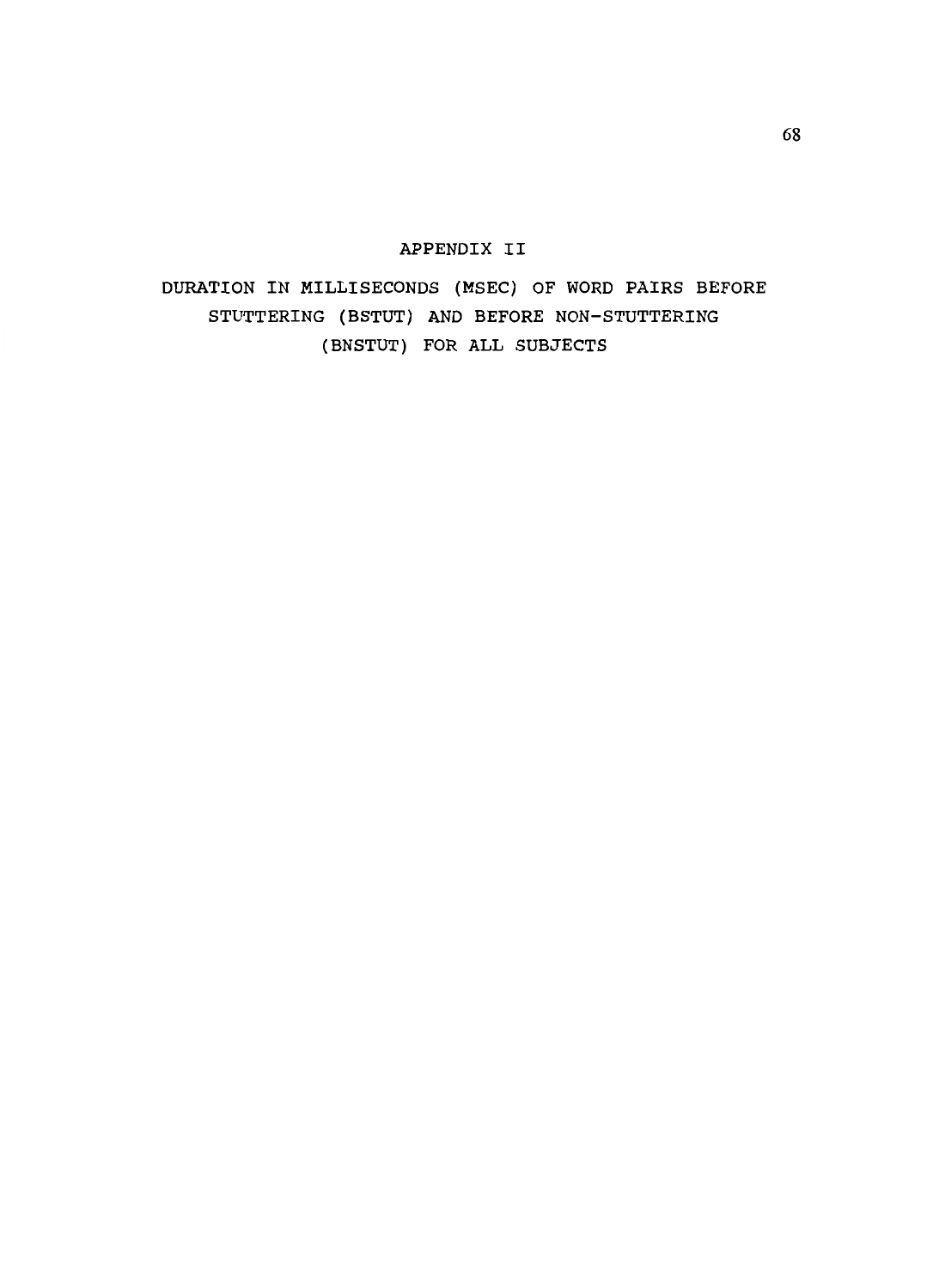### TABLE VI

# DURATION OF WORD PAIRS BSTUT/BNSTUT IN MSEC FOR ALL SUBJECTS

| Subject<br>#                                                  | Utterance<br>#                                          | Stuttered<br>Sample #                                       | Word<br>Analyzed                                                     | Duration                                                                      |                                                                               |
|---------------------------------------------------------------|---------------------------------------------------------|-------------------------------------------------------------|----------------------------------------------------------------------|-------------------------------------------------------------------------------|-------------------------------------------------------------------------------|
|                                                               |                                                         |                                                             |                                                                      | <b>BSTUT</b>                                                                  | <b>BNSTUT</b>                                                                 |
| 1<br>1<br>$\overline{1}$<br>1<br>$\mathbf{1}$<br>$\mathbf{1}$ | $\frac{2}{3}$<br>14<br>17<br>38<br>40<br>43<br>47<br>48 | 2nd<br>1st<br>1st<br>2nd<br>1st<br>1st<br>1st<br>2nd<br>1st | boy<br>a<br>$\mathbbm{I}$<br>what<br>we<br>are<br>the<br>a<br>girl's | 262.1<br>126.2<br>171.9<br>240.0<br>341.3<br>140.6<br>163.1<br>114.0<br>561.2 | 376.6<br>178.7<br>158.9<br>172.4<br>395.5<br>110.2<br>108.8<br>100.7<br>509.1 |
| $\overline{\mathbf{c}}$<br>$\overline{c}$<br>3<br>3           | 28<br>54<br>52<br>56                                    | 1st<br>2nd<br>2nd<br>2nd                                    | is<br>wants<br>he<br>the                                             | 203.6<br>542.2<br>150.6<br>106.9                                              | 148.3<br>489.7<br>85.1<br>112.2                                               |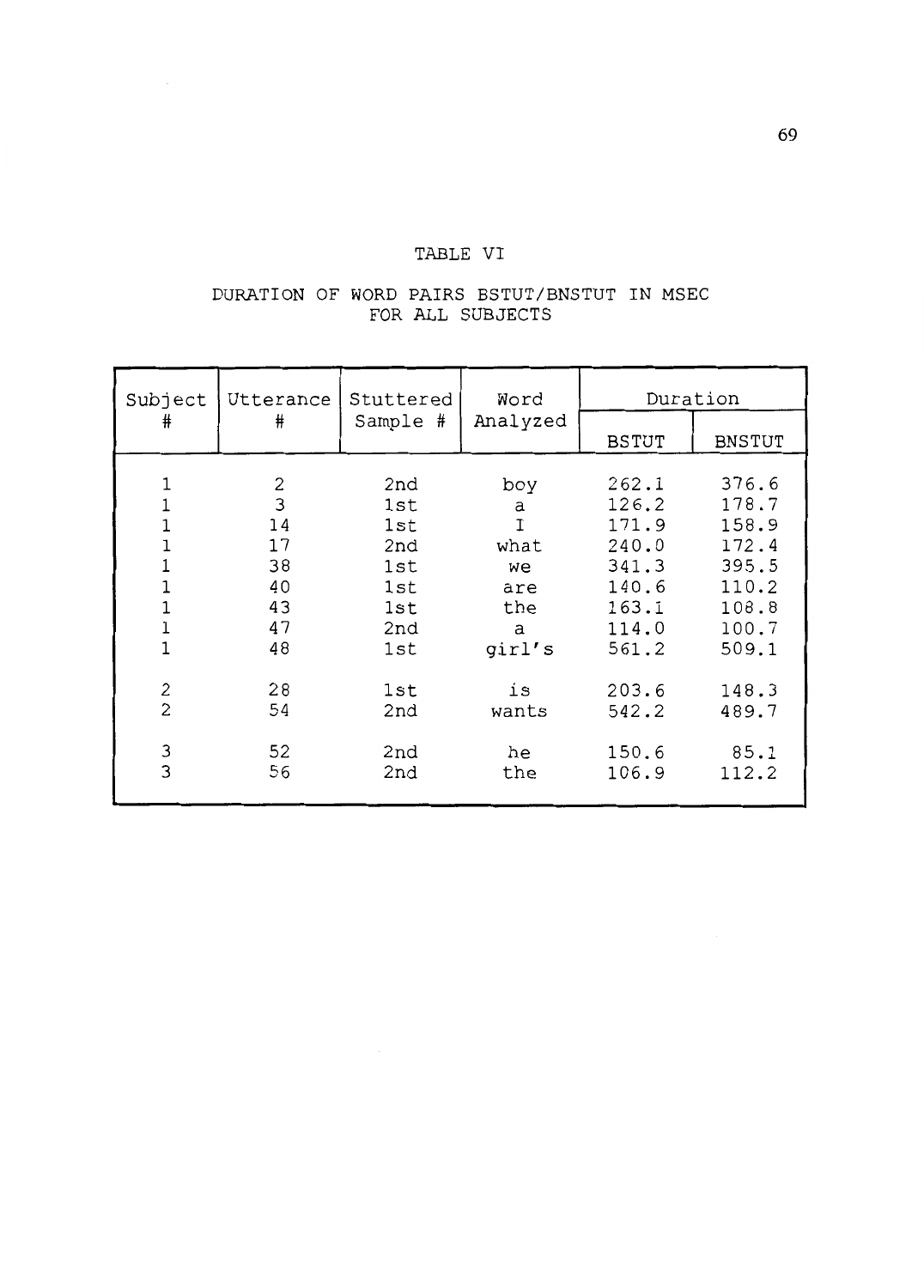# APPENDIX III

DURATION IN MILLISECONDS (MSEC) OF WORD PAIR AFTER STUTTERING (ASTUT) AND AFTER NON-STUTTERING (ANSTUT) FOR ALL SUBJECTS